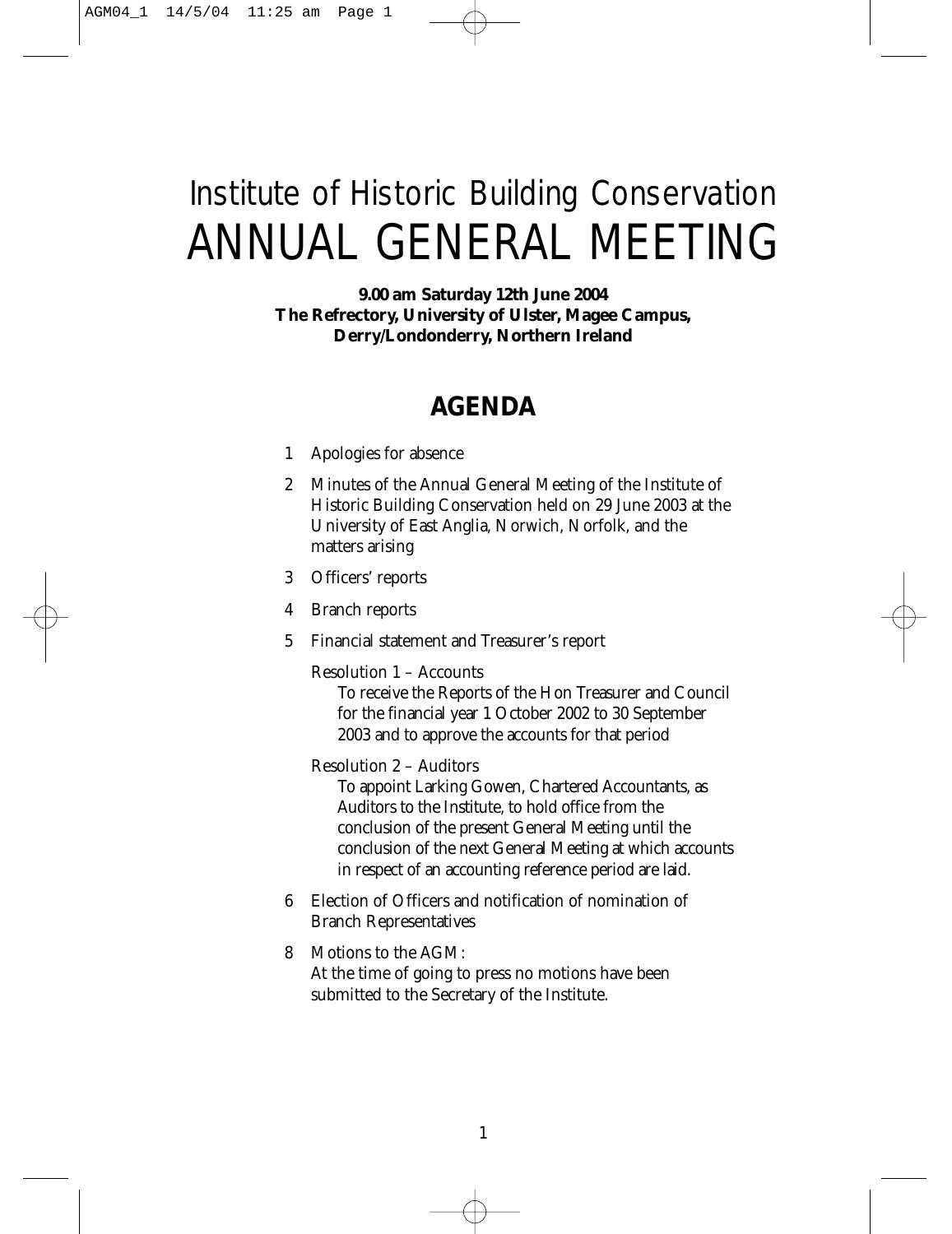AGM04\_1 14/5/04 11:25 am Page 2

**THE INSTITUTE OF HISTORIC BUILDING**

## **CONTENTS**

| <b>CONSERVATION</b>                                                                                                                     |                                                                         |          |
|-----------------------------------------------------------------------------------------------------------------------------------------|-------------------------------------------------------------------------|----------|
| www.ihbc.org.uk                                                                                                                         | Minutes of the AGM of 29 June 2003                                      | 3        |
| Registered as a Charity,<br><b>Number 1061593</b><br>Company Limited by Guarantee<br>Registered in England                              | Officers' reports for the year 2003-2004                                | 10       |
| <b>Number 333780</b>                                                                                                                    | The Institute's Officers 2003-2004                                      | 29       |
| <b>Registered Office</b><br>3 Stafford Road.<br>Tunbridge Wells, Kent<br>TN2 4QZ                                                        | Branch reports for the year 2003-2004                                   | 32       |
| <b>Business Office Jubilee</b><br>House, High Street, Tisbury,<br>Wiltshire SP3 6HA, England                                            | The Institute's Branch Representatives 2003-2004                        | 42       |
| Tel 01747 873133<br>Fax 01747 871781<br>admin@ihbc.org.uk                                                                               | Election of Officers and nomination of<br><b>Branch Representatives</b> | 45       |
| <b>President</b><br>David Lovie<br>29 Whitton Way, Gosforth<br>Newcastle upon Tyne<br>Tyne and Wear NE3 3HY<br>president@ihbc.org.uk    | Financial statements and Treasurer's report 2003<br>Motions to the AGM  | 47<br>47 |
| <b>Chairman</b><br>Eddie Booth<br>The Conservation Studio<br>1 Querns Lane, Cirencester<br>Gloucestershire GL7 1RL<br>chair@ihbc.org.uk |                                                                         |          |
| <b>Company Secretary</b><br><b>Richard Morrice</b><br>3 Stafford Road<br>Tunbridge Wells<br>Kent TN2 4QZ<br>secretary@ihbc.org.uk       |                                                                         |          |

These documents were prepared by Richard Morrice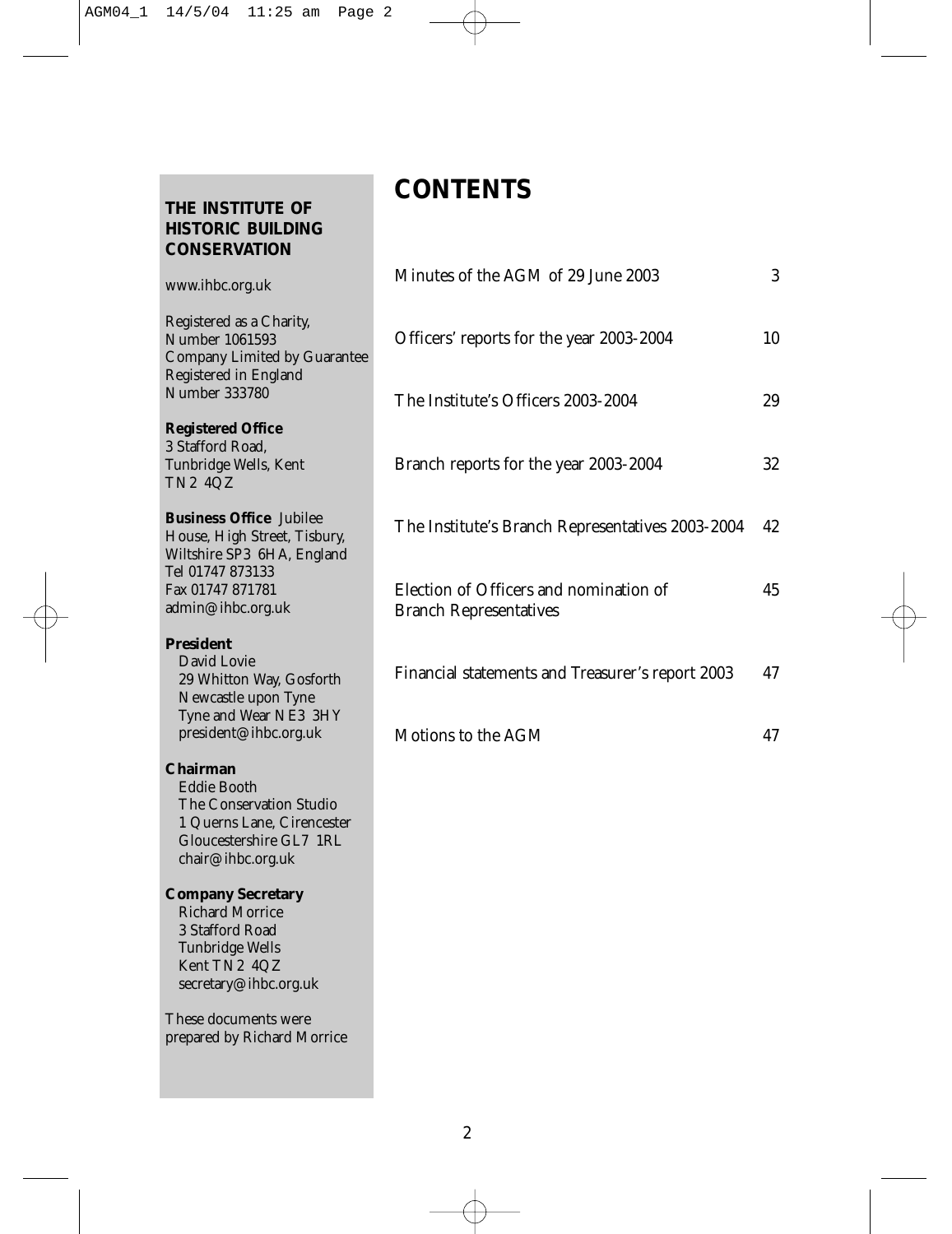### **MINUTES OF THE ANNUAL GENERAL MEETING OF THE INSTITUTE OF HISTORIC BUILDING CONSERVATION**

#### **University of East Anglia, Norwich Saturday 29th June 2003**

#### **Present**

Malcolm Airs Gillian Arbery Robert Ayton Nigel Barker Paul Barker Liz Bates Chris Bennett David Blackburn Nathan Blanchard Ann Bond Eddie Booth Michael Brown Nicholas Brown Sharon Brown Sarah Buckingham Tom Burke David Burton-Pye Jenny Carlile Dave Chetwyn Richenda Codling Alastair Coey Bob Colley Aylison Cooper Kate D'Este Hoare Henry Duckett David Edleston Jo Evans Maxine Fiander

Jon Finney Helen Garside Philip Godwin Neil Grieve Philip Grover Charmain Hawkins Collette Hall Mike Hein-Hartmann Geoffrey Holland Barbara Hornbrook Jill Kerry Bob Kindred Michael Knights Derek Latham Roy Lewis David Lovie Bryony Lunn Richard MacCullagh Rosemarie MacQueen Laurence Manogue Debbie Maltby Liz Marten Peter Mills Chris McCollum Mike McConnell Frederick Moore Jason Mordan Richard Morrice

Martyn Nicholls Chris Partrick Robert Parkinson Robert Platts Lydia Porter John Preston Steward Ramsdale Andrew Richards Alan Richards Robert Robertson James Ross Jane Roylance Robert Scrimgeour Edward Sargent Martin Scott John Selby Iain Smith Julia Smith Prue Smith Mark Stobbs Sheila Stones Jonathan Taylor Robin Uff Clare Vint Paul White John Wilman John Yates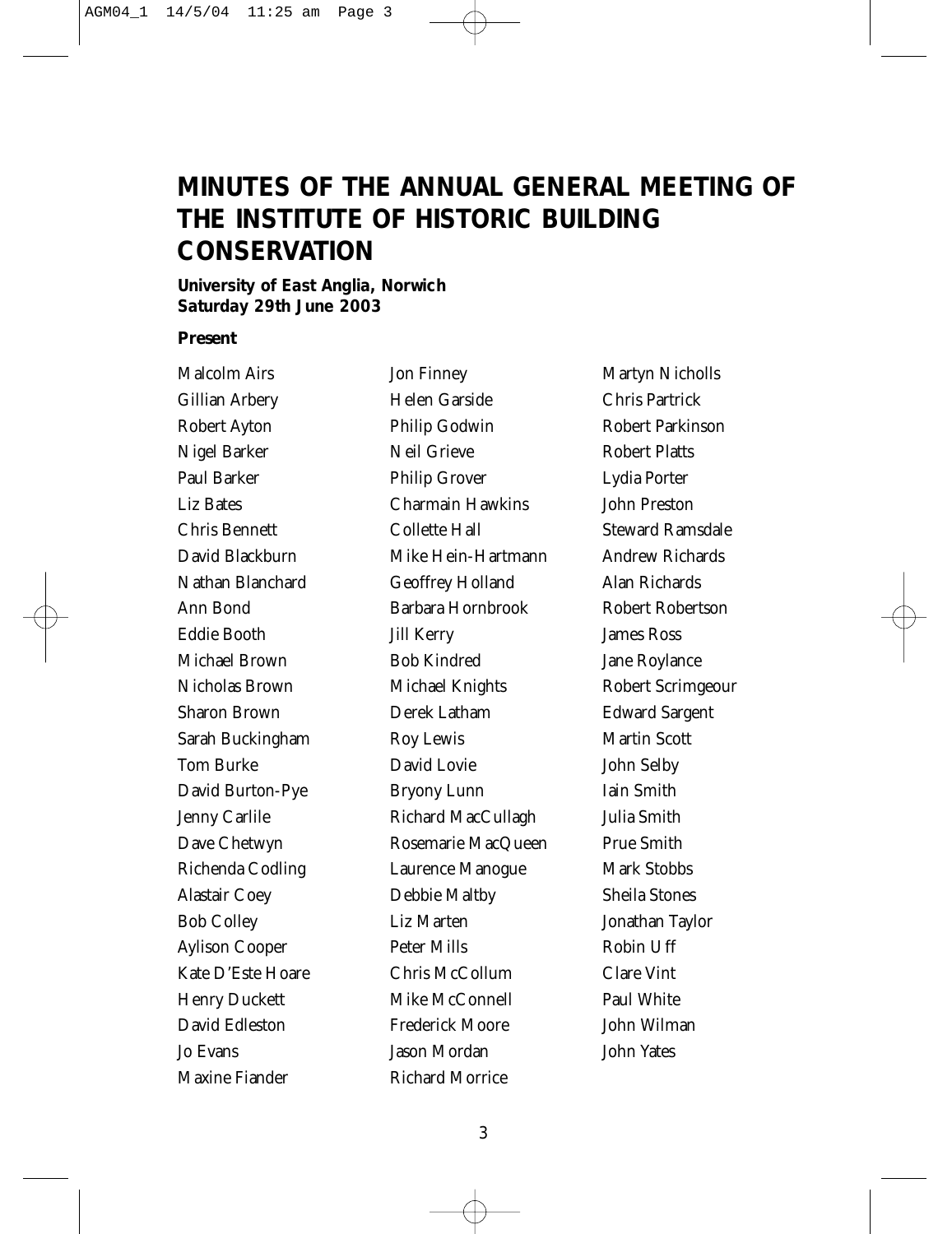AGM04 1 14/5/04 11:25 am Page 4

#### **1 Apologies for Absence**

John Ashburn, Gus Astley, Beverley Bagnall, Catherine Bird, David Birkett, David Boyson, William Brogden, Elizabeth Bryan, Alan Byrne, Robert Chitham, James Clare, Richard Emerson, John Fidler, Rik Fox, Roger France, Jenny Gale, Michael Gwilliam, Alan Hazelwood, Karen Holyoake, Jonathan Hurst, Barry Joyce, Roger Joyce, Micky and Mary King, Malcolm Lake, Fiona Newton, Bob Nother, Lesley Price, Ian Serjeant, Charles Strong, Neil Sumner, Alan Taylor, Michael Taylor, Trefor Thorpe, Robert Walker, Chloe Walters, Chris Wood

#### **2 Minutes of the AGM held on Friday 5th July 2002**

The minutes were circulated prior to the meeting with Officers and Branch reports. There were no amendments, corrections or matters arising and the minutes were agreed and signed as an accurate record of the meeting.

#### **3 Officers Reports**

The following Officers added to the reports that had been circulated prior to the meeting.

#### **3.1 President**

Malcolm Airs (MA) opened the meeting by reporting that during the coming year significant issues that greatly effect the Institute and its role would come to the fore including the *Heritage Designation Review* and the current round of consultations. His two years in office would be completed in September when he would step down. He thanked the Institute for the honour of being President which he had found stimulating, challenging and fun. During the year he had represented the IHBC on a number of committees and at many functions.

MA expressed his thanks to all the Institute's officers for all their hard work, not just those in local government but also private practice. He particularly wished to thank the Membership Secretary, Gus Astley who had been fighting long-term illness for some time. This resulted in his taking early retirement at the start of the year. MA said that Gus had done a terrific job and the Institute would not have been able to function without him. MA then expressed thanks and best wishes on behalf of the whole Institute. MA reported that a number of officers were standing down and he expressed his thanks to all of them: Julia Smith, Branches Secretary; Alexandra Fairclough, Law & Practice Co-ordinator; and Ronnie Robertson, Vice Chair. There were a number of new officers who MA welcomed and thanked for filling vacant posts: Frank Kelsall, Law & Practice; John Yates, Vice Chair; Alison Henry, Technical Secretary; Sarah Buckingham, Publicity Secretary; and a new post of International Secretary filled by Rob Parkinson. During the year new Branch Representatives had been elected: Paul Barker, South East; Mike McConnell, East Anglia; Karen Holyoake, West Midlands; and Graham Arnold, North West. MA expressed his thanks to them all.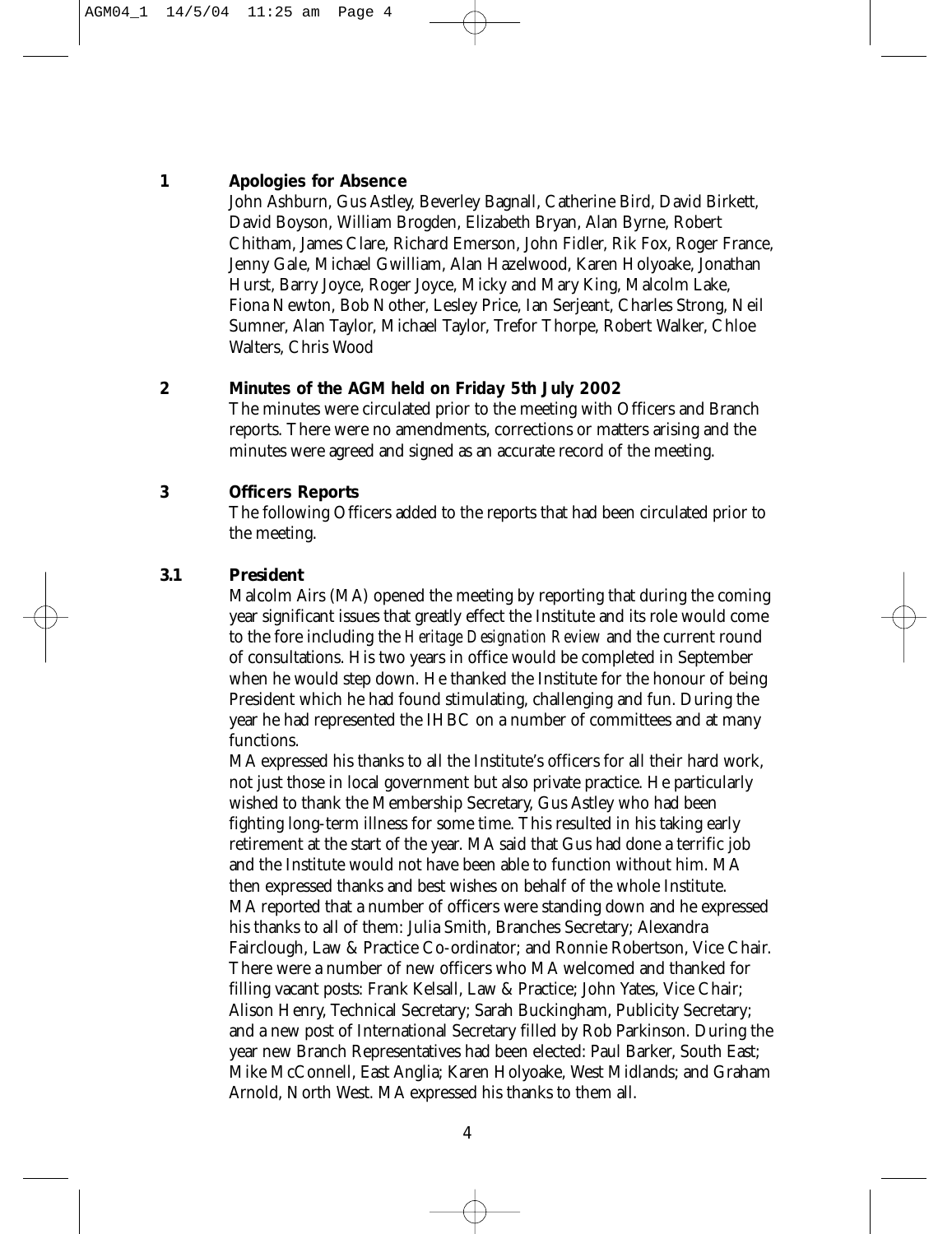There were, MA told the AGM, a number of important issues and changes coming up that the Institute needed to get to grips with. It was, he said, only by the dedication of the Institute's voluntary officers and Branch Representatives that it had been able to cope in the past, but it had reached a point where this system could no longer sustain the demands placed upon it. Accreditation, course recognition and CPD are all major issues which need to be driven forward by a central voice that will be recognised by government, regional assemblies and other professional bodies.

#### **3.2 Chair**

Eddie Booth (EB) thanked Malcolm Airs for all the effort he had put in over the year representing the IHBC. He also reinforced MA's comments on the need for a central voice for the Institute by saying that a grant of \$85,000 from the Getty Foundation toward the Romanian project was nearly lost because volunteers could only devote a limited amount of time. EB expressed his thanks to Dave Baxter for continuing the work in Romania so enthusiastically, as a result of which even more training modules and vital repair work to Banffy Castle would be taking place this year.

#### **3.3 Secretary/Vice Chair Business**

Richard Morrice (RM) told the meeting that he had intended standing down as Secretary but had been persuaded to stay on for the time being until the internal changes within the Institute had taken place. It was proposed that the Institute employ a full time Director to represent it and help it deal with the major issues facing the historic environment.

#### **3.4 Vice Chair Policy & Practice**

John Yates told the meeting that he had made enquiries about the big black hole that was Policy & Practice but had got sucked in! The role of the Policy & Practice Committee is to co-ordinate the external affairs of the Institute; these include consultations, government liaison, law and technical matters. He reinforced what MA had said about major issues like the Designation Review needing to be tackled and asked for everyone to have their say.

#### **3.5 Editorial Board**

Nigel Barker (NB) reported that the Editorial Board was happy with the new style *Context* and the continuing relationship with Cathedral Communications. He felt that the book reviews within the journal were particularly good and appealed for someone to act as a conference editor to report for *Context*.

#### **3.6 Acting Education Secretary**

John Preston (JP) informed the meeting that he had been persuaded to stay in the post another year because of the major educational issues that needed to be tackled. He encouraged as many people as possible to stay on for the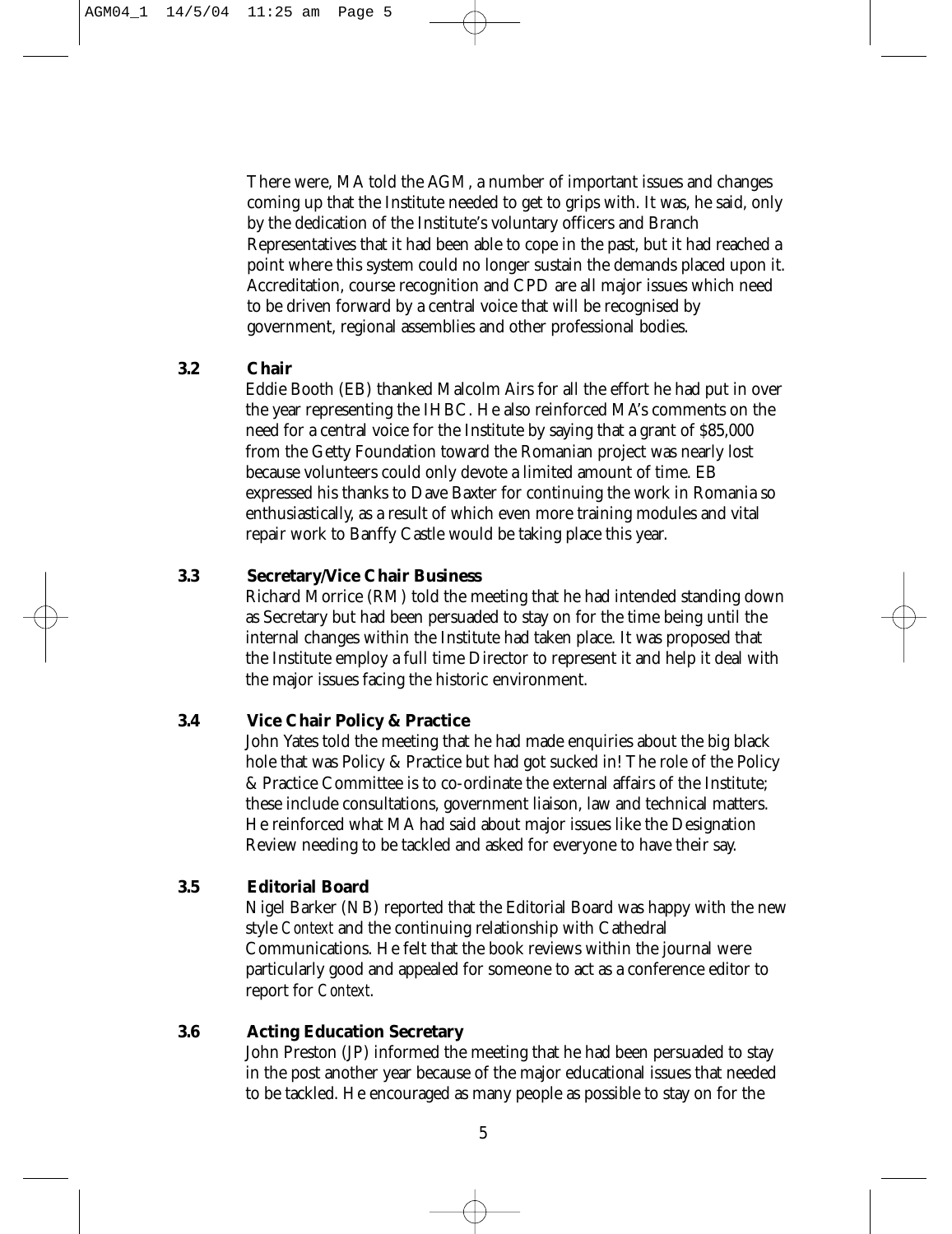Sunday morning session of the school where these issues would be discussed.

Course recognition is one of the major tasks that were beginning to be tackled. The list of recognised courses that was on the IHBC website had been removed because it was so out of date, and had been replaced by a list of relevant courses. JP appealed to the Branches to put forward an education champion to liaise with the course providers in their area and work with a national panel. JP expressed a hope that this process could be well under way by the start of the new academic year in September.

Accreditation and its effects on IHBC membership is another important area of the Education Committee's work. JP reported that here again there was a lot of work to do to ensure the IHBC remains at the forefront of the professional bodies' push for accreditation. The Education Committee also hoped to stage an event for professionals on the Heritage Protection Review later in the year.

#### **3.7 Consultations Secretary**

Dave Chetwyn (DC) reported that a considerable number of consultations had been dealt with during the past year. The coming year also promises to provide a great many very important issues that will need to be addressed. DC encouraged any interested people to contact him.

#### **3.8 Government Liaison**

Bob Kindred (BK) started by thanking John Yates for taking up the office of Vice Chair Policy & Practice. He reported on the latest UNESCO UK situation, following Claire Short's attempt to axe it, informing the AGM that the DCMS had now said that the Culture Committee would continue. Neither IHBC nor ALGAO were endorsing the new Planning Key Performance Indicators report following the late intervention of CABE, which resulted in significant alteration of the text. Other ongoing issues include PPGs and the implementation of *A Force for Our Future*.

#### **3.9 Other Officer Reports**

The remaining officers who were present had nothing to add to the reports already given in the AGM papers.

#### **4 Branches Reports**

None of the Branch Representatives who were present had anything to add to their reports in the AGM papers.

#### **5 Financial Statements and Treasurer's Report**

Rob Parkinson (RP) presented the financial statements for the year to 30 September 2002 to the meeting. He thanked the Branches and Committee Treasurers for all their help. He also expressed his thanks to Gus Astley for all his support during his years as Treasurer.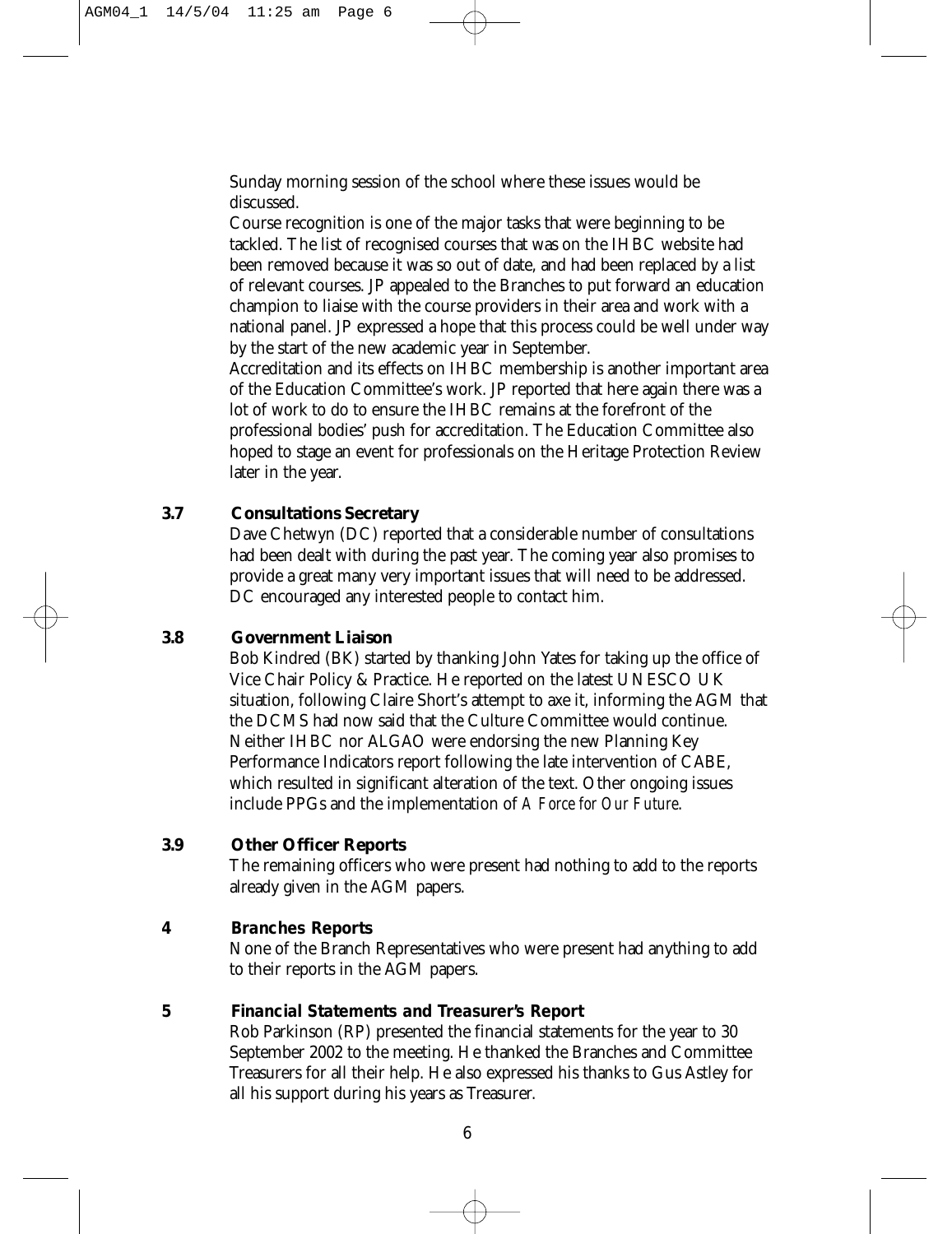Copies of the accounts for the year to 30 September 2002 were available and RP reported on the major points. RP recommended the accounts to the meeting and their approval was proposed by Derek Latham and seconded by Jon Finney.

Michael Knights (MK) reminded Branch and Committee Treasurers that they needed to be getting accounts information together ready to send to him for end of year returns at the end of September. He also reminded them that budgets for the next accounting year need to be submitted to him by the end of October and stressed the importance of both tasks. MK reported that the services of an accountant were now being used to advise the Institute on VAT issues, and that there was a possibility that the Institute would need to become registered and therefore might be liable for any back payments. Martyn Nicholls asked that the Treasurer look into registering the IHBC with the Inland Revenue as a professional body so that tax relief can be obtained on the cost of membership. MK promised to do this.

#### **6 Business Plan**

RM reported that a plan had been put together, that a limited number of copies were available at the meeting, and that a printed version would be produced and mailed to all members shortly. There were a number of issues that needed attention in the coming year including accreditation, VAT, CPD, company administration and disciplinary procedures. The Institute was currently paying for some services, including those of Robert Cowan as *Context* Editor, Peter Badcock as IT consultant, Lydia Porter as Administrator, and Cathedral Communications for producing *Context*. Council, it was reported, had been discussing the way forward for some time and felt that to tackle all the pressing issues effectively, the Institute would need to have a paid Director. Currently all central and Branch officers were working on a voluntary basis but that system had now become unsustainable due to the volume of issues needing to be tackled. RM said that it was also important to raise the profile of the Institute both within government and amongst other professional bodies including English Heritage. The current revenue levels generated by the Institute were not, he said, enough to cover a director's salary and attached costs, expected to be in the region of £40,000. While matched funding would be sought to finance part of the cost, the bulk would need to come from a rise in the level of subscription costs.

#### **7 Election of Officers**

Richard Morrice drew the meeting's attention to the list of officers for election in the AGM papers. There had been a nomination for the office of Publicity Secretary, which had been vacant for some time, and Sarah Buckingham was duly elected.

The positions of Chair, Vice Chair, Treasurer, Membership Secretary, Editorial Board Chair, and Education Secretary were accepted by the meeting unopposed.

7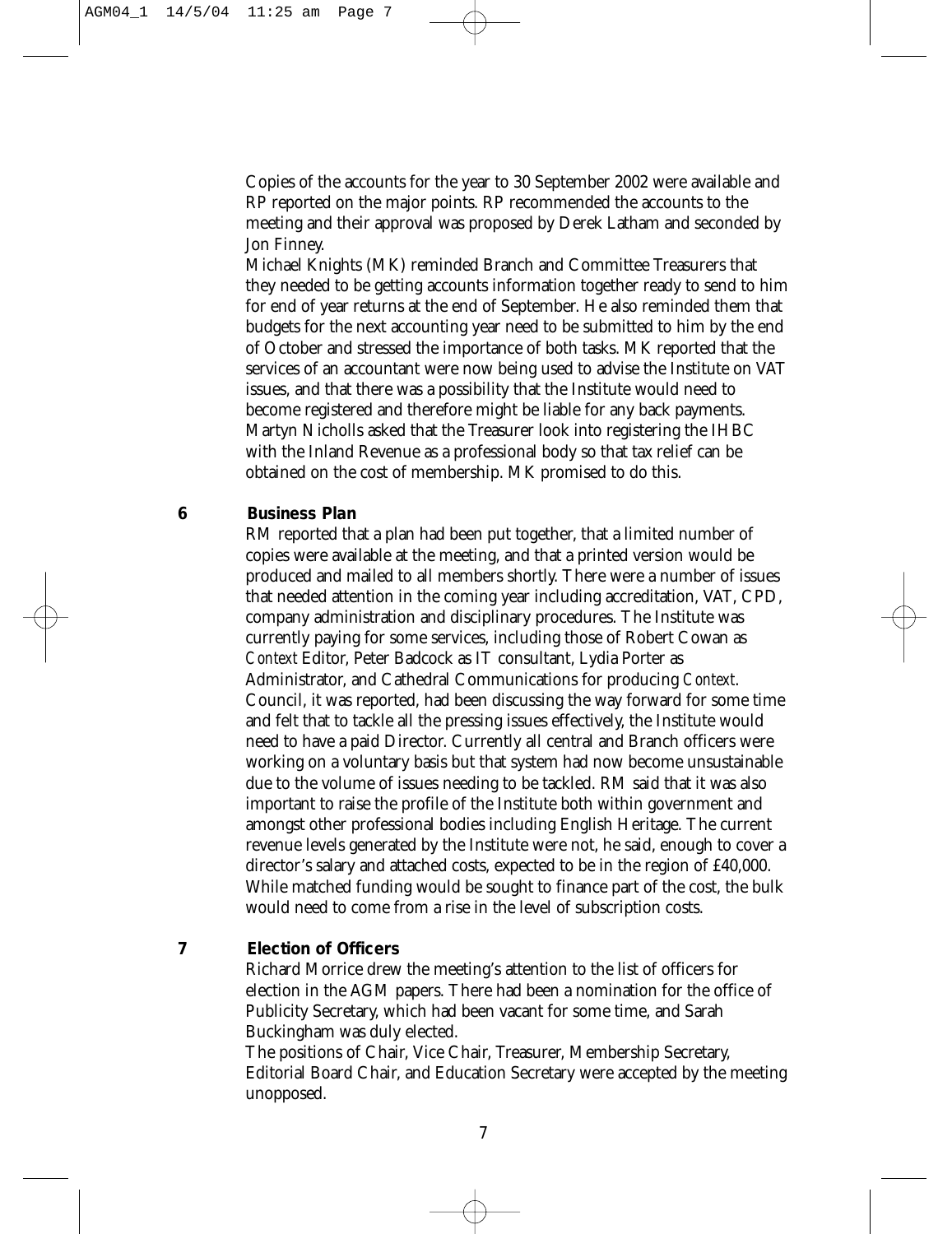The nominations of Branch Representatives were also listed in the AGM papers. The nominations were accepted by the meeting unopposed.

#### **8 Motions to the AGM**

A motion was put to the meeting that from 1 April 2004 subscription rates should be raised from £50 to £80 for full members and that other categories should rise by a similar proportion and that in future all categories of subscription should be raised in line with inflation. This motion was proposed by Eddie Booth and seconded by Richard Morrice. EB put the case for the motion, saying that there had been a period of stability with the level of subscriptions, but now the Institute had 'grown up' and needed to build on the foundations laid by the hard work of volunteers. The Institute needed to have a full time presence to ensure the voice of the Institute was heard. There was also the possibility that the Institute might be landed with a large bill for VAT. All these issues had been discussed fully, he said, and agreed by the Council.

Discussion of the motion followed. Alan Richards questioned the validity of raising a motion on the day of the AGM and only giving members a very short time to think about the proposals. RM reported that he had checked the Memorandum and Articles of Association and the late motion was perfectly acceptable. He also explained that action was needed now to ensure the rise in subscription rates would be in place for next April. David Baker told the meeting that his IFA subscription was much higher than the proposed new IHBC levels. Derek Latham strongly supported the proposal and pointed out that IHBC membership would still be excellent value for money even at the new rate. He also sounded a note of caution that the Institute needed to retain its liveliness and not turn into a stuffy secretariat. David Burton-Pye and Michael Brown also spoke in favour of the motion. Neil Grieve felt the Business Plan was not presented very well and needed more detail; he also felt the Institute reserves should be used. RM said he had produced the plan following the same format as previous ones, to which there had been no objection. It was produced by voluntary effort – more detail would be possible if a full time Director were in place. MA asked for a show of hands in favour of the motion. A majority showed their approval; there were two votes against the motion and two abstentions. The motion was therefore carried.

#### **9 Any Other Business**

Laurence Manogue (LM) told the AGM about the Annual School for 2004, which was to be held in Derry, Northern Ireland, one of the best preserved walled cities in Europe. He stressed how easy it is to travel to Northern Ireland by air, as many regional airports now offer low cost flights into any one of the province's three airports. He explained that the area is also accessible by ferry and Sea Cat. Visits to local heritage initiatives and lectures from government agencies, preservation trusts and owners would all be part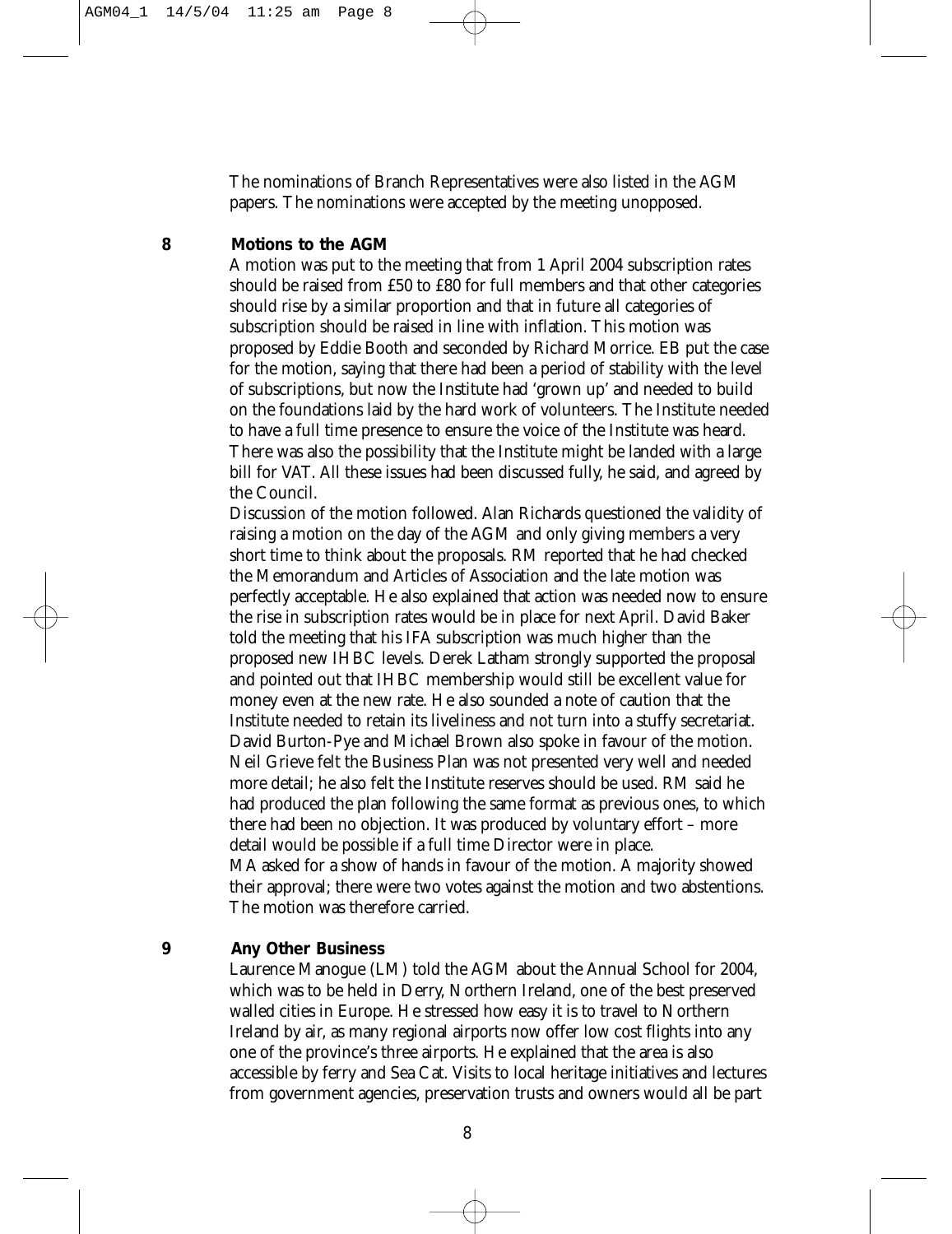of the agenda. LM finished by saying that he hoped to see everyone next year in Derry.

MA closed the meeting at 1.31pm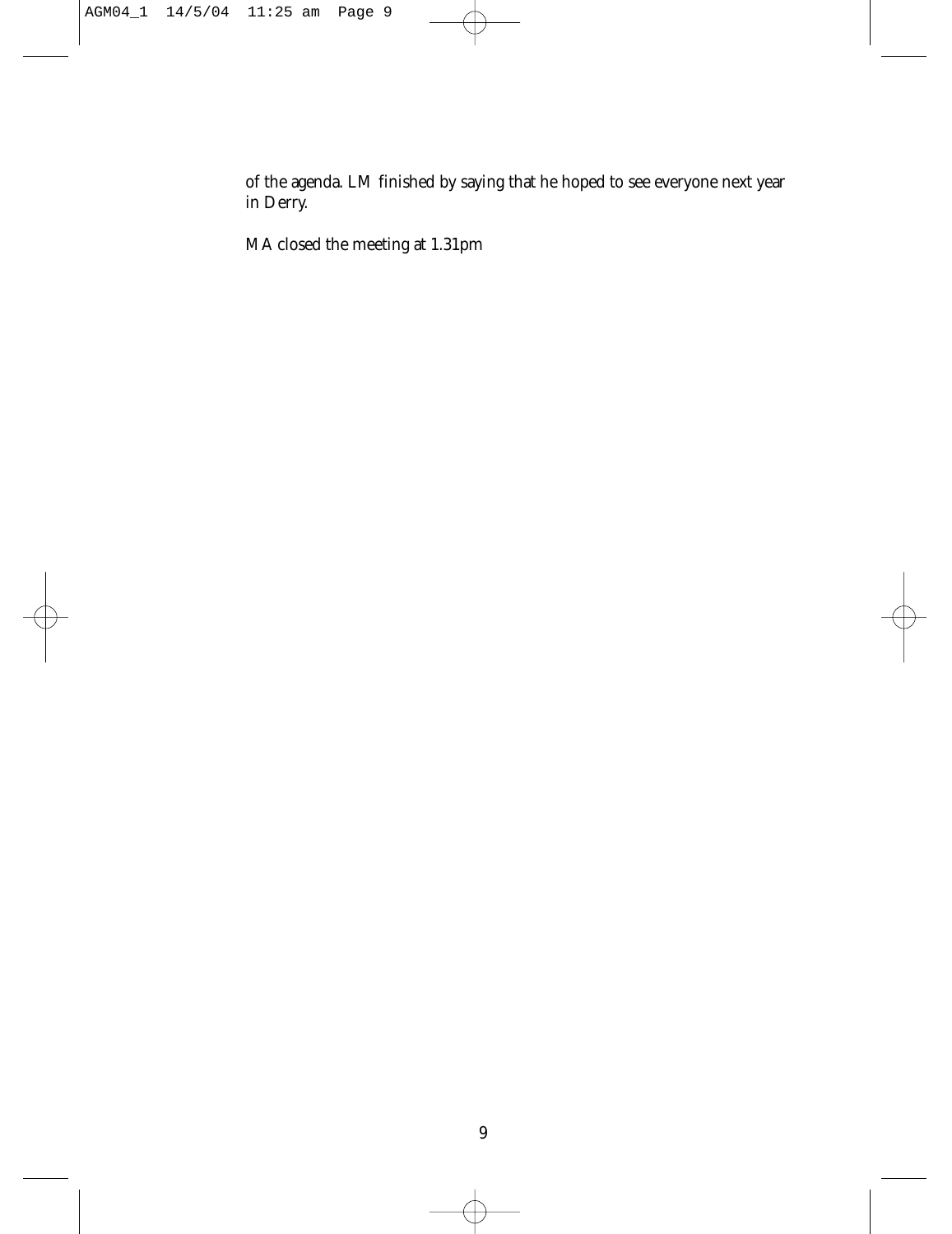### **OFFICERS' REPORTS FOR THE YEAR 2003-2004 CHAIR**

The AGM marks the completion of my third year as Chair. Time has flown by very quickly but I would like to think that, with an able team, we have continued to propel the Institute in the right direction. However, I do subscribe to the practice established by Malcolm Airs that there should be a 'churn rate' for Chairs and that three years is about right. I am, therefore, standing aside to spend more time with my business (or should I say family!).

There have also been similar changes in many of the Branches and it has been a pleasure to welcome new (and younger!) faces to Council.

This year has really put the Institute onto the environmental map as organisations have come to realise they can depend on getting authoritative responses to issues as they arise through our consultations mechanism. Thanks, as ever, go to Dave Chetwyn for organising this, but less well sung is praise for the support network that helps him. In parallel, we now have a place in many significant external affairs, particularly through Bob Kindred and John Preston.

Internally, the process of growing up continues. Such was the success of Rob Parkinson as 'Old' Treasurer that we now need to retain chartered accountants to help Mike Knights to keep us both effective and legal in the face of increasingly complex issues, such as VAT and the Charities Commission. Similarly, Richard Morrice is working with our legal advisers on mundane but necessary procedural issues, such as a disciplinary code. I see that my appreciation of Richard in my report last year was premature – rather than standing down, he is now Secretary and Vice-Chair of Business.

However, any review of the past year is inevitably overshadowed by the untimely death of Gus Astley last August. We are still coming to terms with the loss as we discover yet more of the little things he did to make our systems work. However, his memory lives in the memorial fund which, I hope, will gather strength in the year to come. It will not be easy to succeed Gus as Membership Secretary, but Mike Lea has kindly offered to do just that.

To summarise this year's achievements, the IHBC has:

- advertised for the appointment of a Director for the Institute
- appointed chartered accountants for the Institute and tightened up financial controls
- investigated closer working with the IFA, and begun the process of producing joint *Standards and Guidance for the Conservation of the Historic Built Environment* with IFA and ALGAO
- re-drafted the Edinburgh Group's framework to meet IHBC requirements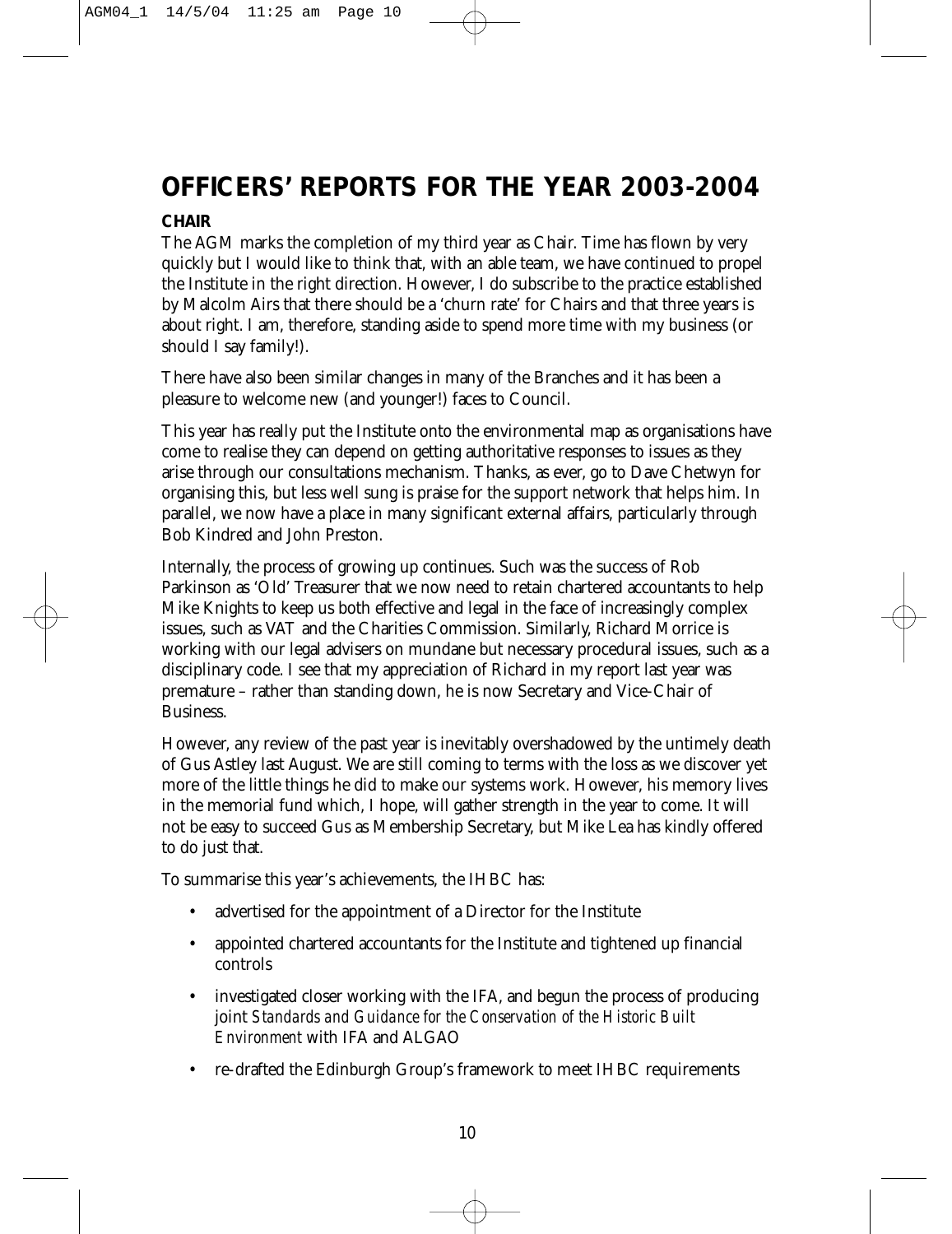- begun the process of re-visiting initial recognition of conservation courses
- initiated a partnership with Vaynol on professional and craft training
- developed a draft CPD return
- instituted a scheme for the potential peer review of articles for *Context*
- instituted a new way of dealing with membership subscriptions
- investigated VAT registration and corporation tax liability
- set up a consultations web page on the IHBC website
- responded to 22 consultations (see pages 20-22 for details):
- prepared and presented evidence to the ODPM Select Committee on 'The Role of Historic Buildings in Urban Regeneration'
- joined ODPM in producing guidance on the 'Historic Environment Regeneration Aid' scheme
- assisted the Local Government Association on 'State Aid' matters, and sat on a working group established by the ODPM and English Partnerships to produce guidance on the 'Land Remediation' notification
- attended meetings of the Funding and Regeneration groups of Heritage Link
- participated in the DCMS Project Board overseeing the Heritage Protection Review
- joined the Local Government Association Heritage Advisors (representing IHBC, ALGAO the POS and RTPI) to meet English Heritage, ODPM and DCMS twice
- drafted the research brief (in consultation with ALGAO) for a *Local Authority Performance Indicators Study* (LAPIS)
- attended meetings of the UK Committee of the Association of Preservation Trusts
- continued to monitor advertisements of local authority conservation posts
- continued to maintain the National Listed Building Prosecution Database
- drafted guidance notes on opening small scale quarries for producing stone roofing slates and on growing wheat straw for thatching
- began the production of a limited bibliography of post-graduate dissertation titles
- produced an Education Pack *Conserving the Built Environment* aimed at key stage 2 Geography teachers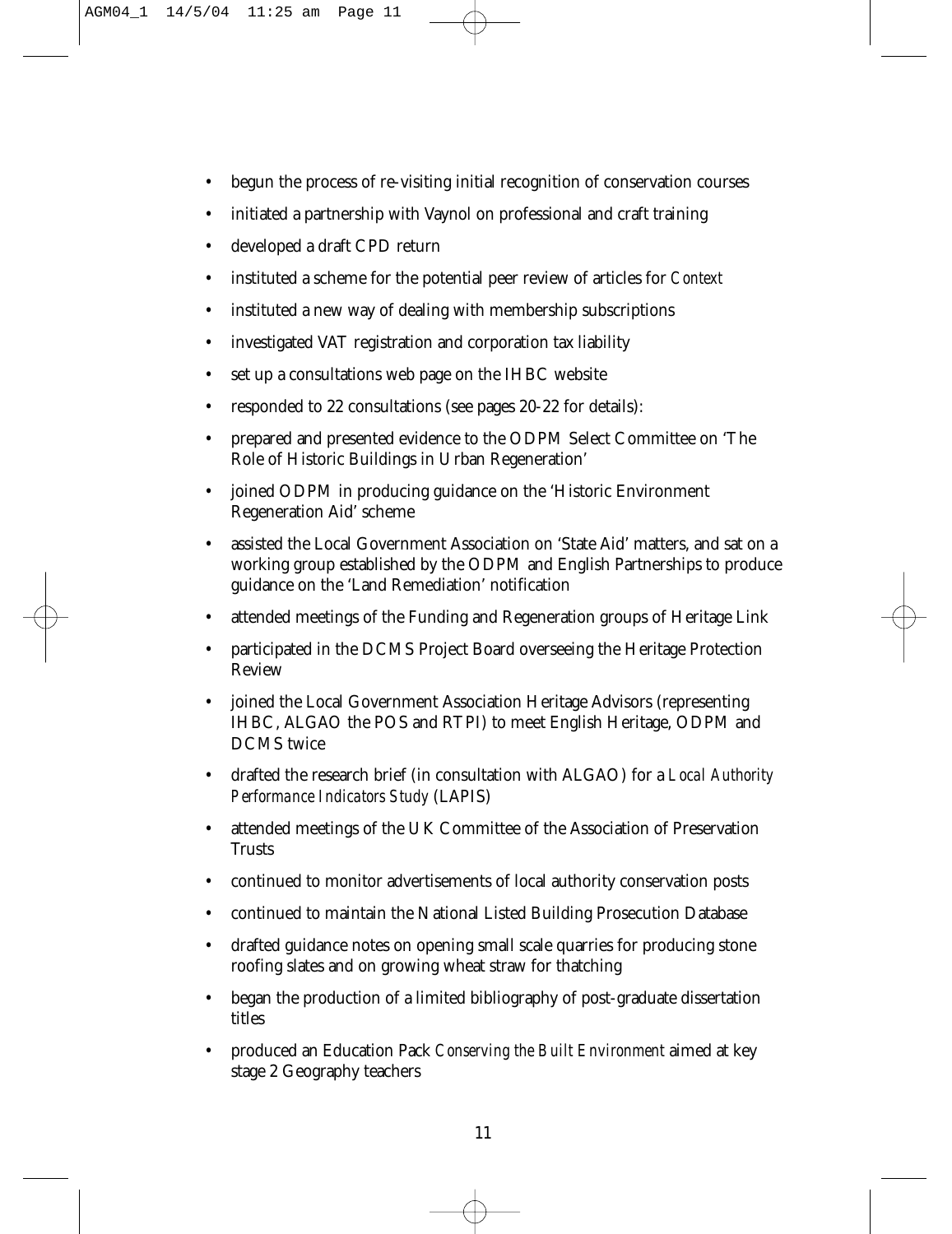- continued our leading role in discussions with Brussels on State Aid
- published, with the assistance of the Scottish Branch, the Institute's third *Yearbook*
- organised an Annual School in Norwich
- organised seven Branch schools and conferences, 36 other Branch events and over 100 Branch meetings of one kind or another
- organised over 40 Committee meetings
- published at least five Branch newsletters
- attended meetings of the following groups and committees:
	- Heritage Link
	- DCMS Heritage Protection Legislation Review
	- The Historic Environment Review Executive Committee
	- The Built and Moveable Heritage Group (Wales)
	- Welsh Religious Buildings Trust
	- Traditional Buildings Initiative (Historic Scotland)
	- The Historic Burgh's Association of Scotland
	- The Built Environment Forum (Scotland)
	- The Scottish Carved Stones Committee
	- Scottish Executive Working Groups on Conservation Area Management and the Building Regulations
	- UDAL the Urban Design Alliance
	- Historic Environment Information Systems and Technology
- attended other meetings of:
	- COTAC
	- LGA Heritage Advisors
	- UK Committee of the Association of Preservation Trusts
	- The Archaeology Training Forum
	- The Supervisory Board of the AABC
	- The Accreditation Framework for Architectural Conservation
	- The Local Authority Conservation Provision Survey
	- The Stone Slate Roofing Group
- continued discussions on State Aid with interested parties
- attended various meetings (in England) of the regional Cultural and Historic Environment Forums as well as CABE-sponsored Design Panels
- and, not least, welcomed another 86 new members to the Institute.

Sustaining those actions we already do well and at the same time expanding our activities to meet further expectations requires financial and human resources. Accordingly, we agreed a subscription increase at the last AGM, but it takes time for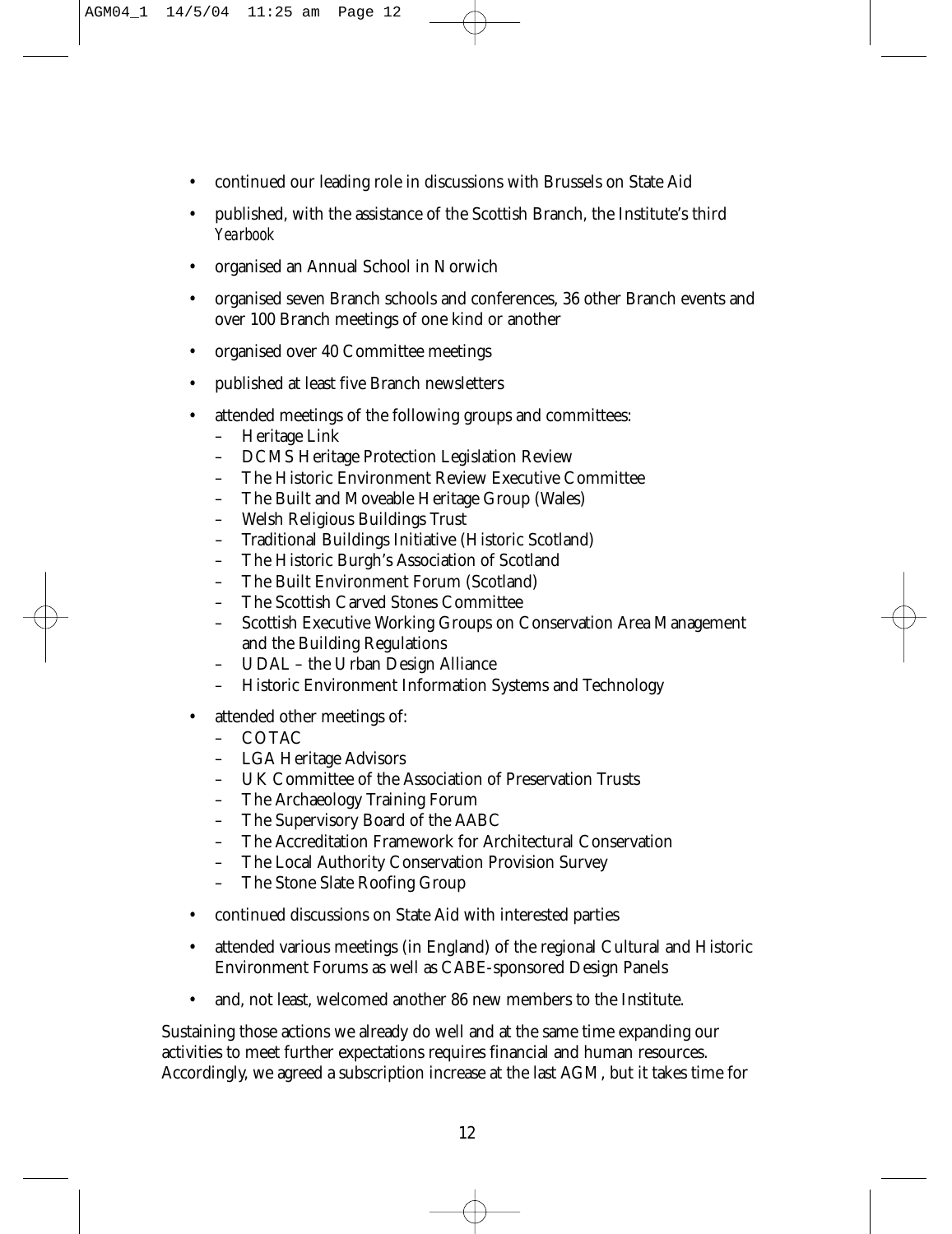the benefits to filter through. I am glad that there were so few members who felt they must resign rather than pay what is still one of the best value deals around, but there are also members who have not made the necessary adjustment and have to be chased.

However, we now know that sufficient funds are flowing for us to be confident in starting the recruitment of a Director. This person carries high hopes for relieving the stress of hard-pressed volunteers, for organising the existing affairs of the Institute and for taking us into new areas of accreditation and representation.

As for me, I look forward to being a backseat driver like most members. Meanwhile, I must thank all of those who have made the whole business of the IHBC a pleasure to be involved in.

*Eddie Booth*

#### **VICE CHAIR BUSINESS**

This has been an interesting year in terms of the business life of the Institute. The main change, which will be obvious from the material mailed with these AGM papers, is the preparation of *Annual Report and Accounts* by Grant Pilcher and Clare Wilson of Larking Gowen of Diss, Norfolk. This format is now a requirement of Companies House and the Charity Commission and a reminder that we are in an era when the requirements of openness and transparency are stricter than they once were. Please note that the *Annual Report and Accounts* relates to the year ended 30 September 2003, which accounts for its rather historical nature.

The most important decision taken concerns the appointment of a Director for the Institute. This has taken up quite a lot of time during the year, particularly in discussion of the form which such a post would have. Is it more essential to have an administrator with a proven track record, or someone who knows about conservation (always supposing that these two qualities are mutually exclusive)? Would a full time post be more useful than someone part time? In the event, the decision has been taken to start by dipping our toe into the water somewhat diffidently, rather than appoint someone full time. The Institute is, after all, a small organisation with more slender means than we sometimes realise (a projected annual subscription revenue of £117,000 a year is not a large financial base on which to build).

One of the main jobs of the new Director, apart from bringing rather greater order to the affairs of the Institute than a voluntary officer cadre possibly can, will be to grow both IHBC membership and our financial resources. In the past we have been fortunate in our ability to tap into the market for job advertisements and this now provides us with significant income both for postal and web-based advertising. The potential of the IHBC website can only be guessed at, but our IT Secretary's work is very promising. The arrangement with Cathedral Communications Limited is also very useful and is beginning to show growth in the surplus, as expected. As I say, our financial resources are however tight and the need to find the funds for a Director, as well as three part time staff, is going to stretch the Institute.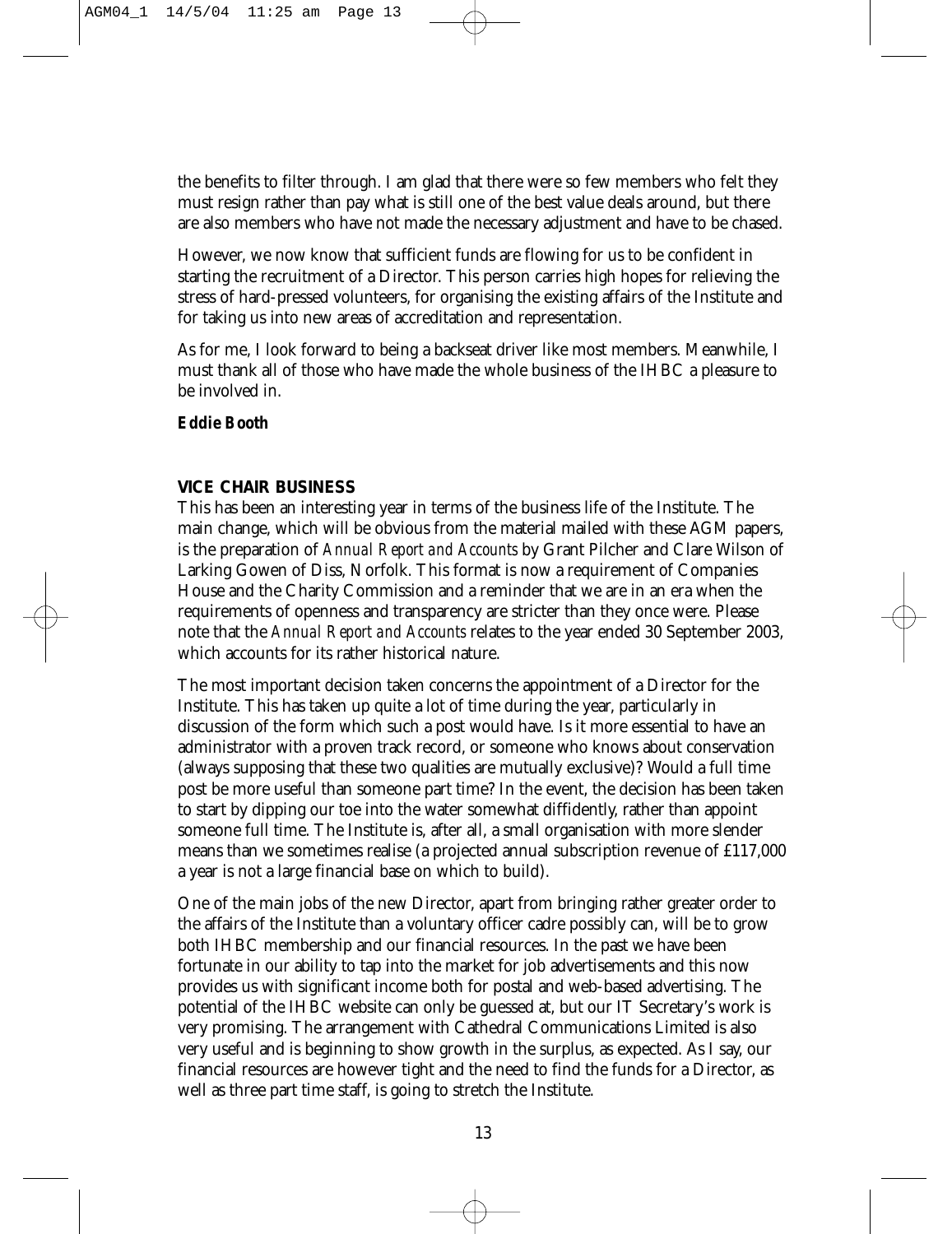This has been a good year, therefore, with plenty to consider and build on. Next year, however, presents further challenges.

*Richard Morrice*

#### **VICE CHAIR POLICY & PRACTICE**

Policy & Practice Committee has been essentially the external affairs committee of the Institute. Its main role has been to co-ordinate the work of its constituent committees, groups and individuals, in the hope – sometimes forlorn – that it can leave Council more free time to concentrate on strategic issues. Well, that was the idea, and Council has perhaps become a little less anti-social in the hours it keeps.

So almost all the Policy & Practice Committee's activity has actually been reported elsewhere in this document under the headings of Consultations, Education, Government Liaison, Technical and International.

The year 2003 was a quite extraordinary one for governmental policy initiatives in our field – see Dave Chetwyn's astonishing commentary on the subject. If the Institute awarded medals, Dave and the Consultations Committee should be first in line. It's an interesting sign of the times that this most hectic – and yet most finely grinding - of our activities has been conducted almost entirely by virtual meetings, with great success. Adding value, experience and good sense to all these outpourings from Whitehall has dominated the work of the Policy & Practice Committee and its constituent parts.

All these pressures within the historic environment, coupled with 1980s-style, red-intooth-and-claw 'management by measurement' belatedly percolating through to the public sector, have meant that as a profession we have less spare time for voluntary work. The result has been that fewer and fewer members of the Institute have being doing more and more (hence the need for a paid director). One sad casualty of all this has been our Law & Practice Committee, which has suspended operation because no facilitator has come forward. Its advisory work has been handled by others within P&P, but we really do need to revive the Law & Practice Roadshows as a part of our CPD service.

You will see from the *Yearbook* that we are now to be 'Policy Committee'. No, streamlining is not contagious, and this is not change for change's sake, but we are a young and rapidly maturing organisation, and further change will not be long coming. This modified committee-structure is a recognition that the governance of the Institute is currently best considered under four headings – internal, external, education, and communications. These clearly defined activities should make it easier for members to contribute their valuable time into where they have particular skills and interest. But that all depends on members coming forward…

*John Yates*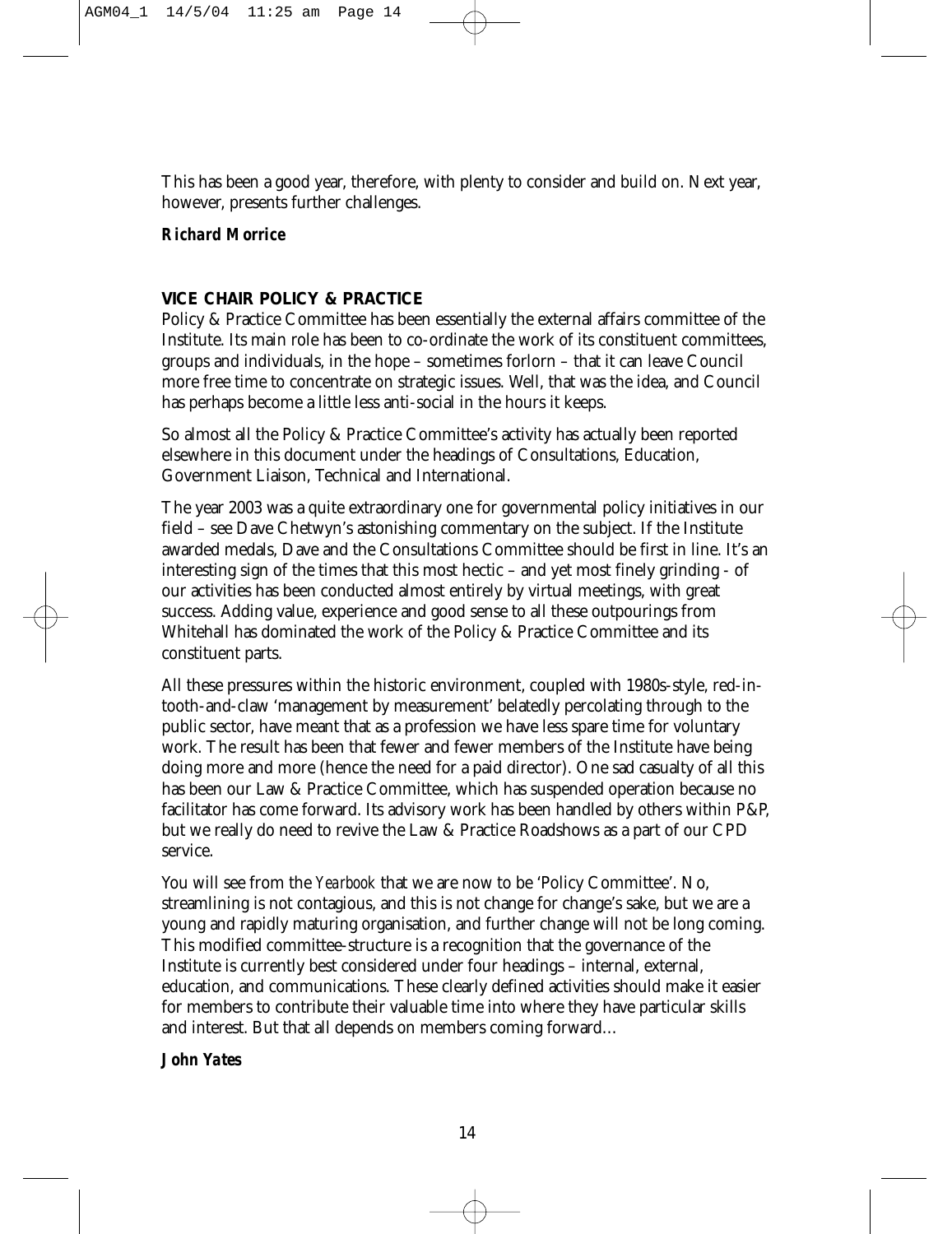#### **SECRETARY**

The Secretary's role in a professional organisation is not simply to administer, and sometimes, as in the IHBC, to be Company Secretary. The Secretary also oversees much of the professional side of things. In this sense I have spent some time this year thinking over how we should see the Institute developing, which matters need more time spent on them, and what we need to do to take the leading role in the historic built environment which we should as the only body which currently has oversight of a historic environment profession. In other words, is the IHBC fit for purpose?

That the answer is 'almost certainly not' is really no criticism because we are like most other professional organisations. It would be impertinent to discuss our shortcomings in print, but I have a friend who is also a member of an institute. His has a large council (though not as large as some) and lots of committees, all of which rarely meet. It has a high volunteer input, which is good in some ways – it gives a high sense of member involvement - but not in others - volunteers are difficult to manage, as you can't tell them what to do, and it creates bad blood if you sack them (in fact, they are almost impossible to sack). The organisation, and particularly its council, is slow to react, ritualised and costly. Roles are confused. And everything is unsuited to strategic thinking.

Does this describe IHBC? If it does, we must change and become much more clearly focussed. In one way we are beginning to think about our destiny, and that is in terms of linkages with other institutes. Council, and some Branches, have discussed this matter, with a concern that we should not become involved with any other body without considerable thought and without a clear steer from the full membership. The result is that courtship with the IFA has been put on hold for the time-being, although close working continues. At the time of going to print a joint IHBC/IFA/ALGAO bid has been made to English Heritage (Historic Scotland has already signed up) for funds to develop *Standards and Guidance for the Conservation of the Historic Built Environment*.

Such *Standards and Guidance* are crucial if we are to carry out our role as a professional body. Professional organisations exist to mediate between specialists and the public, in the public interest. Effectively, they are the organisations which government allows to regulate the practice, and therefore the standards, of the people who work in their field. The public interest is widely expressed (although our own personal taste is unlikely to be high on the list) and we can expect such *Standards and Guidance* to be based on policy previously expressed (in, for example, the British Standard, government policy as expressed in the PPGs, and so forth).

Once we have a suite of *Standards and Guidance* we will effectively have linked the *Institute's Code of Conduct* to the *Disciplinary Policy* which I have been working on all year. Without it, there is no effective way to test whether the *Code of Conduct* has been broken in any case. They will also provide a detailed basis for CPD and effectively provide templates for education and training. This is important stuff, and we need to grasp the opportunity it provides.

*Richard Morrice*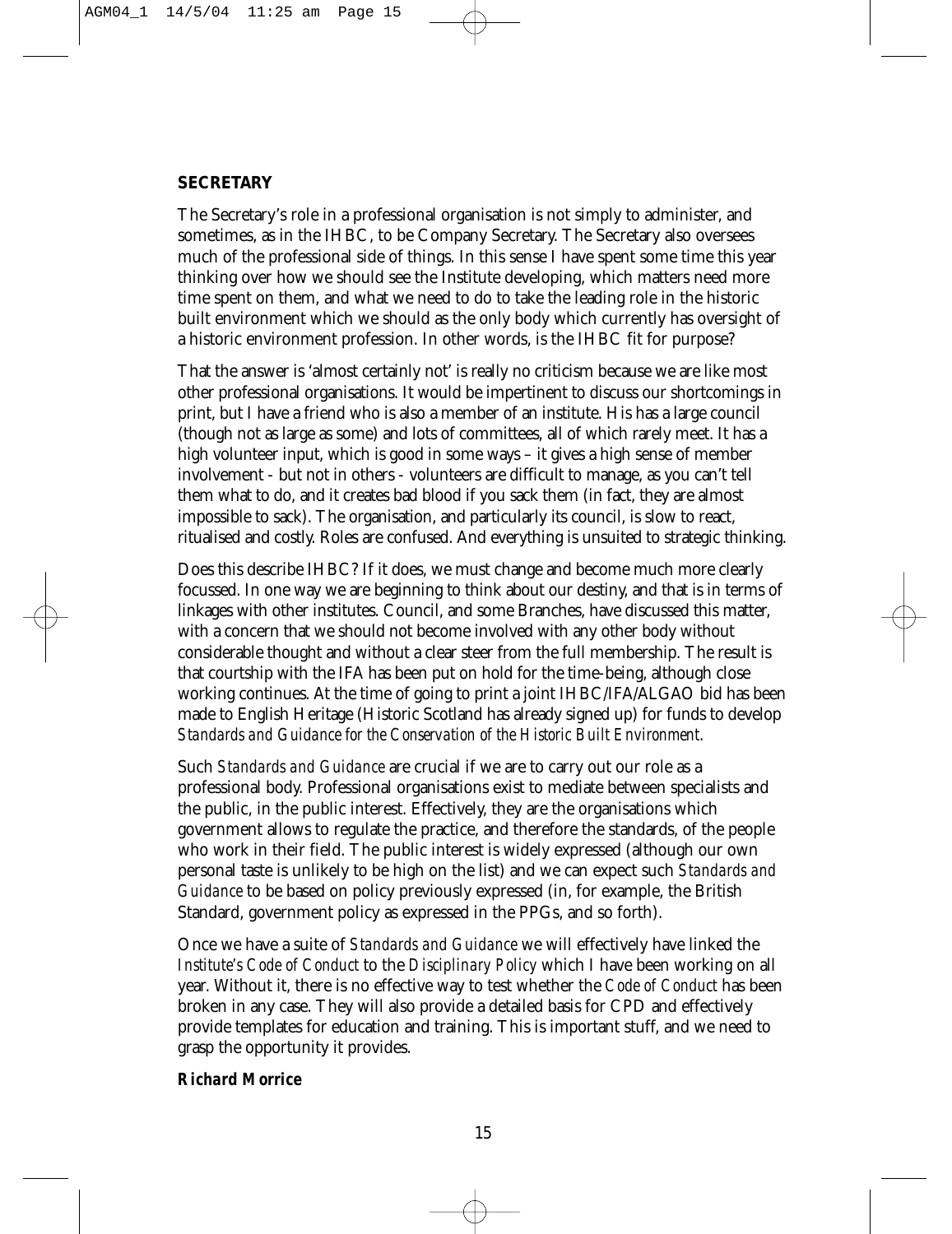#### **MEMBERSHIP SECRETARY**

After volunteering for this role, I eventually took over early in 2004 and have tried to get up to speed in a short time. The role has changed in some ways with a lot of the administrative tasks being left with Lydia Porter working from the office in Tisbury. Currently she maintains the membership database, and is dealing with requests for labels, amongst other duties. With the change in membership subscriptions and the move to direct debit there has been much to do for us both. It has been a very busy period, and sadly the increase in cost of membership has prompted a few resignations as well as many requests for retired or concessionary categories of membership.

Council has dealt with applications for new membership from 86 people during the year. Membership stands at 1,468. We have had to make a new category of membership for those in part time employment, or retired and doing part time work. This will allow up to 18 hours work and give a reduced rate of £50 in this category. We now have several members who cannot afford the new full rate of £80. In total we have lost 38 members from non payment of fees, resignations due to new fees, or for other reasons.

There are some members who do not like the idea of a direct debit arrangement with the Institute, despite the guarantee offered with this sort of payment. The only present alternative is payment by cheque each year, which increases the administrative load for the Institute. This of course costs us all money, if it results in having to employ Lydia for more time than she presently has for the Institute's work. As most of you will know there is an intention to use increased income from membership to employ a Director for the Institute and thus promote our work in a manner which a volunteer cannot do in the time available.

Please do what you can as members to spread the word amongst non-members who work in the field of the conservation of the historic built environment, or those who are interested in our work, by promoting membership of the institute in these groups. Growth in membership is slow, and we must all try to encourage new members where possible.

Please also ensure that the membership information database is kept up to date. Lydia can supply a form for change of details, and these should include employment details as well as change of address, and contact details such as telephone numbers and email contacts. These are essential for us to check and confirm details where changes of member category are requested, and to circulate members quickly if there is a need for contact beyond that given in *Context*. It also ensures that the *Yearbook* details are up to date when published each year.

#### *Mike Lea*

#### **CONTEXT EDITORIAL BOARD CHAIR**

The year 2003 was one of consolidation for *Context* with a reduced Editorial Board, having sustained the progress achieved in 2002, turning its attention towards refining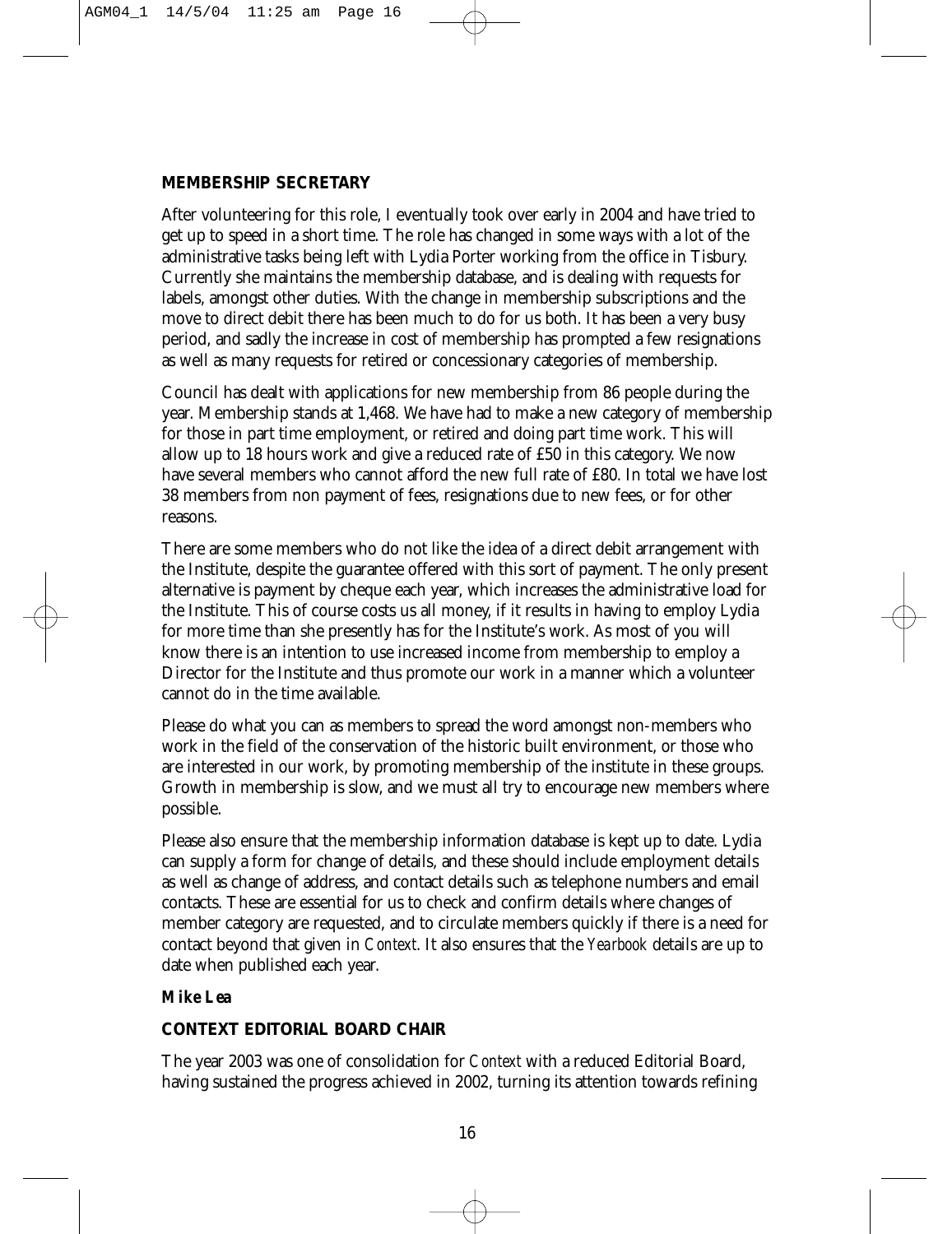the journal. The sharper eyed of you will have noticed that copy deadlines have been brought forward. This is in order to allow for potential peer review of articles, which is particularly an issue for contributions of a technical nature. It also aligns *Context* with best practice found in other journals of record. Minor adjustments to layout continue to be made to enhance clarity and in March 2004 the weight of paper used for the cover of the journal was increased in order to make it more substantial.

Costs for the production of the journal continue to be scrutinised closely and I am pleased to report to members of the Institute that in real terms they have not risen and, due to the efforts of Cathedral Communications, advertising revenue accruing to the IHBC has increased over the year. Subscription rates were reviewed by the Board this year and after careful deliberation the decision was taken not to raise them. This was in part due to the fact that the Editorial Board is on a very sound financial footing, with the Treasurer, Susan Brook, being able to make a substantial contribution to national funds last year. She anticipates being able to make a further contribution this year.

So what of future developments? Well, contributions on the changing legal implications of the legislative framework are to be re-introduced, although not under its former title of M'Learned Friend. This is partly in response to feedback from members of the Institute who indicated that they valued these pieces. The Board is also currently developing a Press Pack in collaboration with the Publicity Secretary and is close to completing a brief on reporting Annual Schools to assist those involved in that happy task in the future! However, the biggest potential change in its activities is the proposal to bring the commissioning of editorial content for the *Yearbook* into its remit. The suggestion is that a member of the Board should be recruited specifically to deal with the *Yearbook*, helping Branches with its production and enabling more efficient liaison with Cathedral Communications. This relies on someone stepping forward to fill the post.

It wouldn't be a traditional report if I didn't ask for volunteers to help with our publications but such help really is vital. We cannot continue without support, let alone expand our role. We have four meetings a year, currently alternating between London and Birmingham. We really are friendly as a group and are still sane… just!

*Nigel Barker*

#### **EDUCATION SECRETARY**

The last 12 months have seen the promise of a debate on historic environment skills (DCMS *Protecting Our Heritage*) which has not materialised, the *Egan Review of Skills for Sustainable Communities* which ignored the historic environment, and a new draft Government Skills Strategy based on 'Sector Skills Agreements' between employers and trade unions, and in which the professions do not appear to have any formal role. Within this Sector Skills regime, there is no clear voice for the historic environment. CITB-ConstructionSkills (sic) is the new Sector Skills Council for the Construction Industry; building conservation is a tiny part of its remit. A formal voice for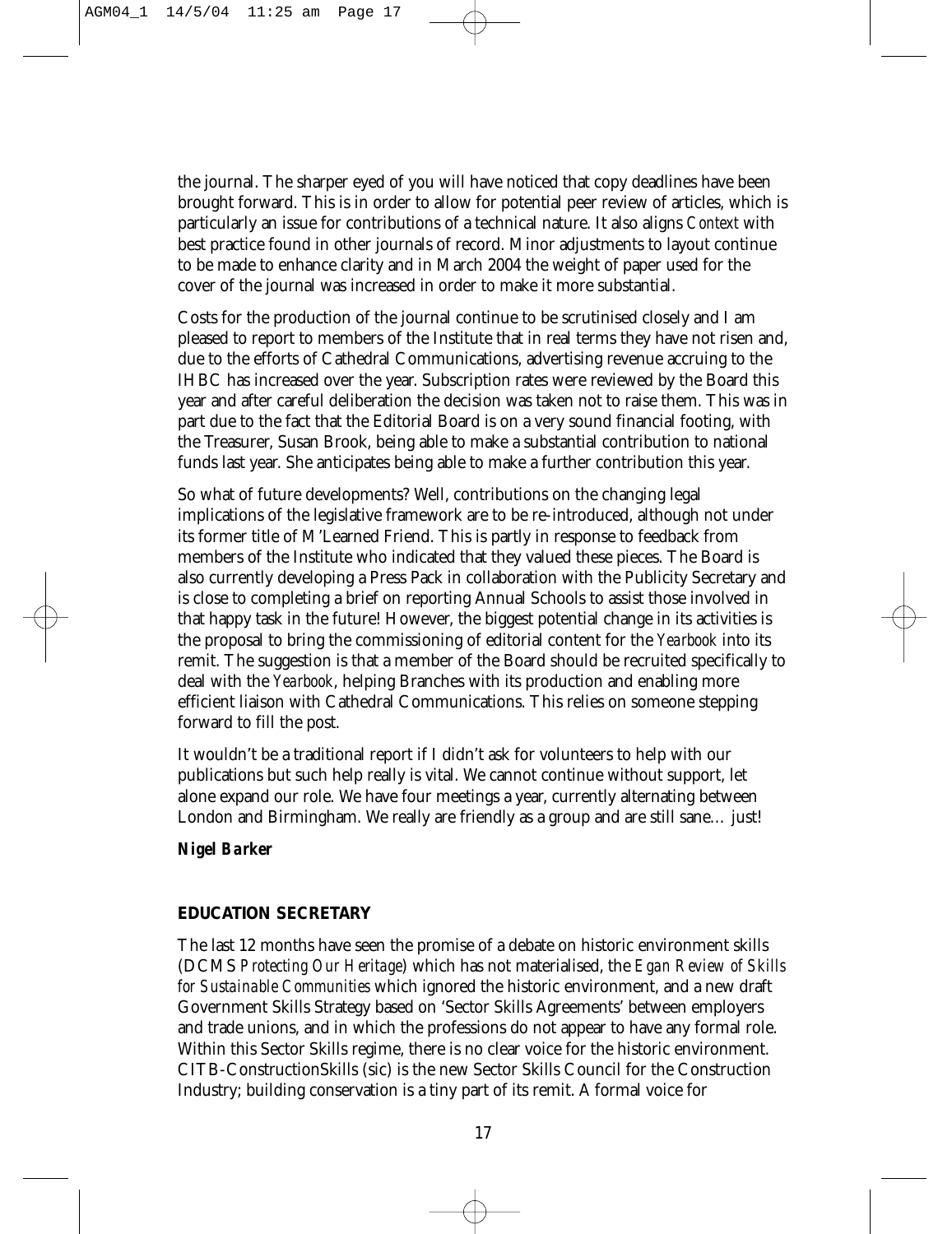conservation at craft/trade levels has been created (the National Heritage Training Group) with English Heritage support, but there is as yet no parallel voice for professional conservation. Building maintenance and facilities management come under the remit of another Sector Skills Council, and archaeology and the wider historic environment have not yet been recognised within the Sector Skills Council framework. These developments have made the existing challenges of getting proper recognition for historic environment conservation, and IHBC members' work, even more difficult.

For IHBC members in local government, the challenges have been compounded by the parallel implementation of the Single Status Regime, intended to put white and blue collar workers on a level playing field. The Single Status process (as with Sector Skills, an agreement between employers and unions with no voice for the professions) allows little scope for, and in some aspects seems almost designed to prevent, recognition of conservation officers' skills. The Unification of Consents Review is a further potential threat to the conservation officer's role.

Together, the Sector Skills and Single Status initiatives have redoubled the existing need, highlighted in the Local Authority Conservation Provision Survey, to get IHBC members' status and skills properly recognised. Within the government's draft Skills Strategy, employer-supported Occupational Standards are the key element, and they in turn form the basis for qualifications (NVQs). We need National Occupational Standards, agreed by employers, and we need the support of the 'Sector Lead Bodies' (English Heritage, Historic Scotland et al) in getting them. The existing Conservation NVQs failed to take off because they had neither that support, nor underpinning Occupational Standards. Now the NVQs are being reviewed, with a proposed 'core plus options' Control NVQ combining Planning, Building Control, and Conservation. This makes it even more essential that there are dedicated Occupational Standards for Conservation.

We also have to face up to a climate in which there has been criticism of the standards and competence of some conservation officers, and in which IHBC's membership requirements have not been accepted by English Heritage as sufficiently rigorous to meet their criteria for the lead professional supervising grant works. The good news is that it looks as though a compromise has been reached which will allay the concerns of IHBC members dealing with area-based grant schemes, but there remains an underlying need for external credibility of IHBC membership and its assessment processes. My view, endorsed by the East Anglia Branch, is that the Institute now has to bring in its own formal accreditation to externally verifiable standards.

There has been great progress in relation to accreditation, in conjunction with other conservation professions. The 'Edinburgh Group' of professions (AABC/RIBA, ABE, IHBC, RIAS, RICS, and others) launched its Common Accreditation Framework in November, and has the potential to become the professions' counterpart to the National Heritage Training Group. IHBC is not yet recognised as an accrediting profession, but there is specific provision for achieving this if and when we introduce accreditation on the Edinburgh Group model and to the same assessment standards.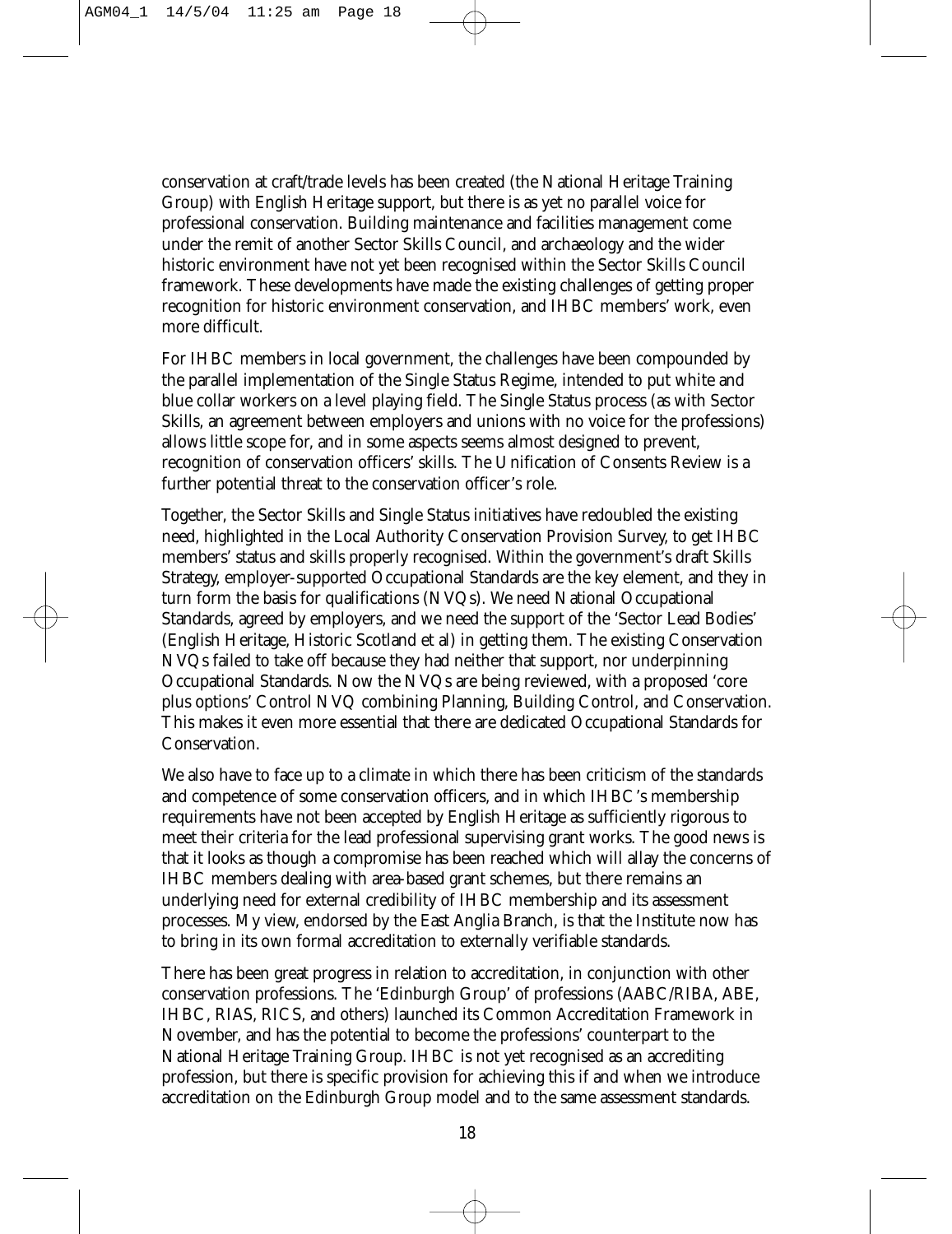Branches' support has been sought for a redrafting (by Stuart Eydmann) of the Edinburgh framework to suit IHBC's requirements; now the professions (IHBC included) have agreed to provide their own rewrites of the much shorter, user-friendly form adopted by the engineers' CARE register. The revised Conservation NVQs are also to be mapped onto the Edinburgh Group framework. The potential combination of a shared inter-professional Framework and underpinning national qualifications is very promising indeed.

These external pressures and developments in standards and accreditation have left little scope for developing liaison with the courses providing training to meet those standards. To meet the immediate needs of course providers and prospective students, the outdated IHBC Initial Recognition is being replaced by an interim desk-based exercise which will show which courses currently cover the Institute's Areas of Competence.

A potentially very promising development has been an offer received from the Vaynol Estate in North Wales, suggesting a partnership which could see IHBC involvement in a major European-funded project. The Vaynol project has potential for linking professional and craft training which could parallel the work IHBC is already doing in Romania. Specific benefits for IHBC could include support for the development of accreditation. The Vaynol proposal is unresolved at the time of writing.

Finally, and thanks to Roger Cullimore, we now have a draft CPD return which has been agreed by Council. The plan is to have it available on the website, by the time you read this, for electronic completion. We hope you will find it helpful in recording and planning your professional development. It is a draft, and we want it to evolve to meet members' needs, so comments please.

*John Preston*

#### **PUBLICITY SECRETARY**

After a recent hiatus, the publicity machine is now, hopefully, grinding back into gear. It has been an educational process for a Publicity Secretary who came to the task with only enthusiasm and a profligate vocabulary. The latter has been reined in to suit the constrictions of the average press release, but the former remains resilient.

Over the past year a number of press releases have broadcast the Institute's response to weighty matters including the Designation Review and the Egan Review, and one (under production as this report is written) has introduced our new President to the world. After a slow start, they have begun to be noticed, particularly in specialist publications such as 'Planning'. It will be important to keep this momentum going, not least to confirm the Institute's tireless activity as an important consultee on the review and restructuring that seems to be a constant in our professional life.

Press releases are now available on the website. Another web-based innovation is the Diary, available in the Events section. With lots of input from members, this could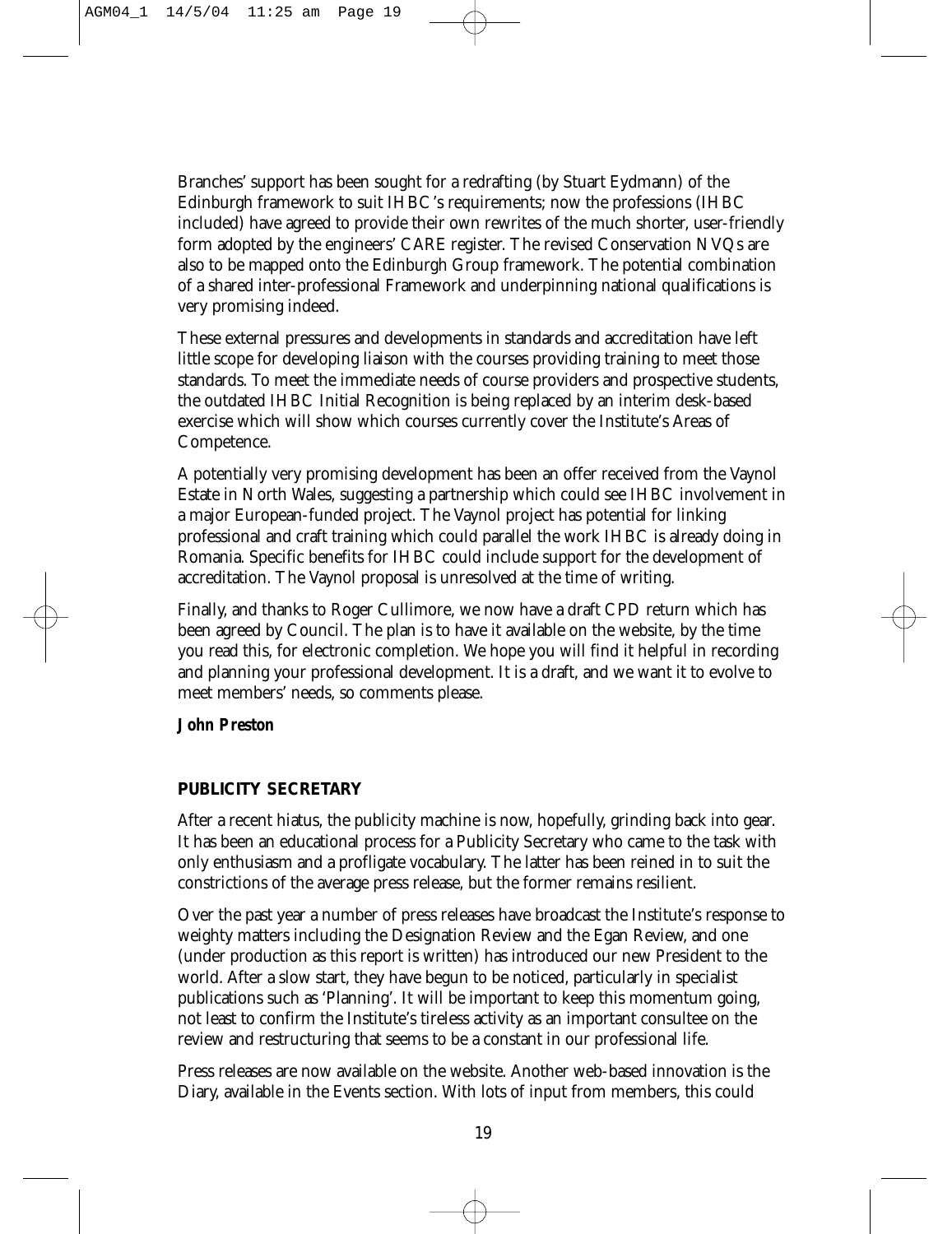develop into a useful reference point for co-ordinating and advertising Branch activities as well as the exciting compendium of events in the wider conservation world.

Other milestones include tracking down our shy and retiring display stand and sending it on its travels – first stop the Natural Stone Show in March – and features on the work of the Institute in publications including the *RIBA Sector Review: Conservation* and *World of Interiors* magazine.

In publicising the Institute and our activities, we can make news, and we can also achieve a lot by slipstreaming current events. In either case, relevance to these events and/or timing are the key to success. A publicity secretary can learn how to meet these criteria, but ultimately she is only the conduit for information - the information itself has to come from Institute members. This is a plea for contributions to the Events Diary and the website, and for any news of activities or developments where the Institute has made a difference, and our role needs to be celebrated. It only takes an email!

*Sarah Buckingham*

#### **CONSULTATIONS SECRETARY**

The Consultations Committee currently has 18 members, representing 11 of the 14 IHBC Regions. Most of the Committee's business takes place in virtual space. The Committee met on 21 August 2003 to discuss the DCMS document, *Protecting the Historic Environment: Making the System Work Better*. This was an open meeting involving members of the Policy & Practice Committee and Council.

A new Consultations web page has been set up on the IHBC website. This contains details of current and past consultations, and past responses are available for download.

Details of new consultation papers are circulated to Consultations Committee Members and Council Members and also posted on the web page, where there is a facility to submit comments. This ensures that representatives from all regions and Committees are involved in the consultations process and that interested members can monitor consultations if they wish to do so. Draft responses are circulated for comments prior to being submitted.

- *Consultations dealt with over the past 12 months include:*
- *Electronic Communication Services (Broadband).*
- *Satellite Dishes and Other Antennas: Consultation on possible changes to planning regulations*
- *Unification of Planning Consent Regimes*
- *On the Move by Foot*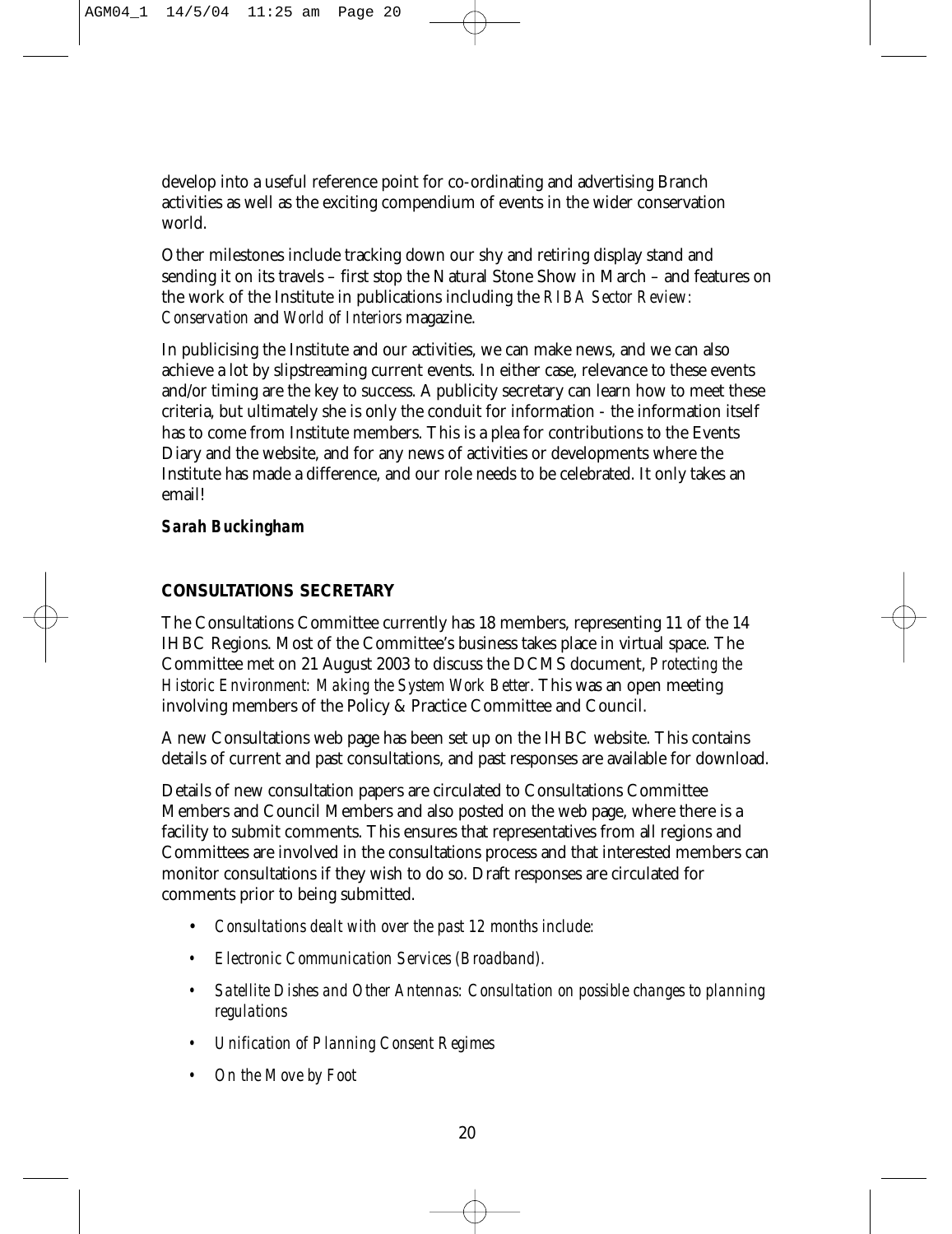- *National Lottery Funding Decision Document*
- *Protecting the Historic Environment: making the system work better*
- *Historic Environment Records: Benchmarking for Good Practice*
- *Empty Homes: Temporary Management, Lasting Solutions*
- *Egan pre-consultation comments*
- *Egan, Skills Review*
- *Part L Possible Standards*
- *Draft PPS22 Renewable Energy*
- *Draft PPS7 Sustainable Development in Rural Areas*
- *Draft PPS11 Regional Planning*
- *Creating Local Development Frameworks draft guidance*
- *Review of the National Monuments Record*
- *Draft PPS6 Town Centres*
- *Best Value Indicators and performance standards 2004/5*
- *Review of Planning Appeals Procedures*
- *Draft PPS1: Creating Sustainable Communities*
- *Heritage Counts*
- *The Future of the Ecclesiastical Exemption*

In November 2003, I produced and submitted written evidence for the IHBC for the ODPM Committee's inquiry into *The Role of Historic Buildings in Urban Regeneration*. In January, the Chair and I attended the Committee to give verbal evidence. Both the written evidence and a transcript of the verbal evidence can be accessed through the Parliamentary website. Other bodies giving evidence included the cities of Manchester, Liverpool and Newcastle, English Heritage, the Civic Trust, and the developer, Urban Splash. The report of the Inquiry should be issued in the near future.

The Historic Environment Regeneration Aid scheme, Heritage Lottery Fund and English Heritage notifications were approved in the summer, 2003. I have been involved with the ODPM in producing guidance on HERA scheme and this should be issued prior to the AGM.

I have also been assisting the Local Government Association on State Aid matters, and sit on a working group established by the ODPM and English Partnerships to produce guidance on the Land Remediation notification.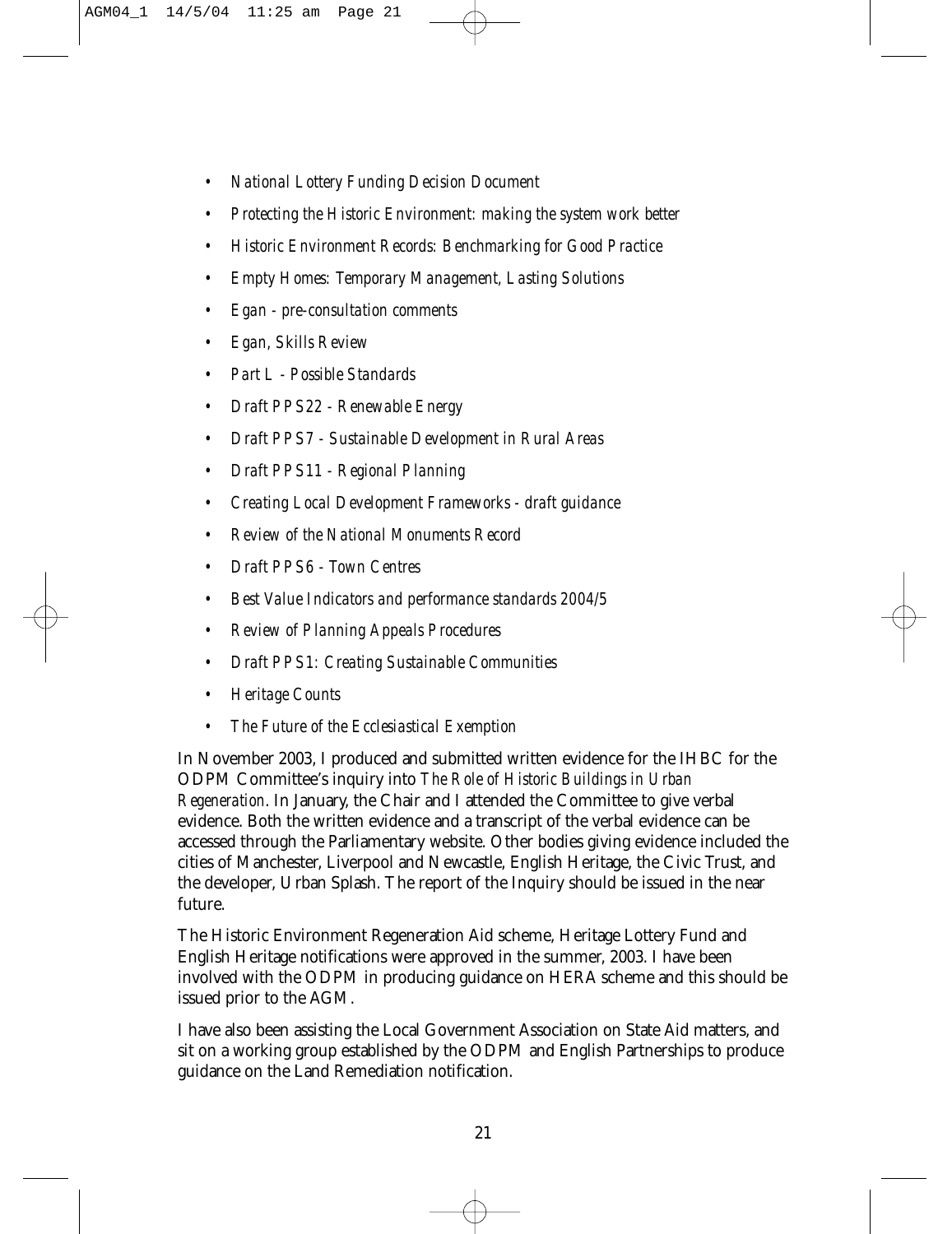The notifications all expire in 2006. The ODPM is currently considering the most effective UK approach to State Aid post-2006.

I have been attending meetings of the Heritage Link Funding and Regeneration groups over the past 12 months. One of the areas of work of the Regeneration Group is to coordinate evidence on the social, economic and environmental (sustainable) outputs of conservation. A publication is likely in the summer, 2004.

*Dave Chetwyn*

#### **GOVERNMENT LIAISON SECRETARY**

During the year I have represented IHBC on a number of external initiatives, several of which have continued from 2003. In particular I have been participating in the DCMS Project Board overseeing the Heritage Protection Review where my main contribution has been to impress upon government the needs and responsibilities of the local authorities delivering conservation day-to-day and the overwhelming case for greater financial resources to deliver it.

Strong links have been forged within parts of both ODPM and DCMS but we are constantly struggling to impress upon all departments of state the need for joined-up government and for policy initiatives (particularly within the vastness of ODPM) to fully embrace historic environment considerations and to be referred to us where we have valuable expertise to impart.

The LGA heritage advisors (representing IHBC, ALGAO the POS and RTPI) met English Heritage, ODPM and DCMS at six monthly intervals during the year to discuss government and EH policy proposals. As a consequence of accelerated changes to the planning system, IHBC proposed the cycle of contacts be increased to four monthly intervals and the other parties have all agreed this would be useful.

During the year:

- The ODPM Working Party on PPS 15 and the associated Guidance Notes to replace PPGs 15 and 16 did not meet. The rewrite is in suspension while the results of the Heritage Protection Review are analysed. A revised PPS needs to relate to this and may appear to coincide with the Heritage White Paper in the Autumn, in which case IHBC will be represented on further meetings of the Working Party.
- In 2003 IHBC Council declined to endorse the POS/CABE Excellence in Urban Design and Conservation Matrix to which we were party because of late changes proposed by CABE. To make good this deficiency of good practice advice I wrote the research brief (in consultation with ALGAO) for a Local Authority Performance Indicators Study (LAPIS) sponsored by English Heritage which a working group also including representatives of ODPM/DCMS/POS/the Audit Commission and the LGA brought to a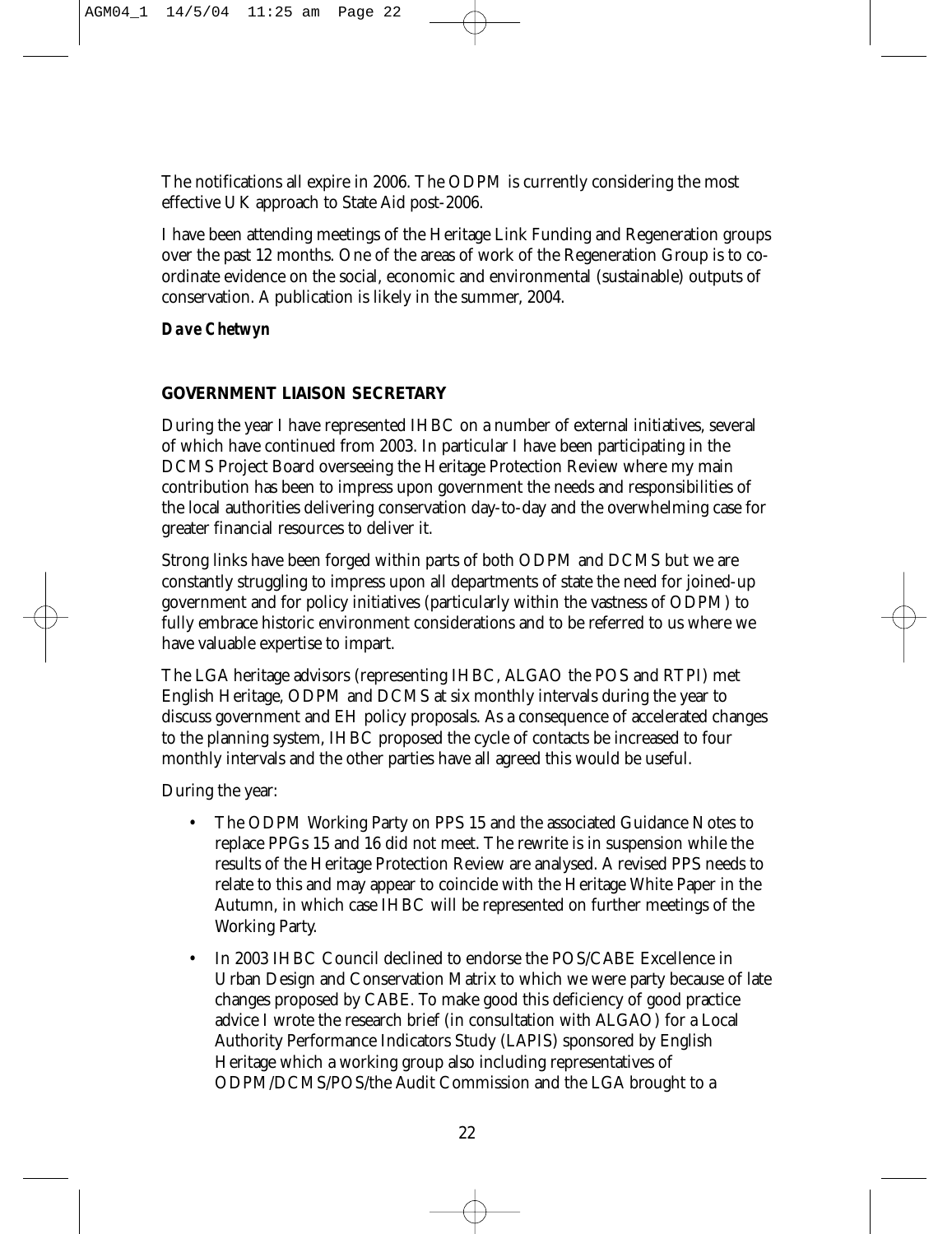conclusion in February 2004. Four Key Indicators for the historic environment were propounded and will be considered by the Audit Commission as a requirement for local authorities in 2005-6. The excellence models for local authority heritage services will shortly be available for downloading from the web.

- ODPM initiatives on unifying the Planning Consent Regime (investigating the merger of planning permission, listed building consent and conservation area consent) continued to be developed by Halcrows during the year but its public consultation was widely regarded as incomprehensible and the future direction of this initiative at the time of writing remains obscure.
- Initial progress was made on promoting Historic Environment Champions among Councillors and Officers of local authorities. An initial meeting involving the few designated or nominated individuals was held in London in mid 2003 and a role was defined. We have maintained close contact with DCMS on this issue as a means of raising the profile of historic environment services within the local authorities.
- I have continued to represent IHBC as co-opted member of the UK Committee of the Association of Preservation Trusts which meet three times per year. The main aim is to reinforce the links between conservation officers and building preservation trusts. To assist this I spoke at two very well attended 'back-to-basics' regional seminars: in Newcastle on Tyne organised by APT and York (APT with IHBC Yorkshire) to explain the roles of the various players and the changing regulatory landscape. Further regional seminars may follow in East Anglia and the South West, possibly sponsored by English Heritage.
- Following the conclusion of the Local Authority Conservation Provision Study, I am continuing to monitor local authority conservation posts. The data now extends to over 700 posts since January 1998.
- I am also continuing to maintain the National Listed Building Prosecution Database (information on your successes and failures to me please!) which was called upon following the Greenside (Runnymede DC) demolition case and was also supplied to consultants in December 2003 appointed by ODPM to look at appropriate levels of fines following the Greenside case.

#### *Bob Kindred*

#### **INTERNATIONAL SECRETARY**

The Institute continues to actively promote the international exchange of conservation information and good practice. As the result of our website and the 'International Issues' page, we have established contacts with other professional and academic bodies in a number of countries, and with individuals working in building conservation.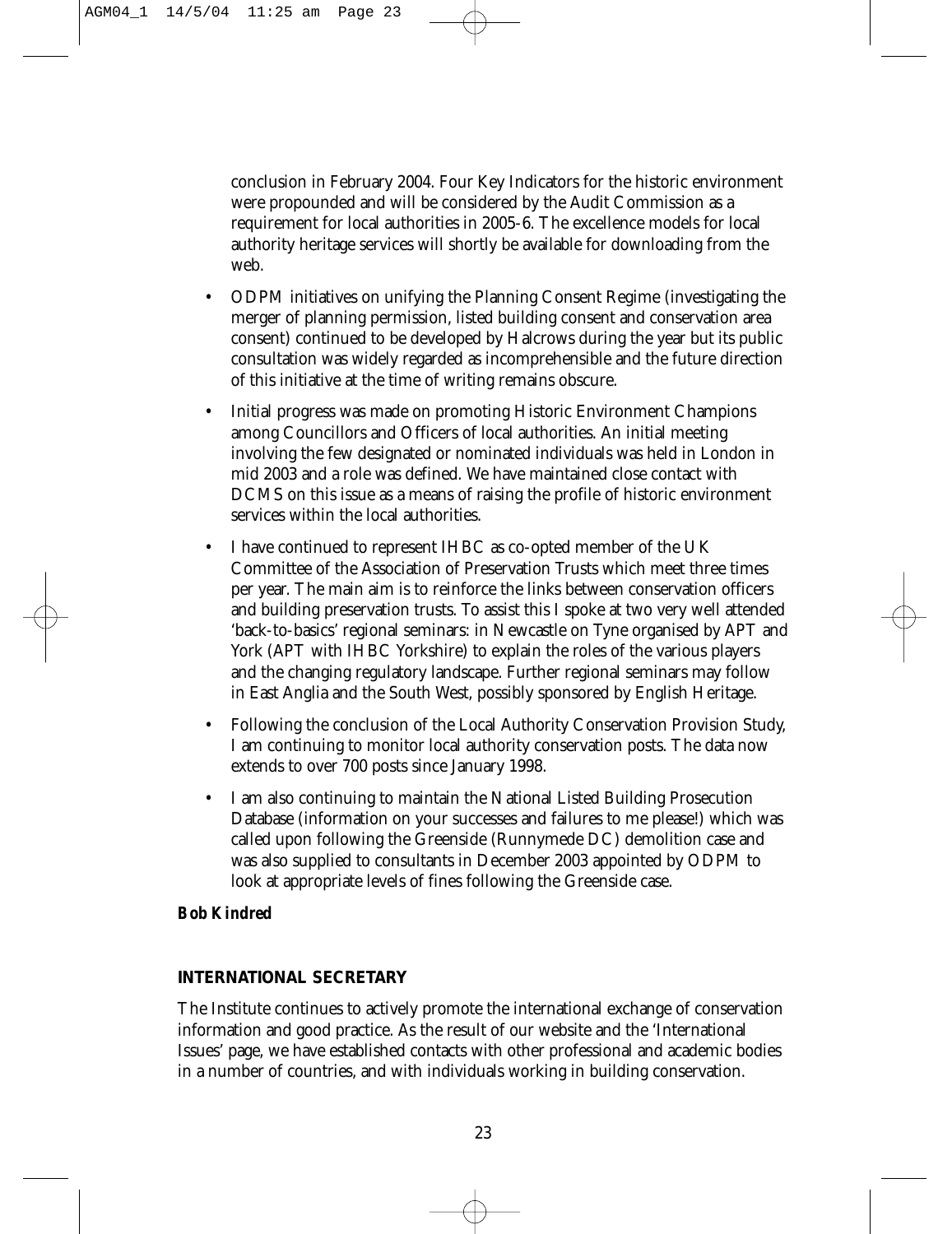International news items, course and conference information, reviews of publications, requests for information and professional or biographical details and work opportunities are posted on the website, together with enquiries and invitations to collaborate with work abroad.

A register of IHBC members' international interests, contacts and expertise has been started, and we will attempt to match our expertise with international enquiries and opportunities. As the result of publicity about our work in Romania, contacts have been established in a number of other eastern European countries, and I anticipate that further contacts will be established in Russia and China over the next year. Unfortunately, IHBC participation at a UNESCO sponsored conference in China had to be cancelled because of the SARS outbreak.

The 'Anglosphere' has been a particularly fruitful source of contacts in the past year. Responses to enquiries and visits have been arranged for conservation professionals and students from South Africa, New Zealand, Australia and the USA. An 'Antipodean Issue' of *Context* is being planned, which if successful, may be the first of an occasional series concentrating on particular places. The Editorial Board would welcome any contributions or ideas from 'down under'.

Members not already on the International Register are invited to contact me with details of their interests. I would particularly welcome any personal reports or technical information about conservation Policy & Practice in other countries.

*Robert Parkinson*

#### **SOUTH EASTERN EUROPE PROJECTS SECRETARY**

The main thrust of our work this year has again concentrated on the continued development of the Built Heritage Conservation Training (BHCT) Centre at Banffy Castle, Bontida, Romania, and in doing so reached a number of milestones. The first was that our partners in the venture, the Transylvania Trust, secured a 49-year lease on the castle, thus ensuring that all our work is protected and can proceed with a certainty of ownership.

Many of you will have seen the article in the November issue of *Context* and will therefore be familiar with the work and some of the achievements of the past year. You will therefore know that the long-term objective is to create a permanent international BHCT Centre. As I write, that is becoming more and more realistic. The present work at the castle involves the conversion of the first building which we restored, the former Kitchen Block, to residential accommodation for the students who will attend the 2004 courses. This will mean that we will at last become self-contained, having our own accommodation, kitchen and dining facilities, which in turn means that we can use the facilities throughout the year.

As I said in the November article, 'diversification' was a key element of the 2003 project.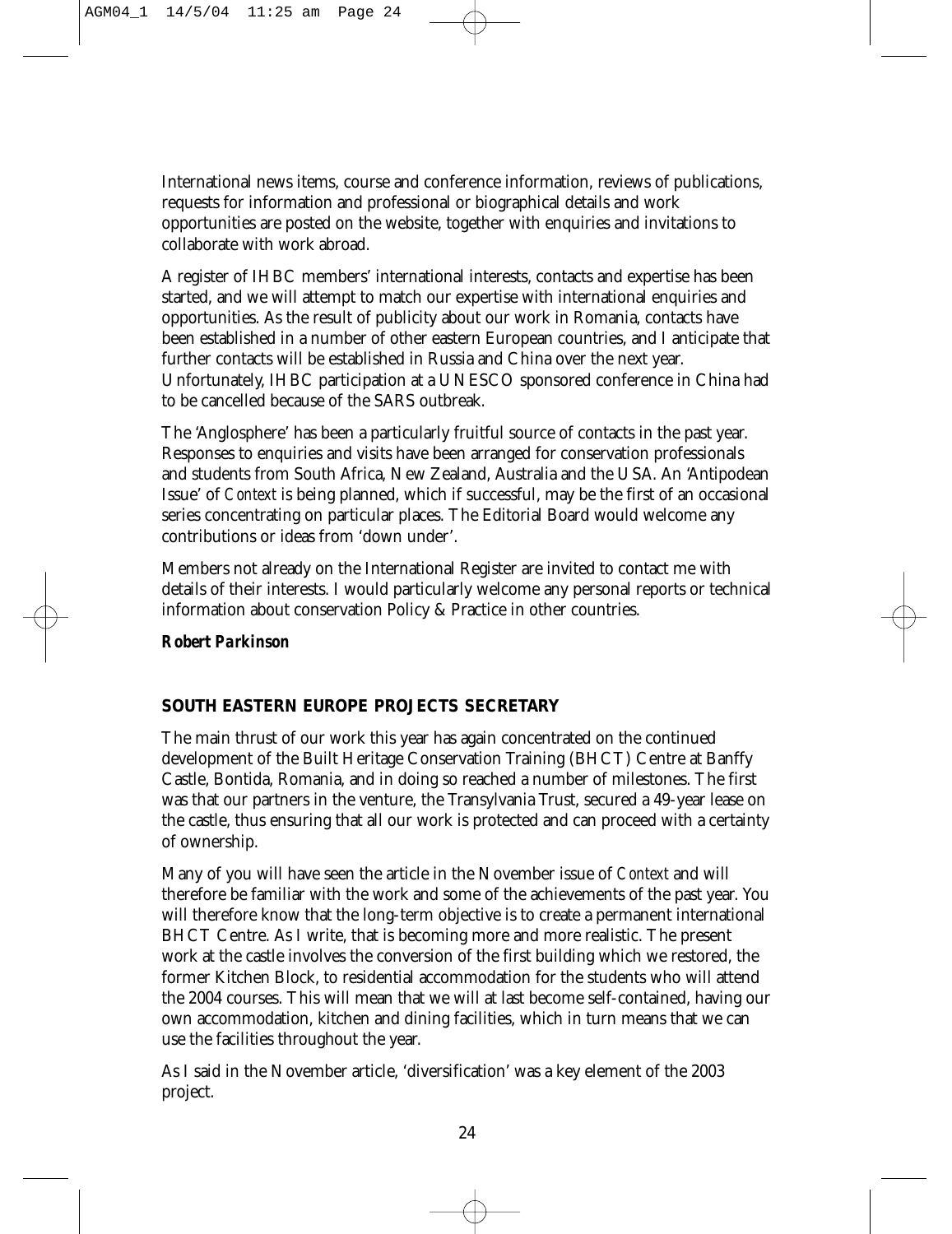As well as the traditional craft skills training courses, we opened the castle as a 'field study' centre in June/July, and ran additional courses for archaeologists, building historians, and landscape architects. The move proved popular and is currently planned to be repeated in 2004. The association with landscape architecture students has proved particularly fruitful. They were sufficiently enthused to continue their studies of the castle beyond the field study period and have produced a landscape plan for its immediate environs which will be implemented in the Autumn.

The 2003 BHCT course consisted of three modules, each of two weeks duration, held between June and September. The teaching process again concentrated on masonry repairs, rendering, carpentry, stone masonry and tin smithing. The latter was confined to the completion of the roofs to the entrance gates which had been restored last year. We have now almost reached a total of 300 students trained through this system. The details of the 2003 course were contained within the *Context* article so there is no need to repeat them here, other than to say that this process of teaching through direct hands-on restoration is proving increasingly popular. The work in 2003 was the most ambitious so far and involved the restoration of one of the largest buildings within the castle. Its consolidation and re-roofing by the students has now given us a building which we hope will be transformed in 2004 when we will begin its conversion to lecture rooms, laboratory, and library, as the first phase of its conversion to the headquarters of the BHCT Centre.

The work in 2003 was mainly funded by the World Monument Fund and the Getty Grant Programme. (This project is the only one to have received a Getty Grant two years in succession.) An application has been made to the EU's Culture 2000 Programme for funding to cover the 2004 project, and to the Phare Programme for the 2005 project. We are eagerly awaiting the outcome of both.

Strong links have now been developed with the British Council through this work and through its own participation in the Bontida Cultural Days (an annual weekend of song, dance, displays and crafts stalls), which will again be staged in 2004. In 2003 it involved the whole Bontida community who enjoyed a weekend in the castle.

Educational links at Romanian and Hungarian universities have again been expanded and are set to extend further in 2004 with the interest now being shown in the Field Study Centre concept. However, the most important link which began in 2003 and will be implemented in 2004 is with the Construction School of Cluj. This will be a formal protocol which will give formal recognition and accreditation to the courses within the Romanian educational system.

The profile of the project remains high. During August we received a visit from Ioan Opris, State Secretary at the Romanian Ministry of Culture, and in February a visit from Michael Guest, the American Ambassador to Romania. Media coverage (TV, radio and press) was extensive during last summer and was especially active during the Bontida Cultural days when Stephan Roman, the Director of the British Council (Romania), and Michael Mates, Consul to the American Embassy were with us for both days.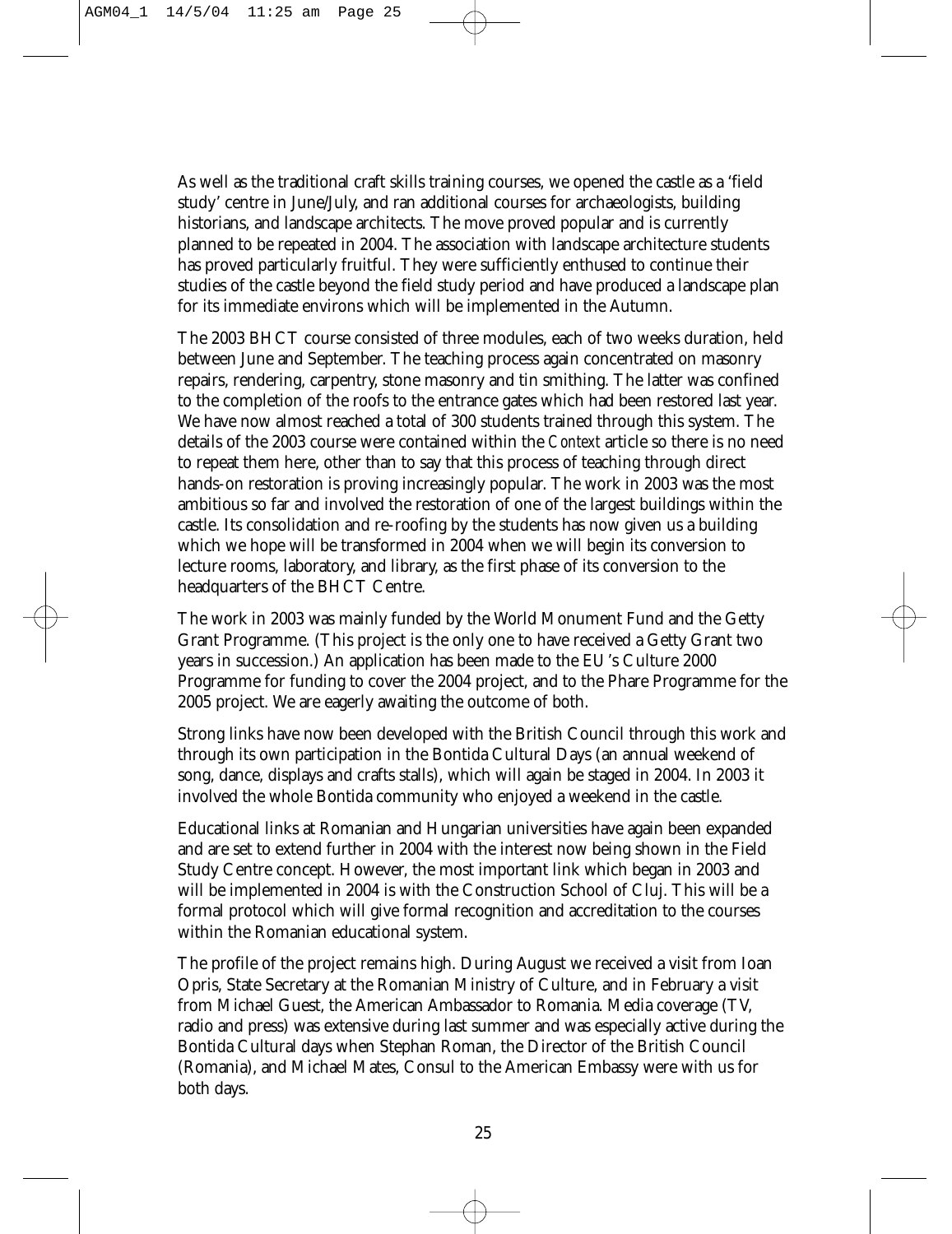With such publicity and profile, and as the only practical international project supported by the IHBC, it seems unfortunate to me that more members have not taken the opportunity to visit the project. Hopefully, that will be rectified during 2004. (Rob Parkinson, International Secretary, and Malcolm Airs, former Chairman and President have indicated that they will be visiting during the summer). It would be very easy to arrange, and not particularly expensive, if you would like to visit. There is so much expertise within the IHBC which could be utilised usefully here at Bontida, it seems more than unfortunate not make use of it.

I refer to 'here' at Bontida because this is from where I am writing this report. I am now in Romania full time developing this work and other work with the British Council and the American Embassy.

Some of you will have already realised that I have a new email address, dbaxter@cluj.astral.ro. I look forward to some contact from you and perhaps to welcoming a few of you at Bontida. Please accept my apologies that I will not be at the Annual School but I will think of you as I work in 30°C of sunshine preparing for the coming summer projects.

*David Baxter*

#### **TECHNICAL SECRETARY**

The activities of the Technical Committee have been hampered somewhat over the past year due to a shortage of members and lack of a treasurer and secretary, making my first year as Chair all the more hectic. Thankfully, there is light at the end of the tunnel; Chris Wood has bravely stepped into the treasurer's shoes with the words 'I can't run my own current account so God knows why I'm volunteering for this!' - a sentiment probably felt by most IHBC treasurers, past and present - and, our numbers have been swelled recently, with the recruitment of three new members; Caroline Hardie from the North East region, Jane Royston from East Midlands and Ian Brocklebank from London. Our new members will help to ensure better regional representation and will bring wider specialist knowledge to the group. We welcome them and hope they will enjoy their closer involvement with the IHBC.

Much of our effort this year has been focused on publications. Publication of a guidance note on opening small-scale quarries for producing stone roofing slates was delayed due to last minute consultation with English Nature in the light of recent planning decisions. However, the problems have been resolved and it should be printed shortly.

The guidance note on growing wheat straw for thatching, written by John Letts of the Conservation of Historic Thatch Committee has completed its peer review and should also be published this summer.

*A Stitch in Time*, the guidance note on maintenance of historic buildings, continues to sell well. The price is heavily discounted for bulk purchases, making them ideal to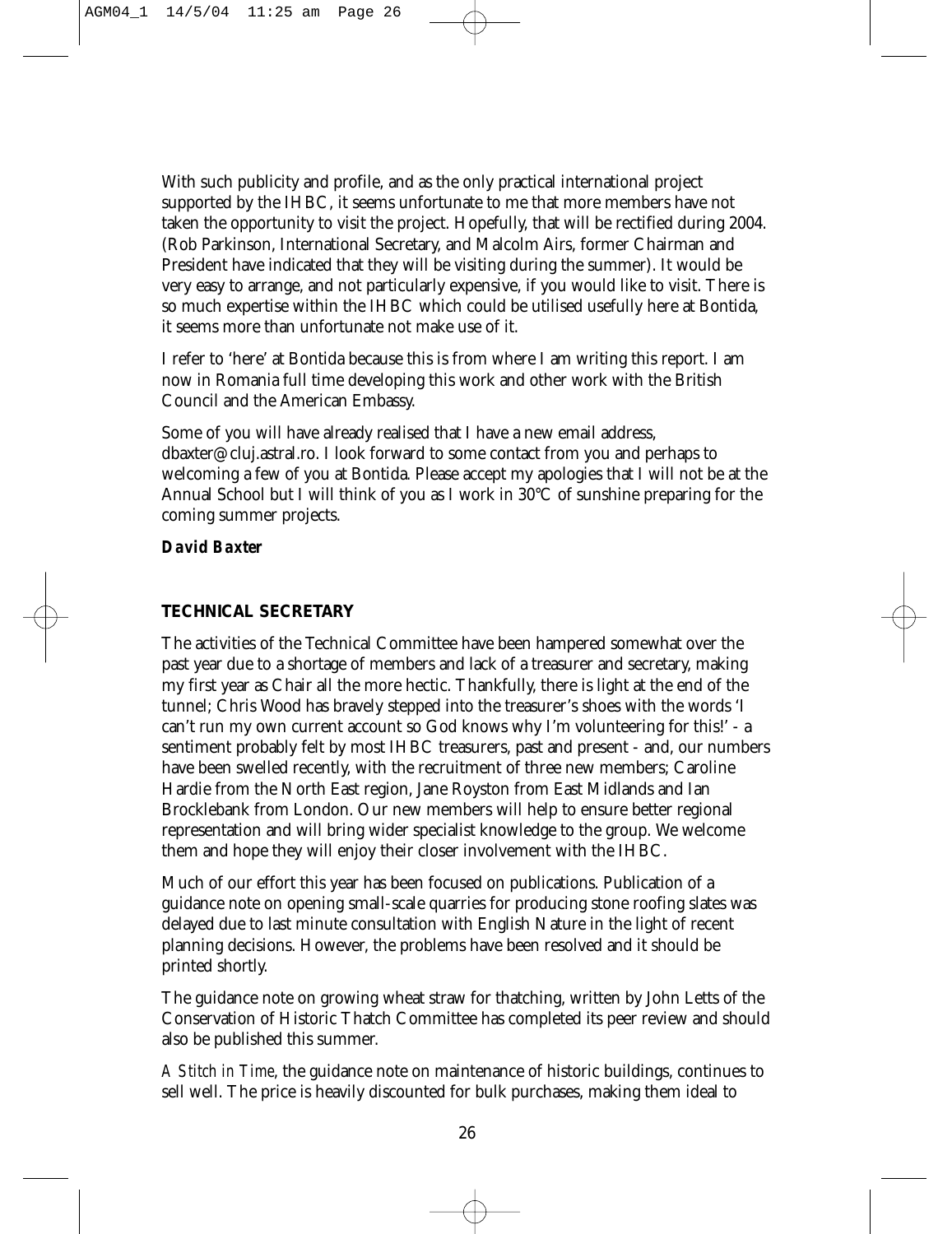distribute to building owners, to conference and seminar delegates and during 'Heritage Open Days'. Copies are available from the Technical Secretary.

The Committee is undertaking research into listed building thatching policies in the UK, in the light of several appeal decisions in which planning inspectors appeared to give very little weight to conservation arguments to retain traditional thatching materials and were, instead, swayed largely by economic arguments. The first stage of the research is a survey of local authorities to enable us to build up a picture of which local authorities have adopted policies related to thatching and how effective these are proving in dealing with applications for changes of material or thatching style and in tackling appeals. The results of the research will be published in *Context*.

After much patient badgering of academic institutions, a limited bibliography of postgraduate dissertation titles has been compiled by Ian Hume. Thanks to Peter Badcock, there are now links to this information via the Education section of the IHBC website. Only a small number of the relevant colleges provided information, but more is promised and it is hoped that this will provide a useful resource for members and the public alike.

The Committee has played a greater role in consultations this year, contributing to the IHBC response to consultations on renewable energy, listing of bells and archaeology. Members have also contributed book reviews and technical articles for *Context*.

We look forward to another busy year and welcome suggestions from members about how the Technical Committee can help you.

*Alison Henry*

#### **IT SECRETARY**

I published the first IHBC website in June 1998. From its modest start of five pages stating the aims of the then new Institute and listing its officers, it has grown to nearly 10,000 pages offering an ever-expanding source of information and opinion for the international building conservation lobby.

The first site had a counter of 'hits' which took a rather painful two months to reach 1,000, but in January 2004 this figure was achieved in only one day! Visitors come from all over the world, with the bulk emanating from the United Kingdom, as might be expected. However, up until last year, the majority were from the United States. As the site becomes more popular most people come directly to the site, although the search engines Google and, to a lesser extent, Yahoo still enable a significant number to discover us.

Statistics over the last year have shown that the most visited page on the site is 'Jobs in Conservation'. Several authorities have advertised more than one post and this suggests that it is becoming recognised as a source for both those seeking employment in conservation and their potential employers. Its growing popularity with advertisers has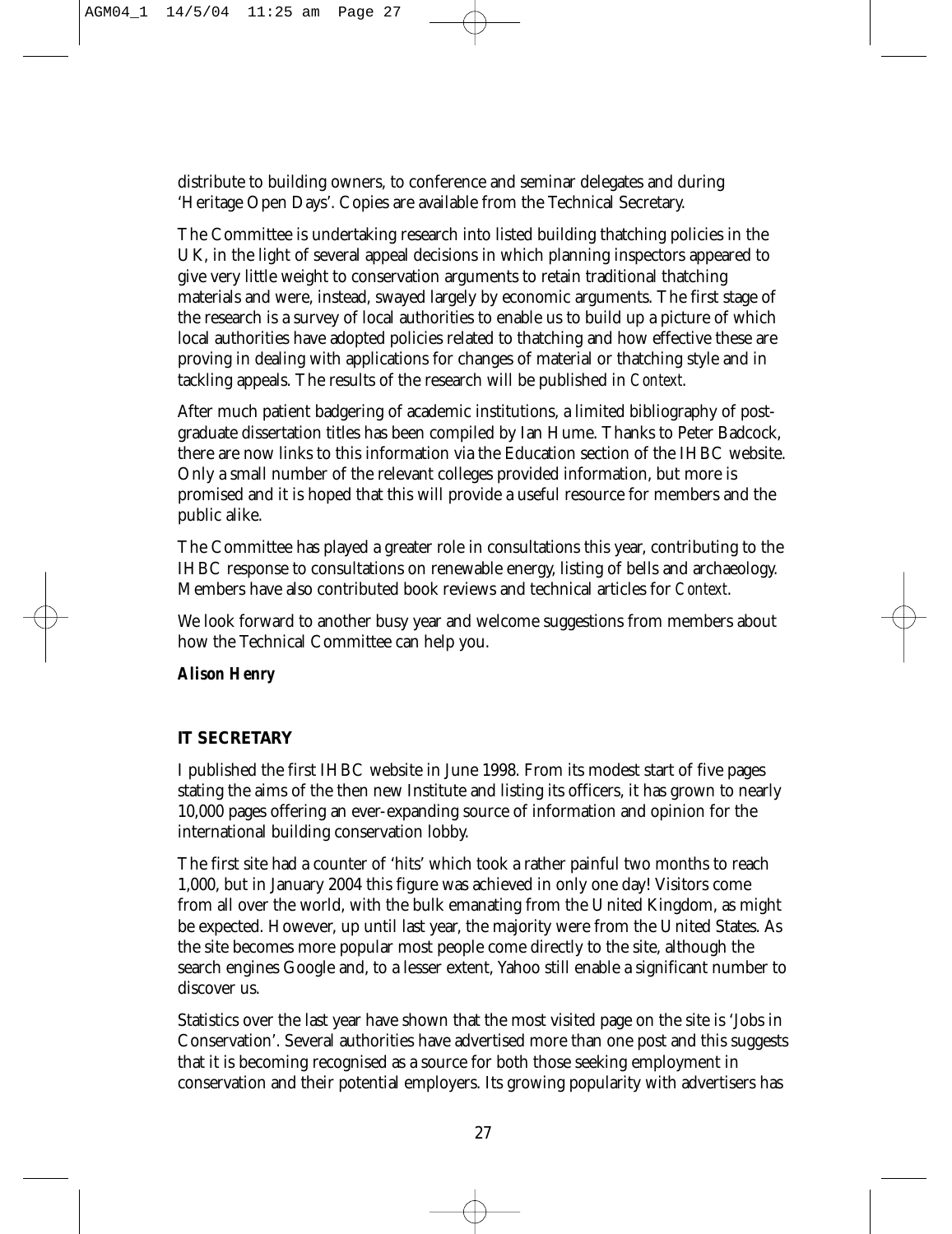afforded the Institute an increase in revenue from the site.

The second most popular destination for visitors is the on-line archive of articles that appeared in back issues of *Context*. This invaluable resource is searchable by both date of issue and key words; new issues are added six months after their original publication. Keywords used give an indication of the kind of topics being researched with the most popular being 'brick', 'lime' and, always the winner, *French Drains*. Coincidently Ian Hume's Technical Guidance Note on French drains has been the third most popular destination on the site for some time now.

The latest significant addition to the site is the 'IHBC Consultations' pages where a list of the current discussion papers that are being monitored by the IHBC Consultations Committee are displayed, together with links, or downloads of the original documents. Visitors can submit their opinions directly from the site to the Consultations Secretary, so that their views can be taken into account when the Consultations Committee formulates responses on behalf of the IHBC. These responses are then included in a database so that they can be viewed via the site.

The Index page of the site was changed during 2003 to give a less 'cluttered' look. I instituted this update as a result of feedback from a partially sighted visitor who felt that the original was difficult to navigate. During the process I liaised with them and was referred to the RNIB guidelines for accessibility. It is my intention to abide by these whenever possible in an effort to broaden the scope of our audience.

The aim of the site is to publicise the work of the Institute and provide a resource for all in the field of conservation, both within and outside the Institute. The site is always expanding and I am very proud of what I have done, but there is plenty of room for more. I will always welcome constructive criticism or suggestions for how the site might be improved. It is your site, help me to build on what we have and make it even better.

*Peter Badcock*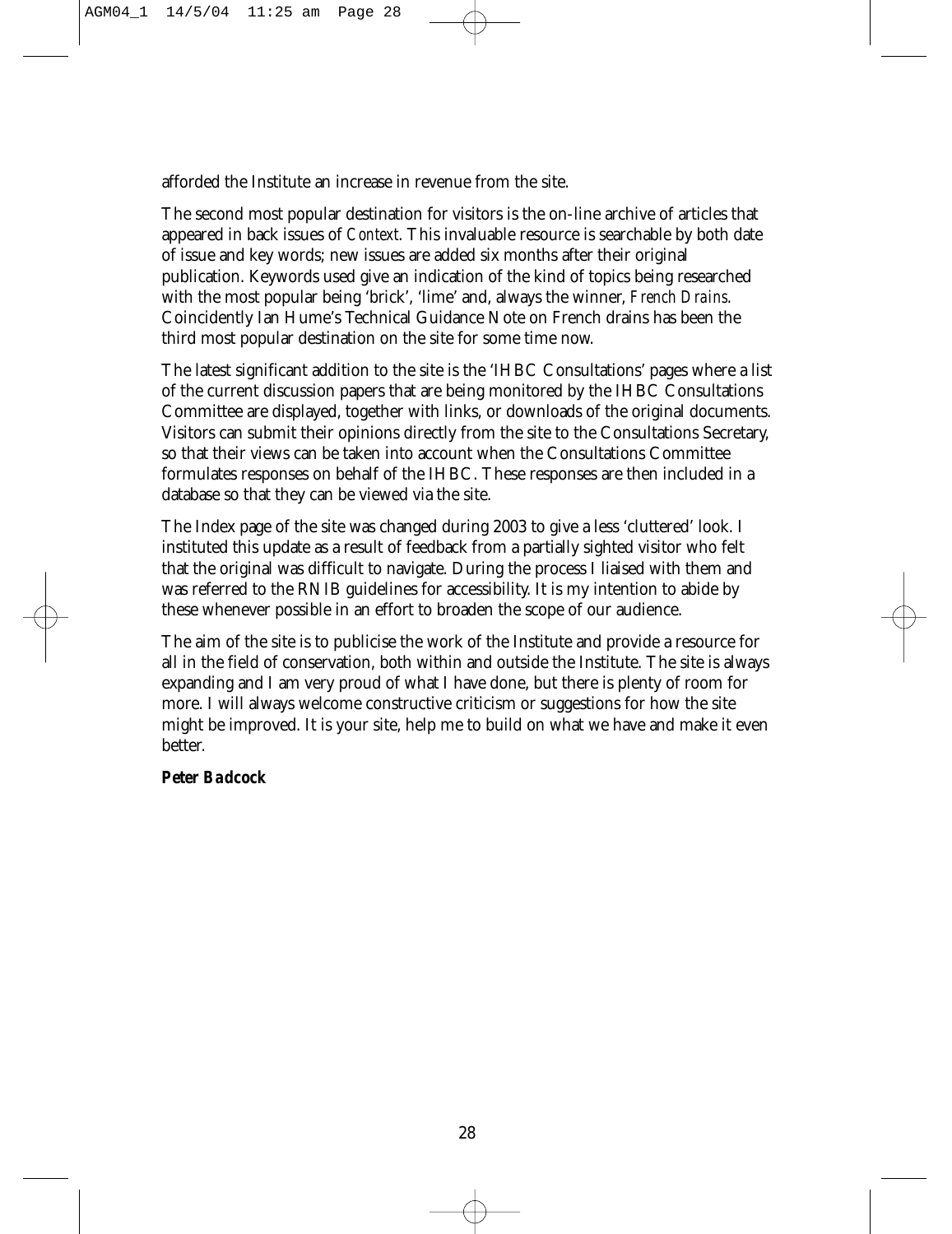### **THE INSTITUTE'S OFFICERS 2003-2004**

**David Lovie** has two degrees in town and country planning, is a member of the Royal Town Planning Institute and a founder member of the Institute of Historic Building Conservation. He was a full time conservation officer with Sunderland City Council (1972-73), Tyne and Wear County Council (1973-86) and Newcastle City Council (1986-2000). Between 2000 and 2003 he held the post of Historic Areas Advisor to the North East Region of English Heritage. He originated and helped to deliver the nationally ground-breaking Grainger Town Project in Newcastle and has lectured and published widely on building conservation, heritage and environmental education. He was also responsible for originating the popular *Townscape* regional BBC TV series of the 1980s and for founding the North East Environmental Education Forum (1975) and Town Teacher (1978-90), a local urban studies organisation. He is now a freelance advisor and writer on conservation, heritage and environmental education, and has been appointed national IHBC President until autumn 2005.

**Eddie Booth** is a planner and urban designer, now in the private sector, and has been offering conservation consultancy services to the public sector since 1998. Formerly the conservation officer with the Metropolitan Borough of Calderdale in the West Riding of Yorkshire, he was a Historic Areas Advisor with English Heritage in the West Midlands, the South West and in London.

Eddie is an external examiner with Oxford Brookes University, and has been a member of the RTPI Conservation Panel (1992-99), the BSI Committee on the BSI Guide (1994-99) and CoTAC (1993-2000). A member of the organising committee of the 1988 Hebden Bridge School, he has assisted in three successful South East Branch conferences in Lewes, as a member of the South East Branch Committee.

**John Yates**, born 1946, English Heritage Inspector of Historic Buildings in the West Midlands Region since 1989, his previous employers include Erno Goldfinger and the Greater London Council. Currently IHBC Vice Chair of Policy and Chair of West Midlands Branch 2000 – 2003, he is a visiting lecturer on conservation at University of Birmingham and University of Central England. A canal carrier, historic boat restorer and former coalman, John is married, with one son, and lives in Shropshire in a Grade II 17th century house, a continuing project.

**Richard Morrice**, an architectural historian, has been an Inspector of Historic Buildings at English Heritage/DOE since 1982. He was Projects Officer between 1991 and 1995 and has been Secretary since then. He is Events Secretary of the Society of Architectural Historians of Great Britain and a course tutor on the RICS Conservation Course, and a member of both a diocesan advisory committee and a historic churches committee.

Michael Knights has been Treasurer since 2002. He has been Head of Conservation at Norfolk County Council for the past ten years. A planner by training he was formerly the Director of the Heritage Brewery Museum at Burton-on-Trent and, before that, conservation officer for East Staffordshire District Council.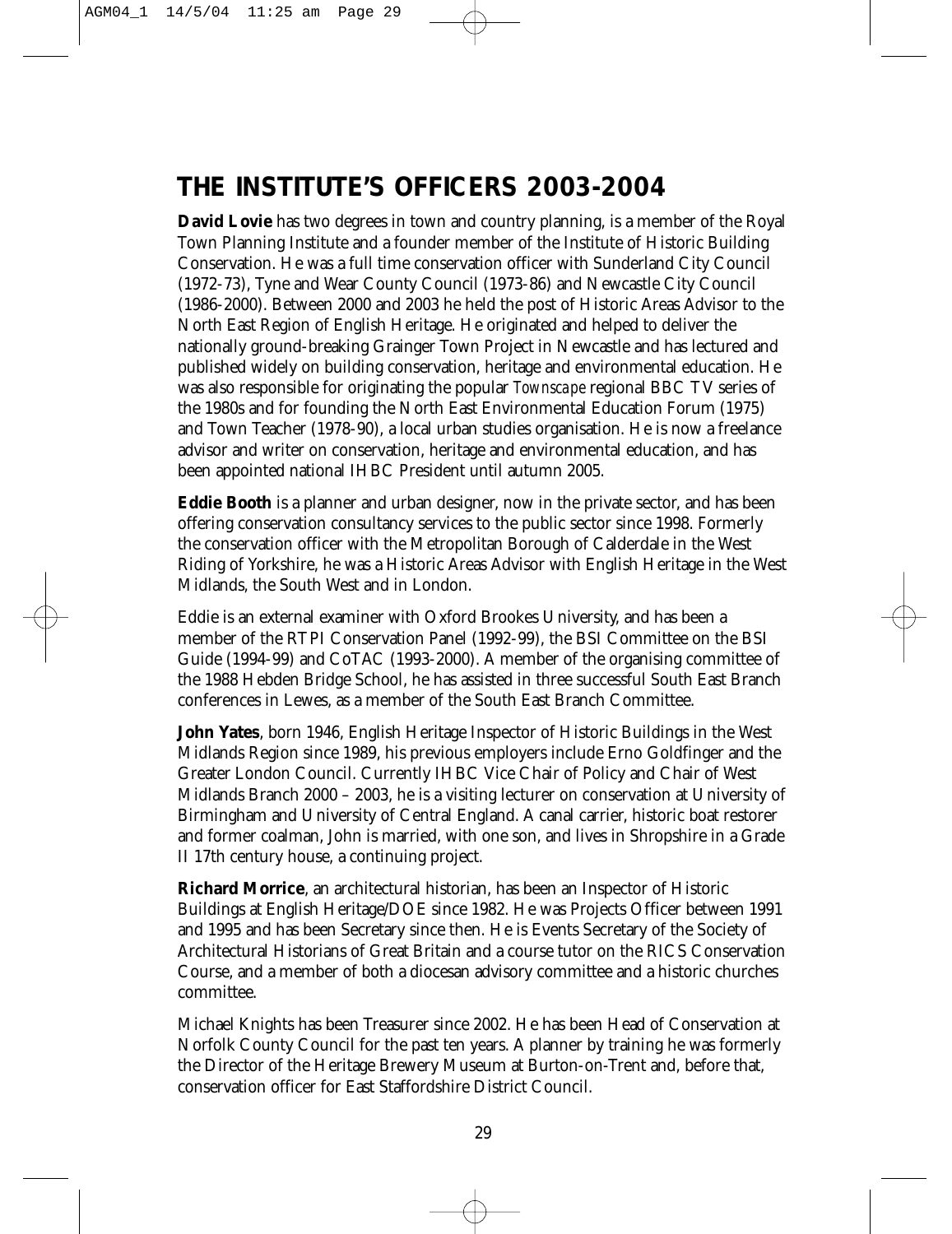Mike Lea is an architect and has been Design and Conservation Officer at Lewes District Council since 1998. Previously he was Conservation Architect with the Peak District National Park for 12 years where he specialised in the rescue of buildings at risk. As well as historic buildings, he is interested in walking and bird watching.

Gus Astley, who died on 10 August 2003, trained as an architect. A former SPAB scholar, he was a senior conservation officer at Bath City, and Bath and North East Somerset, Councils from 1989 until 2003. Formerly Assistant Editor of *Context*, he had been Membership Secretary since 1995.

Nigel Barker is an architectural historian with a doctorate on the history of the Board of Ordnance and the AA Diploma in Conservation. He was first employed by Surrey County Council in 1982 as part of the Accelerated Listing Resurvey. Having listed most of Surrey, he was retained by Surrey County Council as a Historic Buildings Advisor. Later conservation officer with Waverley Borough Council in Surrey, he is now a Historic Areas Advisor with English Heritage at its Guildford office.

Sarah Buckingham graduated in Ancient History and Egyptology from UCL in 1985 before working as a freelance archaeologist and ceramicist for several years, mainly in London and Egypt. She then tumbled into a career in planning, spending 11 years with Tower Hamlets during which time she gained her MA in Historic Conservation from Oxford Brookes, and two years as the Principal Conservation Officer in Harrow. In 2002 she moved to English Heritage where she works in the South London Team as a Historic Areas Advisor.

John Preston read Architecture and Art History at Cambridge University and is now Conservation and Design Officer with Cambridge City Council. He was ACO East Anglia Branch Representative 1986-96. As a member of the Education Committee, he represents the Institute on CoTAC and on the Supervisory Board for the Register of Architects Accredited in Building Conservation, as well as on working groups developing NVQs on Conservation Control and Conservation Consultancy. He is an external examiner for the Anglia and Nottingham conservation courses and is a printmaker and painter.

Dave Chetwyn has MAs in Architectural History (Keele University) and Town Planning (University of Central England). He is a Senior Planning Officer (Design and Conservation) with Stoke on Trent City Council and has 15 years experience of planning, design, conservation and regeneration project work. Dave has also been a part time adult education tutor for Keele University, lecturing on 20th century architectural history.

Alison Henry, a geography graduate from Exeter University, joined South Somerset District Council in 1985 and gained a Diploma in Architectural Conservation from Bristol University in 1990. In 1993 she qualified as a stone conservator at Bournemouth University. After working on the restoration of the West Front at Salisbury Cathedral she established a small stonework conservation business, specialising in rope access work. She now works part time at South Somerset District

30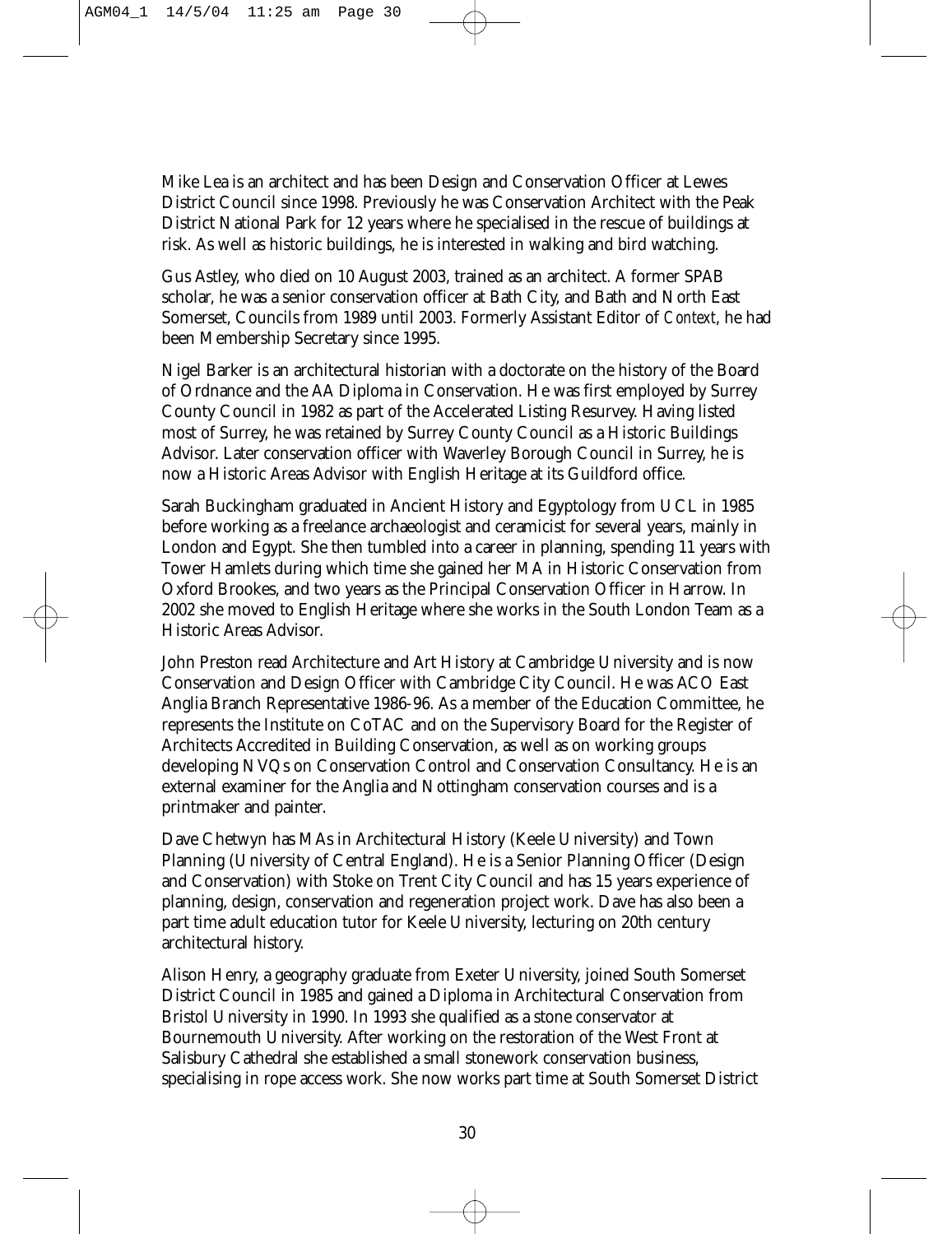Council as Historic Buildings Advisor and part time as a stone conservator, as well as teaching conservation at Weymouth College.

**Robert Parkinson** studied architecture at Oxford Polytechnic and UCL, and worked as an architect in private practice in London. After completing an MSc at Birkbeck in Urban and Regional Planning, he worked in the Urban Design Group at Lambeth, and as Principal Architect/Planner in Westminster. Currently Head of Conservation Design and Landscape Service in West Oxfordshire, and member of Oxford DAC. Treasurer of ACO and subsequently IHBC since 1994. He resigned as Treasurer at the end of the 2001-2 financial year (ie 30 September 2002) but has continued to compile the accounts for that year. He has taken over the International Secretary portfolio on Council.

**David Baxter** was Chief Conservation Officer with Hereford City Council until it became part of a new unitary authority in 1998, since when he has been Principal Buildings Conservation Officer within the Conservation Team of the new Herefordshire Council. Initially a planner, he has a diploma in Urban Design and an MA in Architectural History. He has been European Officer and European Projects Director of the IHBC for the last three years and is currently on a one year career break from Herefordshire Council. He is now based in Romania and is working to develop the International Built Heritage Conservation Training Centre at Bontida in association with the Transylvania Trust, together with other projects primarily related to the development of cultural heritage in SE Europe with the British Council.

Peter Badcock was a Senior Conservation Engineer with English Heritage until he took early retirement in 2002 after 28 years. He is a Chartered Civil Engineer and gained a postgraduate diploma in Building Conservation from the Architectural Association in 1995. In addition to his first love of acting as the IT Consultant to the Institute, he has recently been persuaded to become an associate of PDP Green Heritage, a structural engineering practice specialising in conservation projects that has offered advice to the IHBC's work in Romania.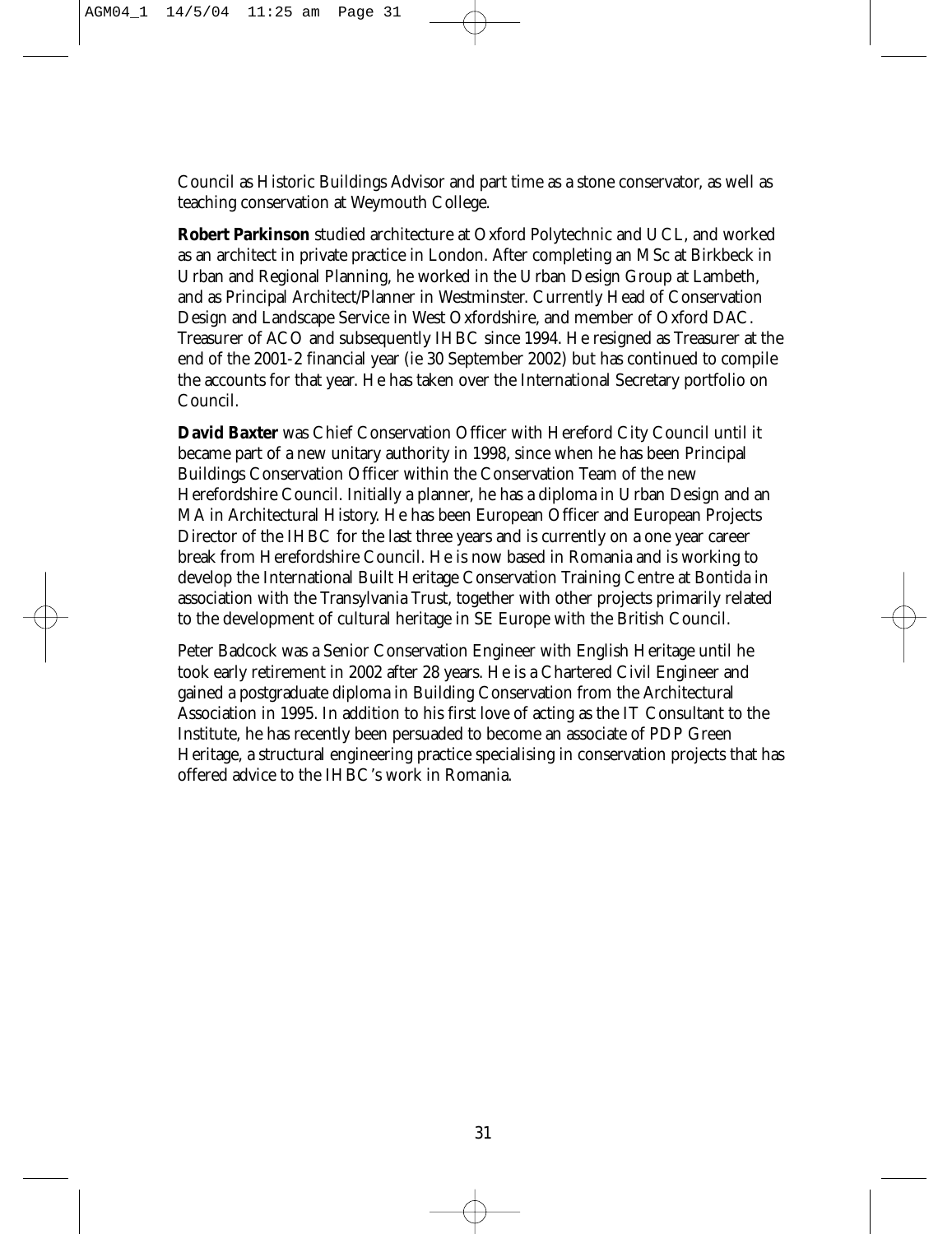### **BRANCH REPORTS FOR THE YEAR 2003-2004 SCOTLAND**

Three study/training days were held over the year, with the last on the topic of traditional buildings of the towns, burghs and villages with the idea that this would contribute to the Institute's representation on Historic Scotland's Traditional Buildings Liaison Group. The intention is that a publication will follow offering an urban version of the earlier *Practitioner's Guide to the Conservation of Farm Buildings*. Earlier in the year we leavened our sober AGM with a tempestuous get-together with building preservation trusts, when concerns over the powers and politics of addressing dereliction of listed buildings were warmly debated. Thank goodness we're all on the same side, I think.

There was much consultation activity in 2003 (and on the face of it there will be even more in 2004). Principal among the documents was the *Review of Historic Scotland*, and much fevering of brows went on across Scotland to make constructive contributions to the debate. Generally the Review found that there was much to commend in Historic Scotland's activities, especially on the technical side, but that the Agency needed to be more proactive and outgoing – 'cuddly', one member summarised rather neatly. However, the grant system in Scotland is currently being amended to take account of additional constraints of public benefit beyond that of special architectural and historic importance. This has resulted in what is seen by some as a moratorium on grants for a year, and suggests to many that there continues to be chronic under-funding and little political understanding of what the built heritage has to offer.

Finally, over the winter, the *Yearbook* preparation fell to the Scottish Branch and I was most grateful for the (mostly timely) support of authors, the Branch Executive Committee and Jonathan Taylor in the gestation and birth of that tartan-clad volume. Stuart Eydmann's article gives an excellent summary of activities in our field in Scotland, and I commend it to you.

*Charles Strang*

#### **NORTHERN IRELAND**

This last year has been a busy one for the Branch. It promises to be even more hectic with this year's Annual School being held in Londonderry in June 2004. We continue to attract a small but dedicated turnout of members representing both the private sector and local government, with architects and planners. It would be good to see some of our 'silent' members at least make the odd appearance. We continue to choose venues and buildings around the province to enable as many members to attend as possible.

Last year's AGM was held in Lisburn City Council's new offices at the Island River site. These are imposing new offices designed by local architects Consarc, which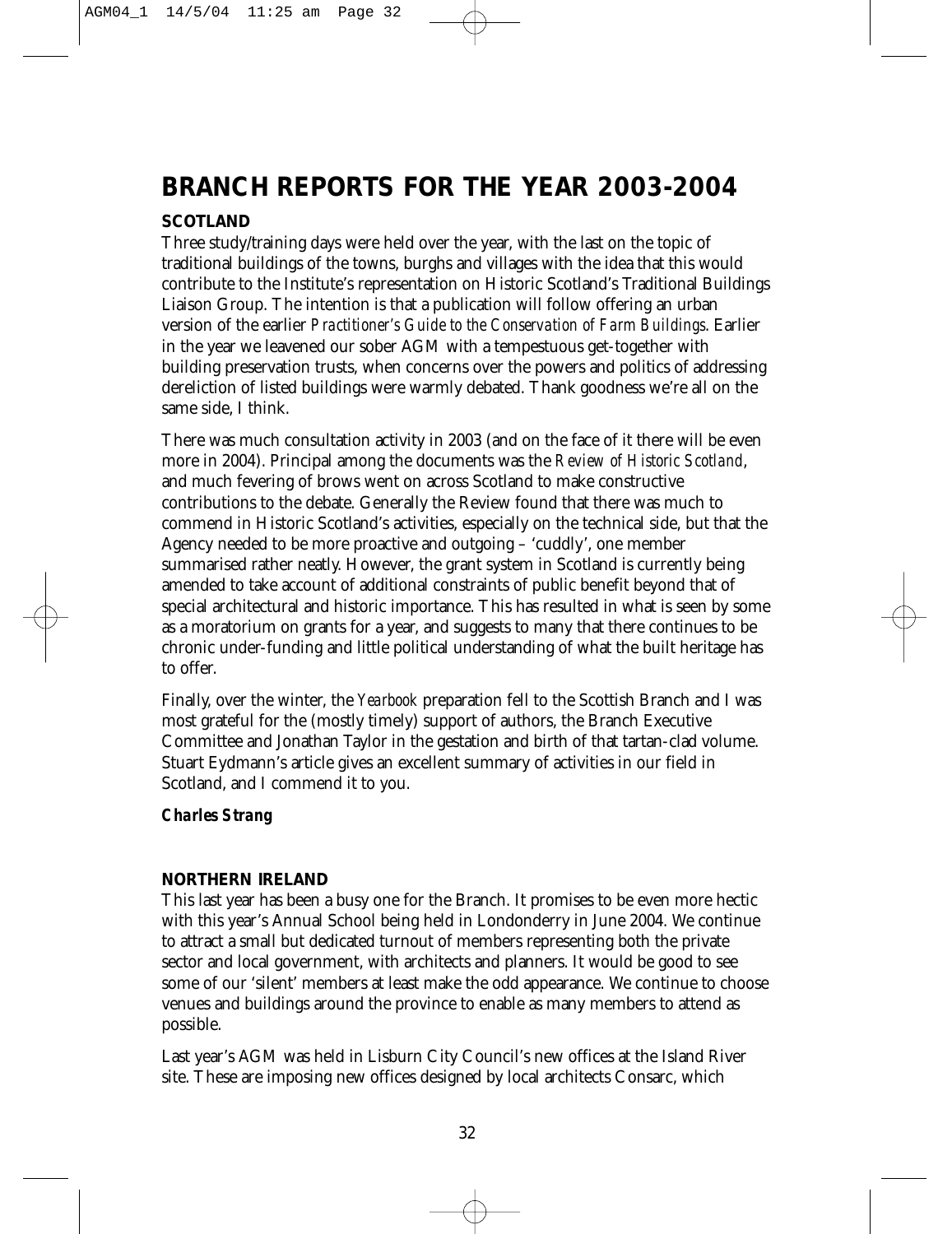straddle the River Lagan and the lock that made the river navigable. At the meeting, Laurence Manogue was once again elected Chairman with Sharon Brown as Secretary and Kenny Moore being elected unopposed.

Following the elections the group visited the Castle Gardens restoration scheme that was underway under the direction of Manogue Architects. It involves both a scheduled monument and listed structures. This is a major HLF-funded urban park scheme that lies at the heart of the city and contains rare surviving 17th century garden terraces. The group also toured the adjoining THI scheme currently underway in Bridge Street.

The next meeting took place in Bushmills Inn - indeed some may say that it sounds as though it took place in the distillery! The main item of the agenda was to discuss whether the small Branch could and should organise the annual IHBC School. The answer is now apparent as the assembled members decided in the affirmative. The dates and location of the school were identified as Londonderry and 10-12 June 2004 as the dates. This was subsequently confirmed and agreed with council at its next meeting.

As can be imagined for a small branch, numbering 21, this is a major undertaking and we have contracted Jill Kerry of Connect2 to help and assist with the school.

Apart from the next Branch meeting taking place in Belfast in September 2003 in Cotton Court, a conversion of redundant buildings for Laganside in Cathedral Quarter, there have been numerous meetings in Londonderry and Belfast getting to grips with this enormous task.

The theme for this year's school is regionalisation, which impacts on the way the historic environment is managed here in Northern Ireland and appears to be the way ahead in the rest of the UK. It is an opportunity to investigate the advantages and disadvantages of the way that we work here and we look forward to receiving all our visitors and showing a different side to NI to one that is often shown in the media.

To the small band of willing helpers, very many thanks; to those who have yet to help, your turn will come.

*Laurence Manogue*

#### **WALES**

Following an Extraordinary General Meeting of the Branch in June 2003 the temporary North Wales-based committee became the de facto representative body for Wales, continuing under the chairmanship of Sean Wood of Y Faenol Cyf. This committee has met regularly throughout the remainder of the year – and is making good progress. A bilingual promotional leaflet is in preparation and a Branch conference is being planned for later in the year at The Vaynol Estate.

The Branch AGM at Builth Wells in November 2003 consolidated the above change with the departure of all of the remaining South Wales representatives, with the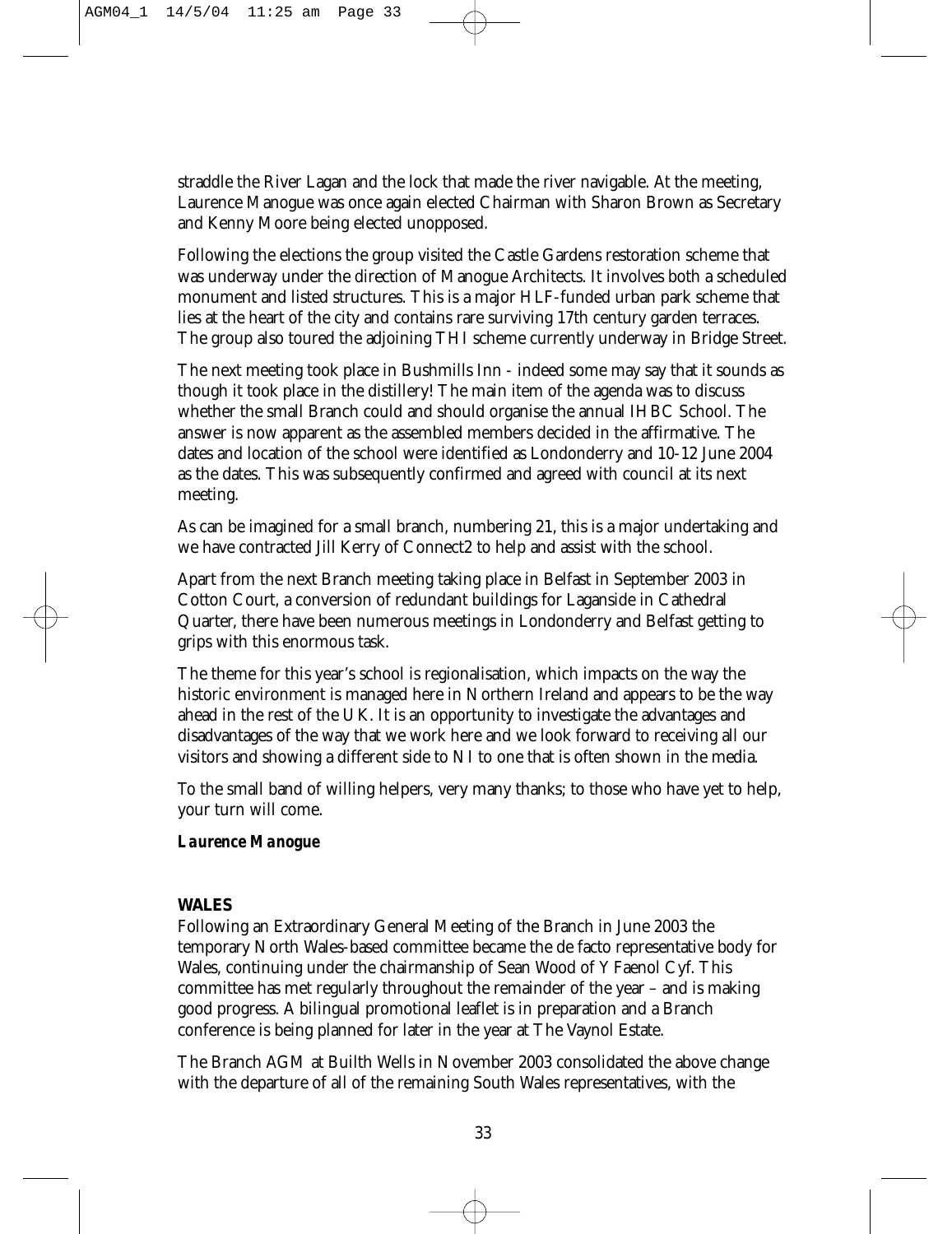notable exception of Alan Richards who continues with the Education portfolio. With effect from this AGM, the regional representative's role will be taken over by Nathan Blanchard, currently project manager of the Denbigh THI with Denbighshire County Council. The old South Wales committee continues to operate as a sub-regional group organising local events, etc.

I am indebted to the former Wales committee as well as the present one for their support and effectiveness in making this change as seamless as possible, and I wish Nathan well with his new role.

Diolch yn fawr iawn i pawb unwaith eto, a bob bendith am y dyfodol.

*Trefor Thorpe*

#### **NORTH**

The focus for the Branch in 2003 was on combining with other bodies. The following co-operative events were staged with the University of Newcastle Conservation Masterclasses:

Colour in the Historic Environment – Michael Lancaster, March 2003

Streetscapes – Eddie Booth, March 2003

The following co-operative events were staged with English Heritage's North East Conservation Forum:

Informed Conservation - February 2003

Presentation of *Protecting our Historic Environment* - July 2003

Scientific Dating - October 2003

Aggregates Levy Sustainability Fund - Nov 2003

This co-operation continues and in January 2004 we joined forces with members of the ICE and ISE for 'Trials and Tribulations with Historic Buildings' delivered by Robert Thorniley-Walker.

Representation

The Branch continues to be actively represented on a number of bodies in the region including the English Heritage convened Historic Environment Forum and Newcastle Conservation Advisory Committee.

*Stewart Ramsdale, Branch Chair*

*John Pendlebury, Branch Representative*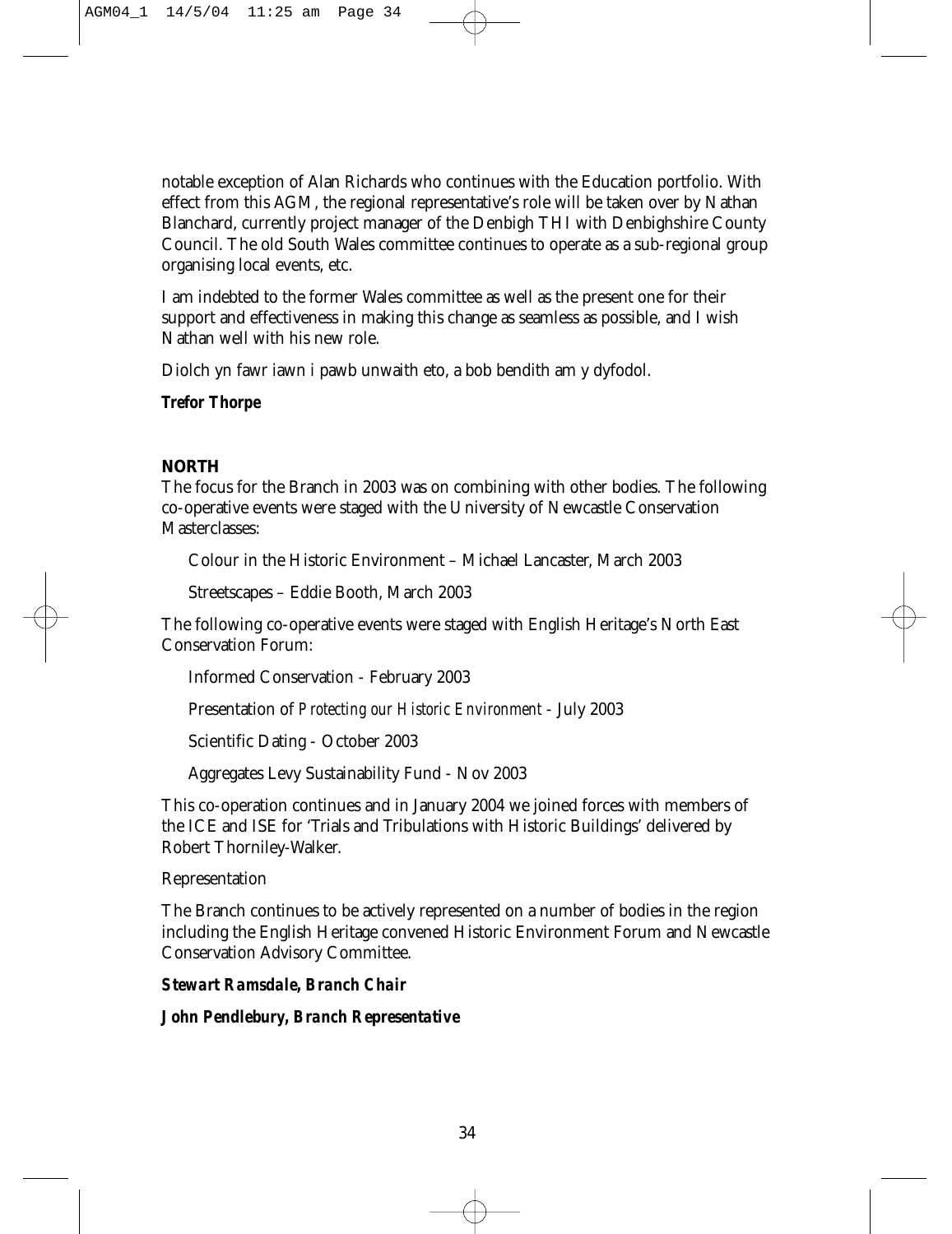#### **NORTH WEST**

The Branch area covers Cheshire, Lancashire, Greater Manchester, Merseyside and the Isle of Man (in other words the whole of the North West excluding Cumbria). At March 2004 we think that the Branch had 88 paid up members, including 70 full members, 3 retired members, 12 affiliates, two student affiliates and one associate.

The 2003 Branch AGM, followed by a Christmas meal, was held in Preston in December. At the AGM Anthony Blacklay took over from Graham Arnold as Chair and Louise Wallace took over from Anthony Blacklay as Secretary. The Branch committee members were all re-elected and the following other Banch officers were elected/re-elected; Ian Bond as Treasurer, Kate Borland as Membership Secretary, Pete Hoey as Newsletter Editor, Peter de Figueiredo as Events Sub-Committee Convenor, and Graham Arnold as Consultations Co-ordinator.

The Branch committee, which currently has a total membership of 15 including coopted members, meets four times a year, normally in January, April, July and October. The Branch is represented on and actively involved in the North West Historic Environment Forum and has agreed to act as the lead Forum body for conservation training in the region.

The Branch arranges an Annual Day Conference each November. The subject of the 2002 conference, which was held in Manchester, was 'Historic Buildings in the Countryside: Change and Renewal' and of the 2003 conference, which was held in Liverpool, was 'Great Spaces: Historic Places – Improving the Public Realm'. Both conferences were well attended. In 2003 the Branch sponsored two seminars jointly with the Lancashire Conservation Officers Group; on Part L of the Building Regulations and Historic Buildings in January and on Disability Access and Historic Buildings in October. Both seminars were also well attended.

Thanks are due in particular to: Graham Arnold for standing in as Acting Branch Chair in 2002-2003; Peter de Figueiredo and his Events Sub-Committee for organising the November Conferences in 2002 and 2003; Paul Mason for organising the Lancashire Conservation Officers Group seminars; and Pete Hoey for producing the stimulating quarterly Branch Newsletter, copies of which can be downloaded from the website.

#### *Anthony Blacklay*

#### **YORKSHIRE**

The year has rolled on and the various sub groups North, South, East and West have met on a quarterly basis. Our one big event was held on the 28th November in York at Kings Manor in partnership with the Association of Preservation Trusts. The topic related to all aspects of Listed Buildings at Risk. Wentworth Castle was an illustrated case study and one of the 'Restoration' schemes televised by the BBC. Over 100 delegates attended – in fact the event was packed. Well done all who attended and played a part in making the event a success. A full day with seven speakers and all for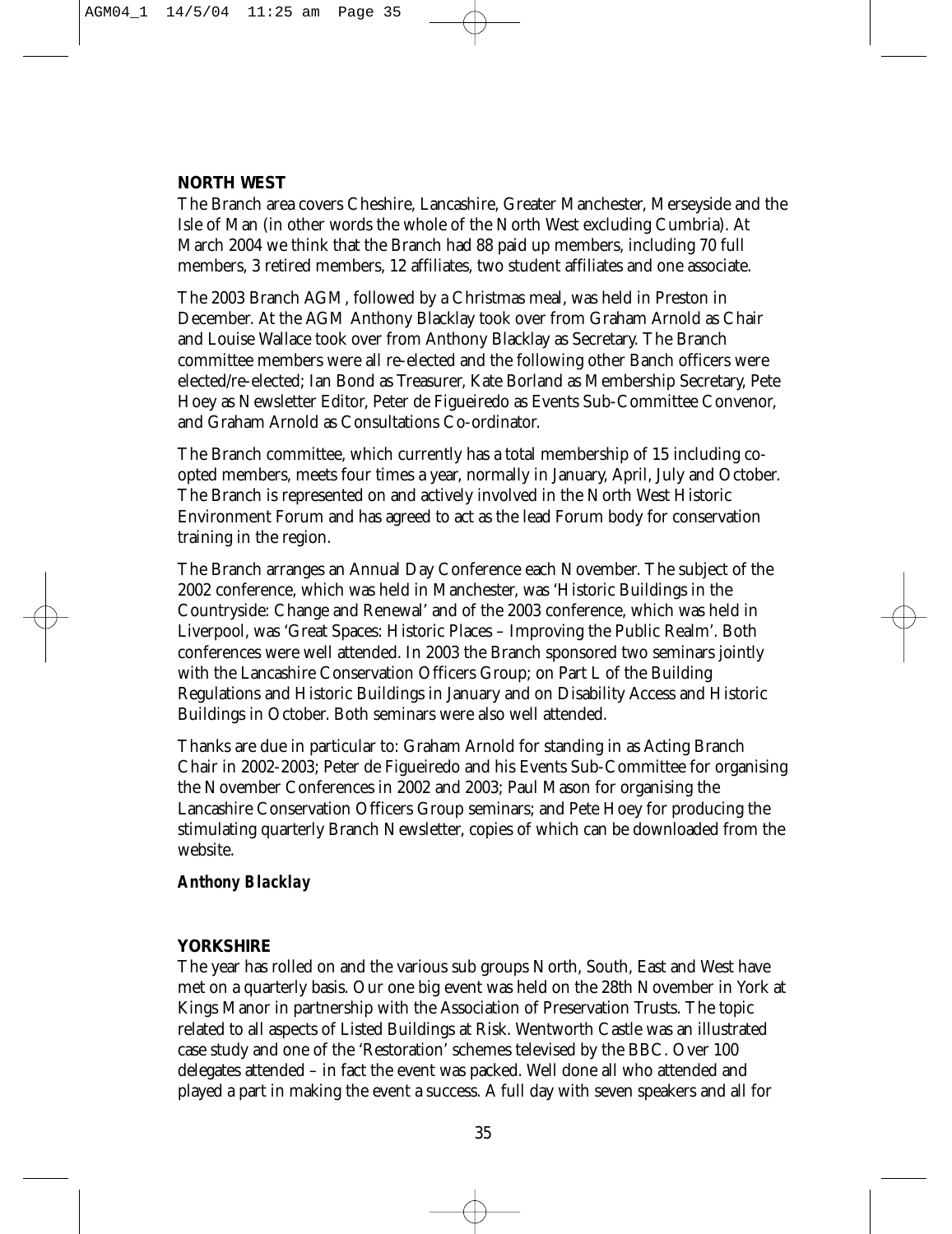#### £10.00. How do we do it?

Having said that, the Yorkshire RIBA/RICS/RTPI/Landscape Institute, with many partners and sponsors, have for a number of years successfully run '4x4 events 4 free' attracting 250 plus professionals. With Format 4 speakers this allows cross cutting discussion in a university lecture theatre. So remember this: next March, Leeds Met University.

The Branch officers have all been busy this year with IHBC, business, home and family, not always in that order, and we would welcome additional support from Branch members, especially those who want to run the Branch. Attendance at Council/Committees has been difficult due to other work commitments and support in representing the Branch is now a priority. Well done to all those who have helped and/or participated. The officers look forward to seeing many more of the 117 Branch members in the future and we are, of course, always interested in new ideas for events and meetings.

#### *Mark Womersley, Branch Chair*

*Stephen Bateman, Branch Representative*

#### **EAST MIDLANDS**

The main work of the IHBC Branch Committee over the last year has been on the production of an Education Pack, *Conserving the Built Environment*, aimed at Key Stage 2 Geography teachers. The pack has been sponsored by Nottinghamshire County Council and prepared by David Engell, an experienced teacher and recent Heritage Management graduate. It has been trialed in a number of schools in the region and is now almost ready for release. A launch event will be held and the pack will be available to teachers throughout the region on CD or as a website download. Each Branch member will receive a copy that it is hoped they will use in schools or pass on to friends who teach this age group.

In September 2003 the Branch held its Day Conference at Derby University. *Playing the Media Game and Winning* was a hands on, good-humoured and very useful day course led by professional media trainer Chris Kelly. Brave 'victims' were filmed delivering both good and bad news messages. Attendance was, however, poor which was extremely disappointing to those of us who worked hard to put on such a high quality event. Those who did turn out said it was one of the best CPD events they had ever been to. Everyone else's loss then!

The conference was followed by the Branch AGM. Julie Anne Renfrew was elected as the new Branch Chair and we welcomed Samantha Raggatt to the Branch Committee. We have a thriving committee with enthusiastic, committed and hard working members but we always welcome new people. We especially need to ensure that we have a full complement of County Representatives who report on the work of the Committee to conservation officers meetings and then feed back opinion to the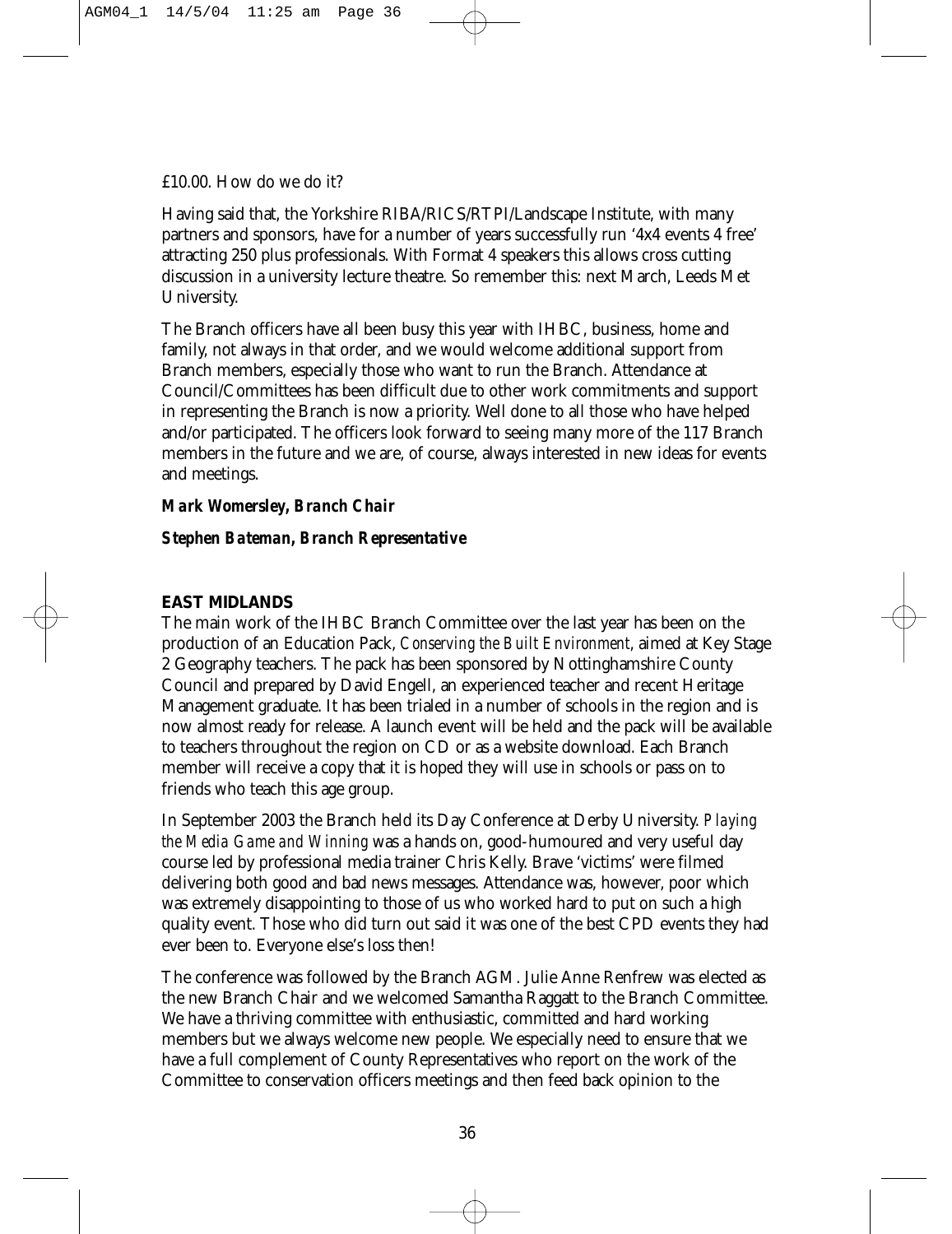Committee. We have had no representative for Leicestershire for the past three years and this has meant the county has had no voice on the Committee and that Leicestershire members are not kept informed of the work we have been doing through feedback to county meetings.

The publication of the joint IHBC and English Heritage *Local Authority Conservation Provision Survey* carried out by Philip Grover at Oxford Brookes University generated a flurry of Branch activity. The regional press releases sent out involved a lot of hard work on the part of the Committee but this has proved worthwhile. The launch was well covered by the press in the East Midlands, which included some very good newspaper and television coverage of the decline of the conservation team at Northamptonshire County Council.

Following the publication of *Viewpoints on the Historic Environment of the East Midlands*, the Regional Heritage Forum, which includes IHBC representation, has produced its Action Plan. In September last year English Heritage, on behalf of the Forum, published a regional edition of *Heritage Counts: the State of the Historic Environment Report*. The document contains the Action Plan on the inside front cover. Aims of the plan include briefing the chief executives and relevant lead members of local authorities on heritage issues, including tourism; social, economic and planning benefits; and the current fragility of resources. We are very pleased with our involvement in this process, though it does not seem to have been reflected in other regions, and the spirit of equal partnership embodied in the Forum.

*Fiona Newton*

#### **WEST MIDLANDS**

The West Midlands Branch met regularly throughout the year and meetings continue to attract a good show of members. The lively programme of quarterly meetings is spread across the region to appeal to as many members as possible. Due to the diverse topography of the West Midlands, venues are generally in an urban setting during the autumn and winter months, and more rural parts of the area are visited in the spring and summer. Meetings during the last year were in Stourport on Severn, Hereford (this meeting was dedicated to the DCMS Review) and Sandwell.

At our AGM in February 2004 at the Council House, Birmingham, several Branch officers stood down and the changes in personnel have included: Ian Kilby replacing John Yates as Chair; Vicci Cox replacing David Burton-Pye as Branch Secretary; and Colin Richards as the Events Officer replacing Ian Kilby. I would like to take this opportunity to thank all officers (outgoing, newly appointed and those happy to remain in post) for their sterling efforts and support to ensure the continued success of the Branch and the valiant efforts of the Editor in the production of the engaging Branch Newsletter. A special mention and recognition of the tremendous contribution made to the West Midlands Branch should go to David Burton-Pye, MBE, who stood down in February after 12 years as Branch Secretary.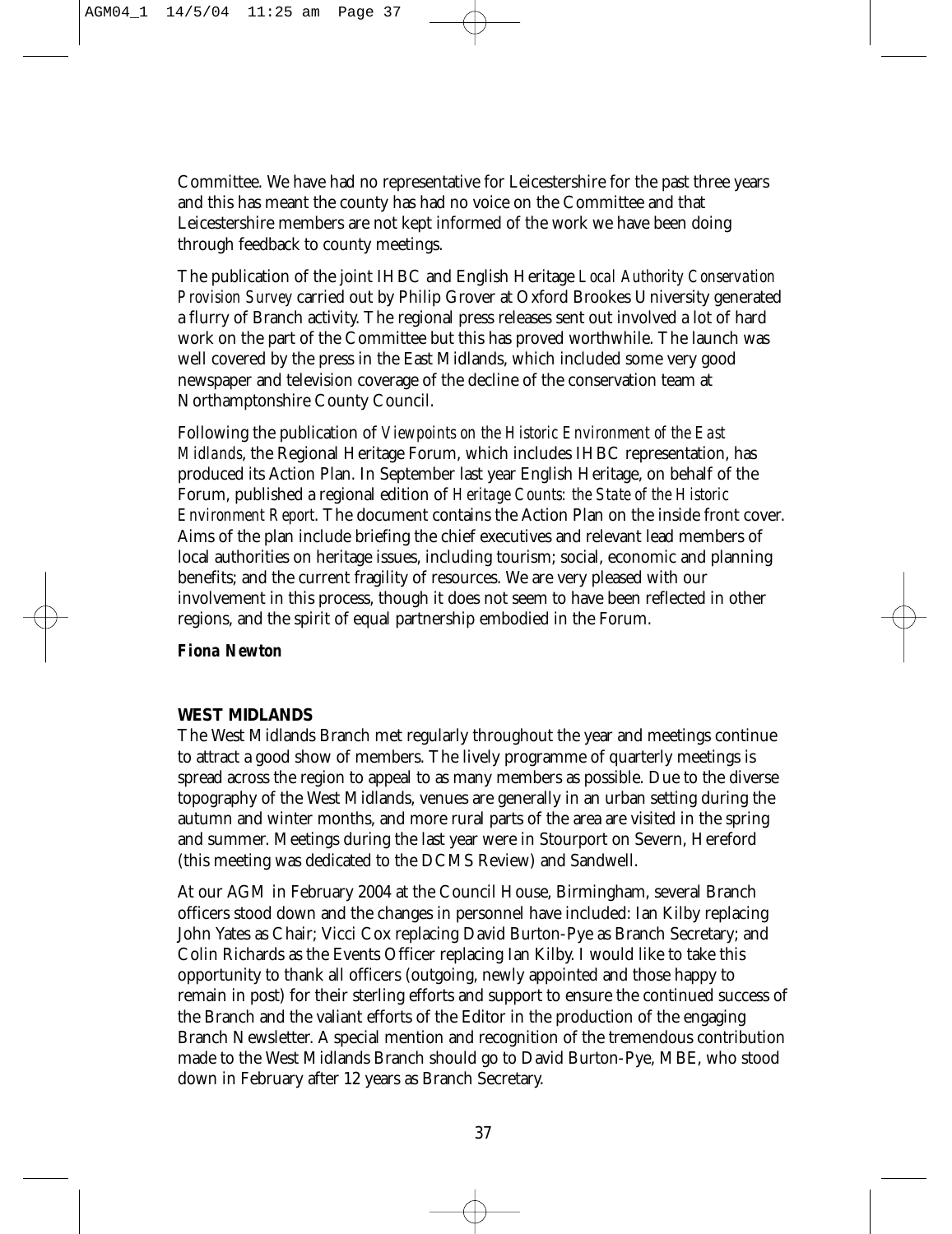There were two major Branch events in 2003. A timber frame seminar held at the Greenwood Trust premises, Ironbridge, in July, addressed the issues of decay and infestation with a practical demonstration of cast hemp/lime infill panels and timber repair techniques. The 2003 Regional Conference *Churches in Use* took place in November at St Julian's Centre, Shrewsbury. There was considerable interest in the event, which investigated the issues arising from keeping churches in active use as places of worship.

Also, I would like to thank all the members who regularly attend Branch meetings and events for their continued support. We rely on the goodwill of members to take up the challenge to host a meeting, coordinate lunch and arrange a site visit, and this is most appreciated. There are 93 IHBC members in the West Midlands and I would like to take this opportunity to extend the invitation to members that have perhaps considered attending a Branch meeting but, for some reason, have never been able to make it, to come along. We are a friendly, enthusiastic bunch and everyone is welcome. So, why not take advantage of what is going on in your region? As an IHBC member, apart from it being fantastic value for money, Branch meetings offer an opportunity to explore our region and make contact with members who collectively bring a great wealth of expertise and experience to meetings. And remember, attendance can be a very important aspect of fulfilling your CPD requirements… So, see you at the next meeting!

*Karen Holyoake*

#### **SOUTH WEST**

This has been a year of change and consolidation. After many years of 'sterling' service, David Stirling stood down as Branch Chairman and is replaced by Colin Ellis. Alyson Cooper has taken over as Treasurer and Richard Knott has joined the Committee as representative for Dorset. David continues to represent the Branch on the Policy & Practice Committee and as External Liasion officer. The Branch Committee itself met five times during the year, concentrating on information exchange, responding to consultations received, and membership applications. The geographic remoteness of parts of the region remains a significant issue to which the Branch has responded by holding meetings as far afield as Falmouth and Woodchester, near Stroud.

The Branch has also published Issues 6 and 7 of the *South West Bulletin* which continues to be the popular public face of the Branch. The cost of producing the publication however is a draw on funds. The Branch also assisted with display materials for an exhibition held at Devizes and together with general expenses there has been a reduction of balances. Thus, for the first time in many years the Branch applied successfully to the Institute for back up funding.

At the time of writing, the Branch Committee is working all hands on deck to make the finishing touches for our annual conference to be held on 23rd April. The conference, entitled 'What Matters and Why – managing change through conservation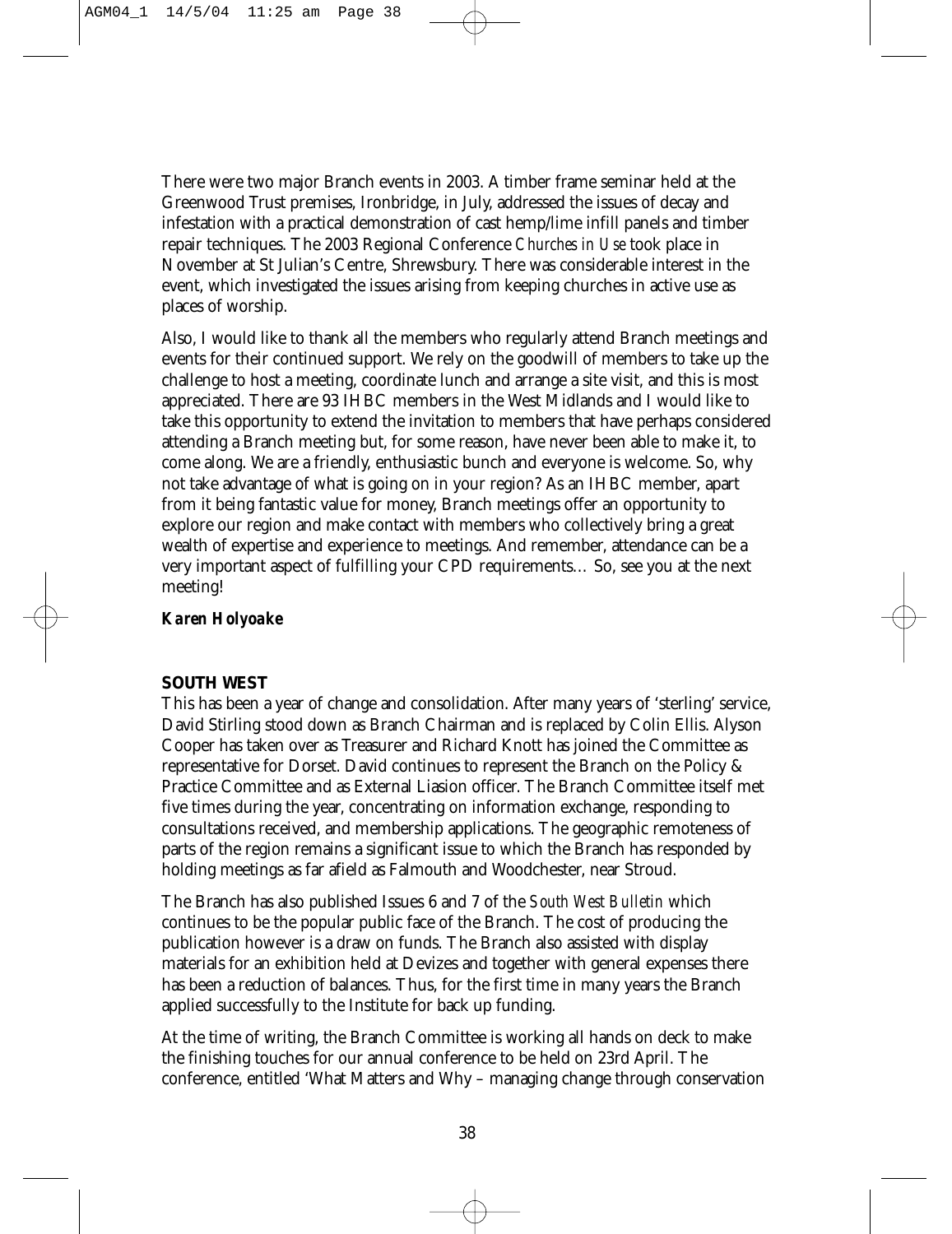planning' is being organised in conjunction with the School of Architecture and Design at the University of Plymouth.

*Ian Lund*

#### **SOUTH**

The Branch has suffered from a significantly reduced Committee this year and Branch activity has been confined to the essentials and maintaining a status quo. That said, links have continued to be forged between other professional bodies with interest in the historic environment and it is hoped that these links will bear fruit with some interesting combined activities in the coming year. There are visits planned to some interesting conservation projects throughout the region, and active participation will be encouraged. Local conservation officer groups remain active and provide good opportunities for exchange of information. However, with an increasing membership from within the private sector, it is vital that Branch activity is revitalised. It is to be hoped that a forthcoming plea for greater membership involvement will elicit a positive response to prevent the Branch from sinking into total oblivion.

*Gill Butter*

#### **SOUTH EAST**

The last year has been something of a curate's egg… Both good and bad in parts.

The principle of having Branch meetings on Saturdays, linked to site-visit opportunities, has proved to be more 'family-friendly' than the previous system of evening sessions. However, attendance still tends to be limited when the size of the Branch membership is taken into account as, in addition to the 'usual suspects', the overall number of attendees is invariably dependent on the geographical location of the individual venues.

In this context, the meeting at Bexhill to see 'behind the scenes' the ongoing work to the De La Warr Pavilion was well attended - possibly in part due to its seaside location and the sunny weather – while the Branch AGM at Dorking, followed by a visit to Polesden, was not as well subscribed to as could have been wished for. It is anticipated, however, that the 20 places available at the next meeting to see the restoration works at Guildford Castle will be filled without too many problems.

Although fluctuations in the numbers of those attending such meetings may be understandable, the apparent lack of members willing to actively contribute to the running of the Branch is frustrating. This problem has been exacerbated by the 'loss' (to another Branch) of such stalwarts as the outgoing IHBC Chair, Eddie Booth, and Chezel Bird due to their business relocation. Whilst their commitment will be sorely missed, the return to the area of the former Branch Secretary, Eimear Murphy, will go some way to redress the balance as she has already indicated her willingness to provide practical help.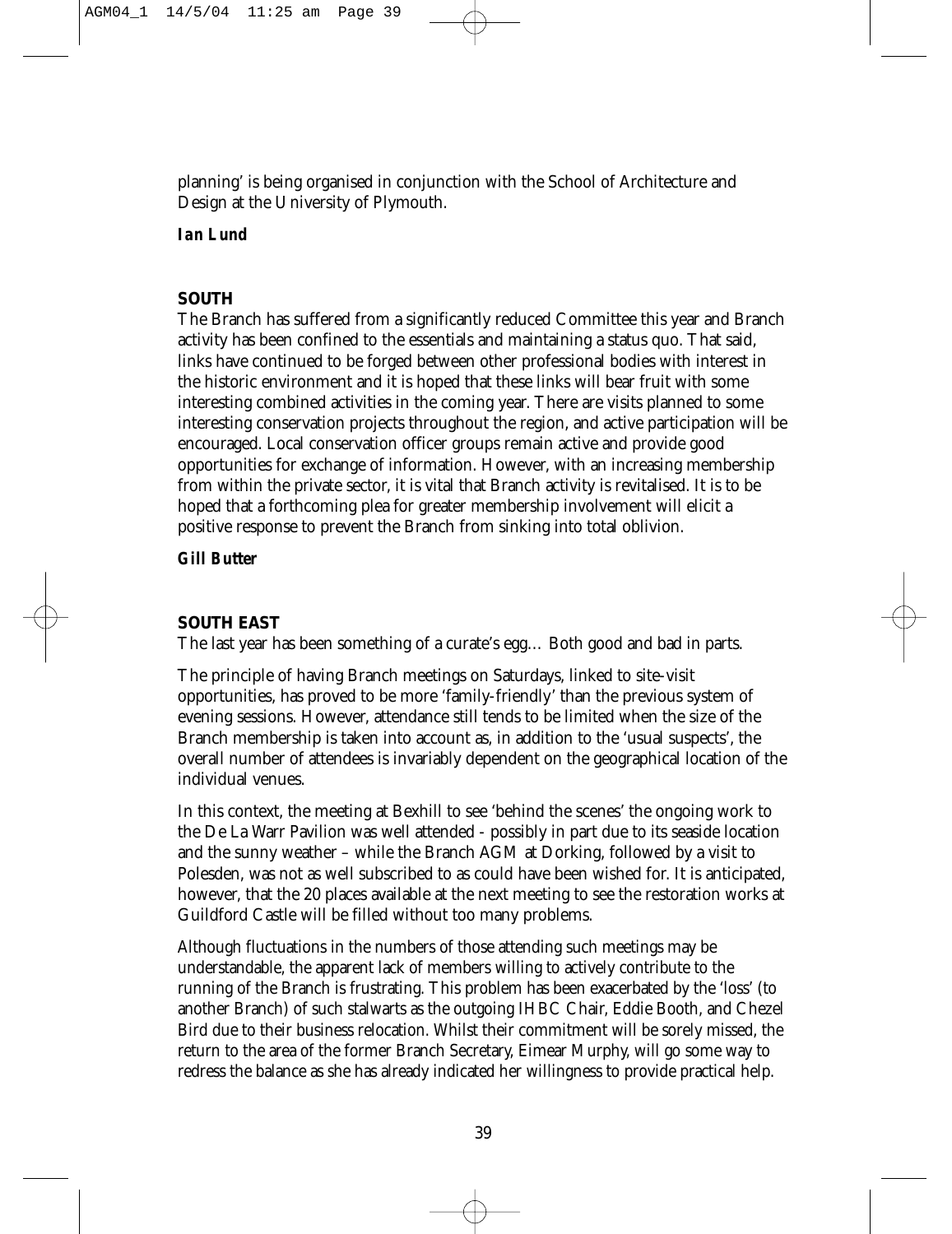Unfortunately, because of the increasing demands placed on us all by our work, unless more such help is forthcoming to spread the load, there is a significant risk of the Branch becoming moribund. To try and work efficiently with the resources available, the Branch will be looking to focus its attention on organising a limited number of events of specific relevance to members' professional development and interests… Your support would be most welcome !

*Paul Barker* 

#### **EAST ANGLIA**

As you might imagine the Branch was extremely proud of its success in organising and hosting the Annual School 2003 in Norwich. We all had a ball, and anticipate the 'craic' in Derry will be such that 'they will think themselves accurs'd they were not (t)here'.

To encourage more members to participate in the organisation of the Annual School, the Branch Committee established a sub-Annual School Committee and held a dozen meetings in Norwich involving several new members from Norwich and Norfolk. The involvement of more members in Branch activities has been a very big bonus for the Branch with the longer-term advantage of new members joining the Committee. The financial success of the School was very dependent on substantial sponsorship from a number of local firms.

Eventually we had to give up the less-than-sober post annual school celebrations and the normal business of organising the Branch activates for the year resumed.

A joint day school with the RTPI was organised at short notice in October 2003 and several more events have been scheduled in 2004, including a trip to the Brooking Collection at Greenwich; Community Initiatives in Historic Market Towns at Maldon, Essex; Lime Days in North Norfolk; and Highway Works in Heritage Contexts at Bury St Edmunds, Suffolk, forthcoming in October this year.

The Newsletter, under a new Editor, remains our main point of contact with the majority of members. Local firms with an interest in conservation are invited to sponsor the quarterly editions. It is now standard practice within the Branch to circulate council consultation documents to the committee members and occasionally to the entire Branch membership.

*Mike McConnell*

#### **LONDON**

The Branch has had a successful year, starting with the AGM on 21 May 2003. The guest speaker was Peter McCurdy who talked fascinatingly about his work on timber framed buildings including, of course, the Globe Theatre. Other more humble structures included a terrace at Newington Green, canal-side buildings at Paddington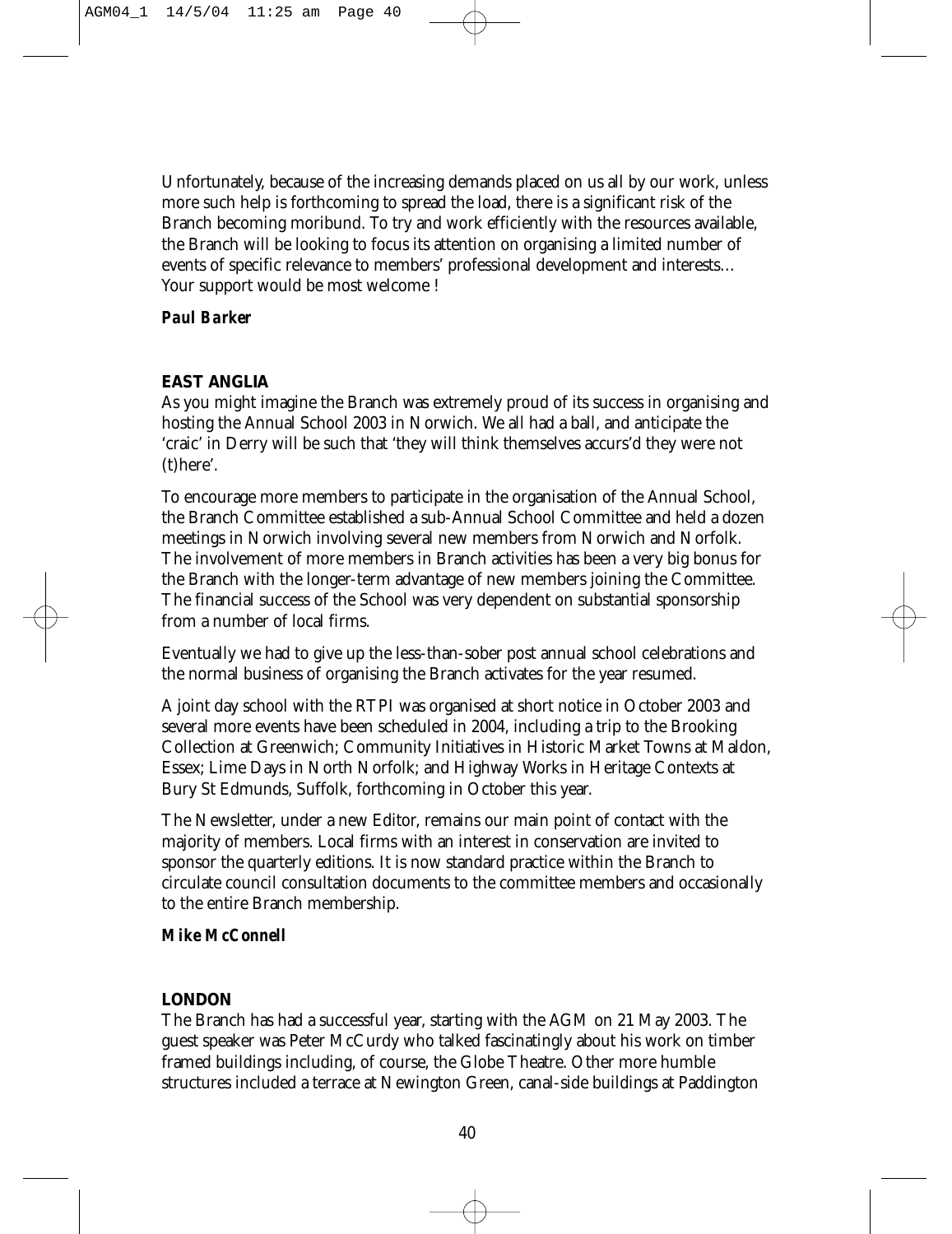Basin, a timber clad cottage at Mitcham and of course, the re-erected timber frames in Uxbridge. On a grander scale there was the repaired Great Barn at Harmondsworth and 'curiosities' such as the Roman water wheel and a Japanese structure at Kew.

After the summer, the next Branch meeting was on the 15th October. It was held at English Heritage, and Peter Beacham came to explain the background to the DCMS Review. There had been previous discussions, and these continued at the meeting, resulting in agreement that the Branch should write to the DCMS setting out the 'London perspective'. This has caused some problems at full Council and I would stress that the Branch letter supported the IHBC view except in some detailed matters that had been discussed directly with the DCMS through its Focus Groups.

The meeting on the 6th December took the form of a walkabout at Greenwich. Starting at Island Gardens we enjoyed the panorama, and then walked through the foot tunnel under the Thames emerging by the Cutty Sark. The new Visitor Centre was en route to the main complex (Jones/Webb/Wren/Hawksmoor) and we visited the Painted Hall and the Chapel. Across the road is the National Maritime Museum – transformed by Rick Mather – and from there we visited the Queen's House. Then we toiled up through the Park to the Ranger's House with its new and extraordinary art collection.

The most important part of the meeting was the lunchtime discussion in a local hostelry. It was there that the London Branch renaissance started. Without too much arm twisting, enthusiastic volunteers were found to give the Branch a proper Committee. A further three meetings have been held in 2004 to consolidate this position and I am confident that we will have better meetings, better attended, in the coming year. I am also delighted that I have at last succeeded in getting someone to take on a Branch Newsletter. This has always seemed vital to me if we are to reach the whole membership.

Finally, I am standing down as Chairman this year and, hopefully, the Vice Chairman, David McDonald, will be taking up the challenge of this re-invigorated Branch. I would like to thank him, Kate Ainslie-Williams (Events Secretary) and Barry Sellars (Treasurer) for their enthusiasm, help and support over the years. I would also like to thank Council Members whose hard work and helpfulness all too often goes unremarked. In particular, I must thank the Institute's past and present Chairmen and Treasurers for their guidance and friendship over the last three years.

*Jon Finney*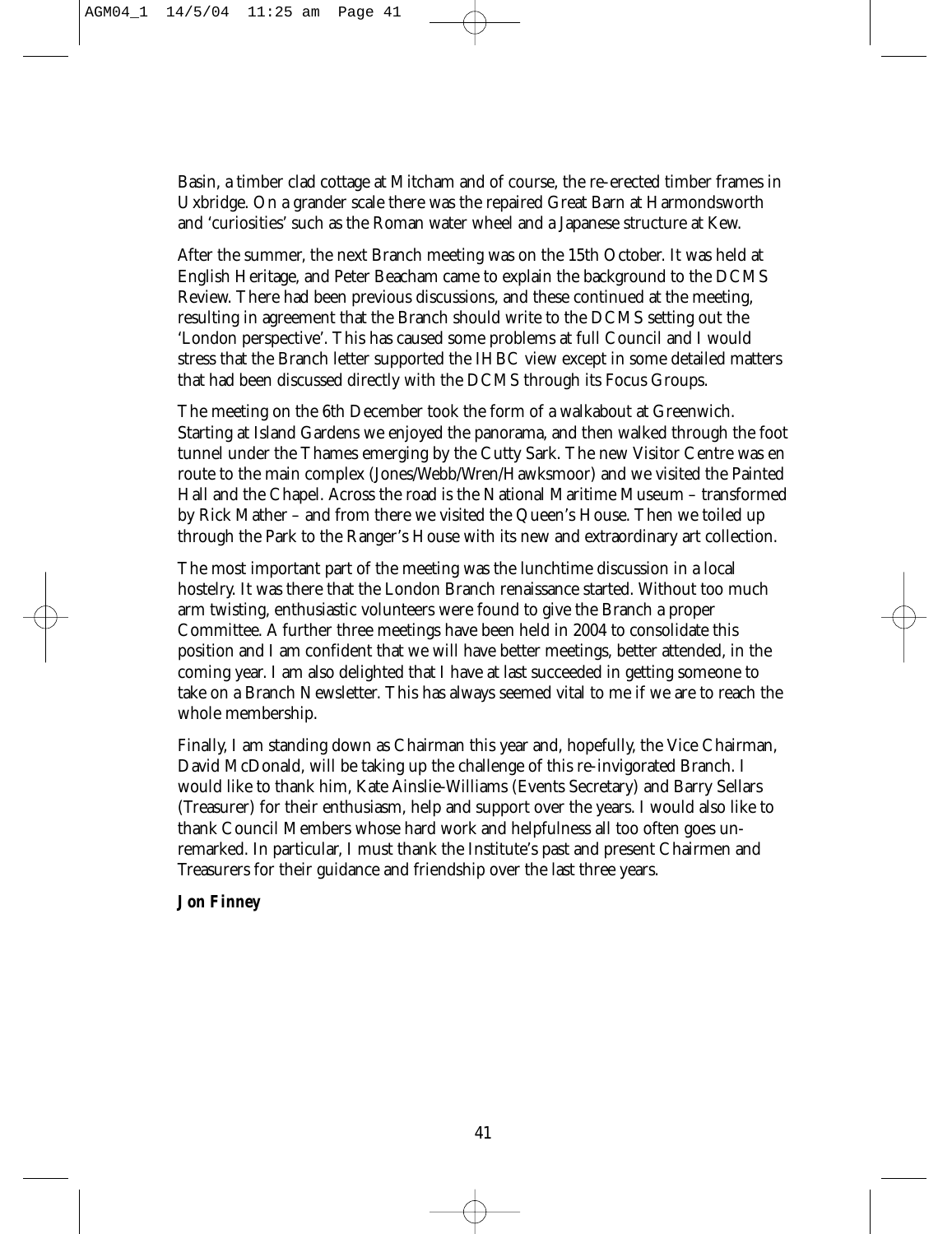### **THE INSTITUTE'S BRANCH REPRESENTATIVES 2003-2004**

#### **SCOTLAND**

Charles Strang is a chartered architect and planner, and a member of the Institute of Historic Building Conservation. He runs his own consultancy specialising in architecture, planning and conservation, including public inquiry work. He is currently Interim Director of Rural Scotland (the Association for the Protection of Rural Scotland), and also teaches Planning Law and Development Control at the Edinburgh College of Art. He is a Trustee of the Patrick Geddes Memorial Trust. Previously he was the National Trust for Scotland's Director of Buildings and Gardens (1995-2002) and its Head of Planning (1989-95). Prior to that he worked in local government planning since 1975.

#### **THE REPUBLIC OF IRELAND**

Bernard Dee is a Director of the recently set up Architectural Conservation Company, based in Dublin, and formerly with An Bord Pleanala, the Republic's Planning Inspectorate. He was a former Scottish Branch Representative in a previous existence, when a conservation officer with a Scottish local planning authority. He is a planner by training, and holds the Diploma in Architectural Conservation from the Edinburgh College of Art.

#### **NORTHERN IRELAND**

Laurence Manogue is continuing his career break and has recently formed his own practice enterprisingly called Manogue Architects, specialising in work to historic areas and buildings.

#### **WALES**

Trefor Thorpe is a Senior Conservation Architect with Cadw: Welsh Historic Monuments. He was, until November 2002, Chair of the Wales Branch and continues as Branch Representative for the time being.

#### **NORTH**

John Pendlebury is a Senior Lecturer in the School of Architecture, Planning and Landscape at the University of Newcastle upon Tyne. He is responsible for postgraduate programmes in planning and urban conservation. Previous positions have included Liaison Officer of the Settle-Carlisle Conservation Area Partnership and Conservation Officer for Gateshead MBC.

#### **NORTH WEST**

Anthony Blacklay is an architect who specialises in all aspects of the conservation of historic buildings and landscapes. He trained at Edinburgh University and obtained a postgraduate Diploma in Architectural Conservation from Liverpool Polytechnic in 1979. He is principal of a small practice based in Nantwich in Cheshire.

#### **YORKSHIRE**

Stephen Bateman, architect, is Heritage Manager for the City of Bradford MDC. He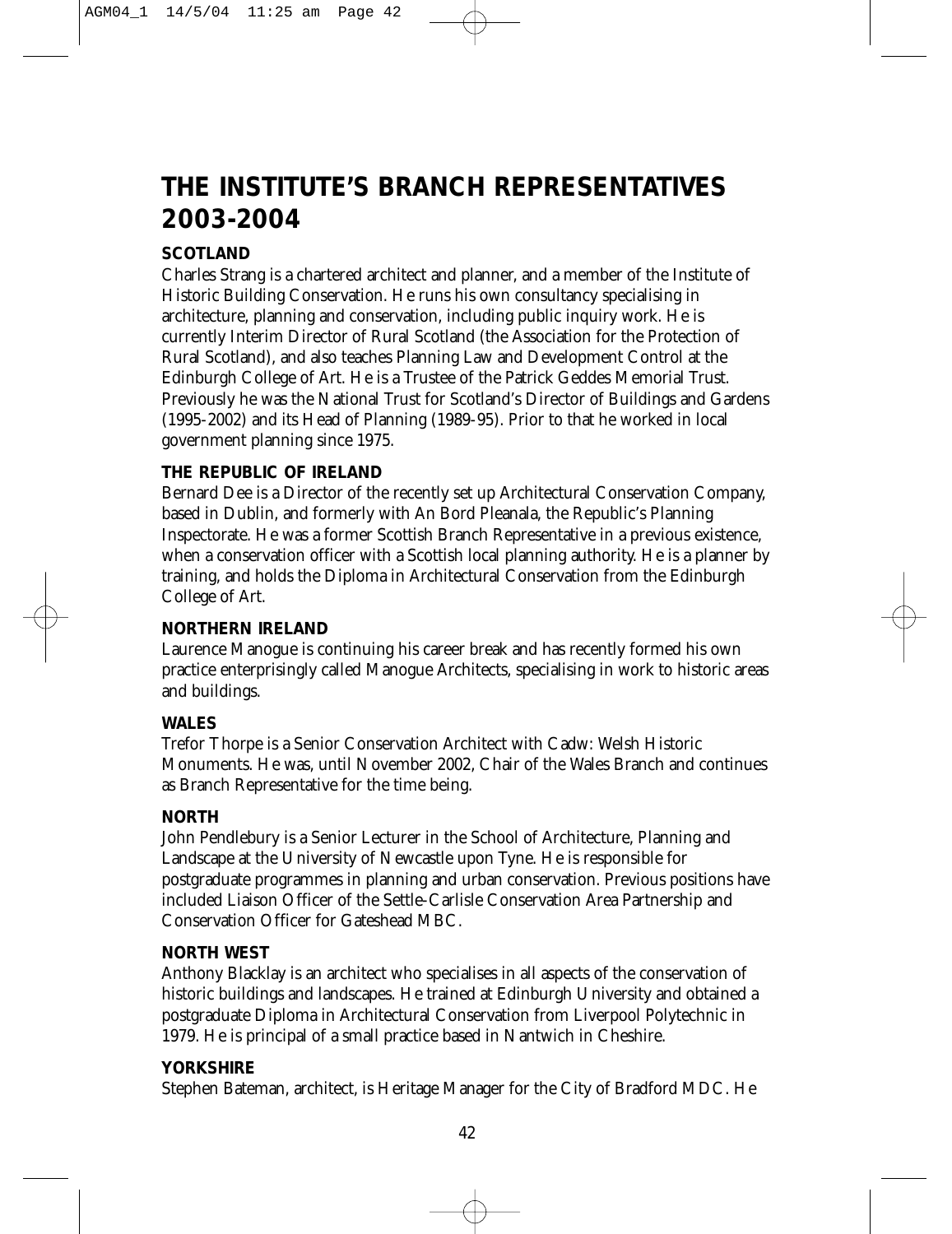heads a team of conservation officers dealing with 5,800 listed buildings and 56 conservation areas. A member of the Bradford Diocesan Advisory Committee, he is also a member of the Bradford Cathedral Fabric Advisory Committee. For the Institute, he has recently completed the production of the new Business Plan.

#### **EAST MIDLANDS**

Fiona Newton is a conservation officer with East Lindsey District Council in Lincolnshire where she has been since 1997. Prior to that she worked at Gedling Borough Council and Nottinghamshire County Council. She holds a degree in history and geography, a postgraduate diploma in planning and an MA in Architectural Building Conservation. She has been Branch Secretary of the East Midlands Branch since the Branch Committee was set up in 1994, following Lincoln ACO Annual School, in which she was involved as an organiser. Formerly IHBC Minutes Secretary from June 1999 she became East Midlands Branch Representative in September 2000.

#### **WEST MIDLANDS**

Karen Holyoake is currently the Project Office for the Bilston THI at Wolverhampton City Council. Previously she worked at Ridout Associates for five years as a conservation scientist providing specialist advice on a range of problems resulting from building failure and neglect. Before joing Ridout Associates she worked at a busy architectural practice on both public and private sector developments. Karen obtained her degree and postgraduate diploma in architecture and postgraduate diploma in town and country planning at the University of Central England in Birmingham. She is currently registered as a PhD research student at De Montfort University exploring the social and cultural perspectives associated with the re-use of historic urban industrial buildings.

#### **SOUTH WEST**

Colin Ellis graduated from the Oxford Polytechnic Planning Course a long, long time ago; became the conservation officer at Weymouth and Portland Borough Council in 1989 and is still there; and helped the Dorset Conservation Officer's Group to organise the ACO School in 1993 in Weymouth. For those who attended and can remember, lots of sunshine was also provided. He was also Treasurer to the South West Branch of the ACO/IHBC from 1993 until the end of 2003.

#### **SOUTH**

Gill Butter is an architect with the New Forest District Council and was formerly conservation officer with West Berkshire Council.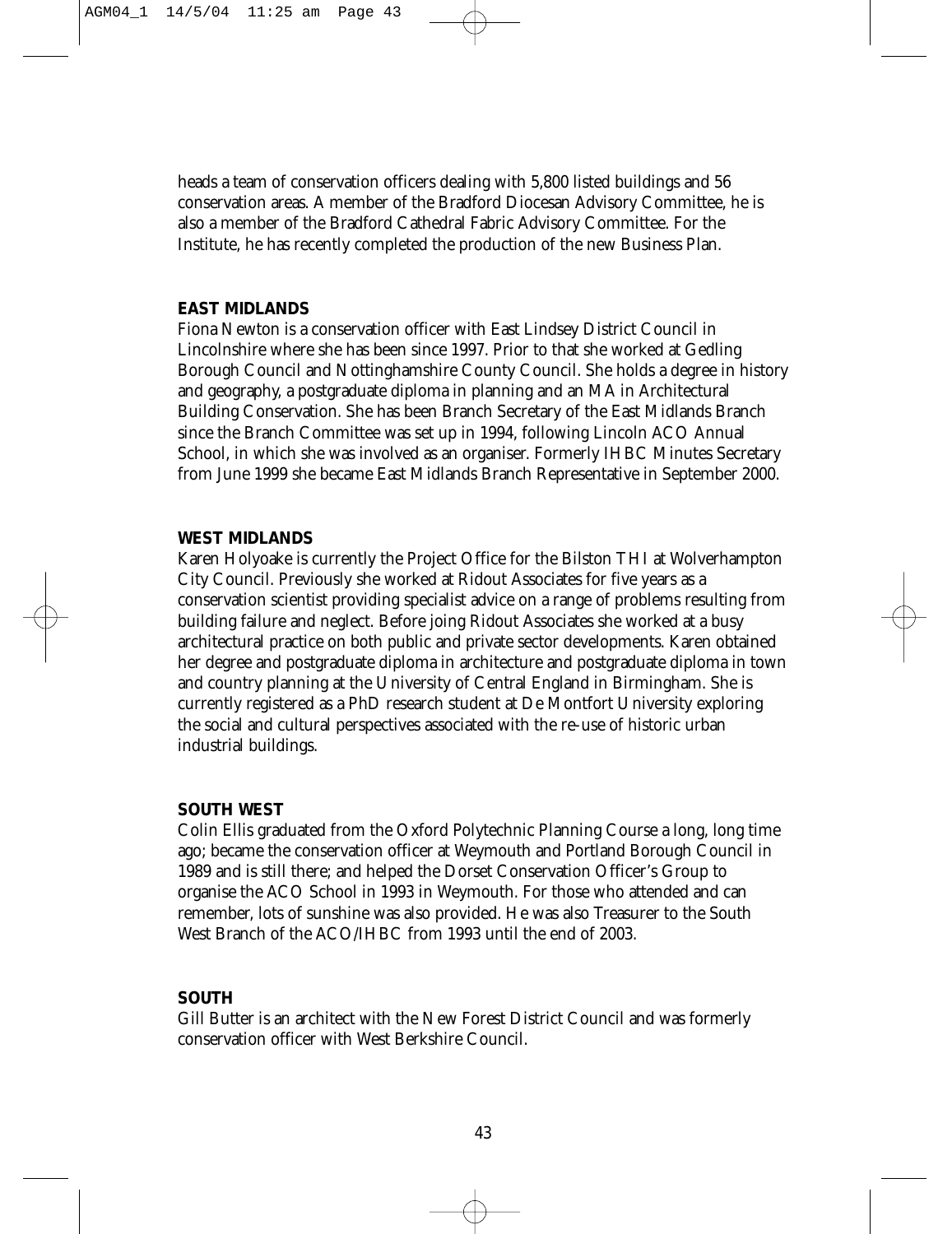#### **SOUTH EAST**

Paul Barker, as with many other conservation officers, had his first real world experience with the historic built environment as one of the Field Inspectors working on the Accelerated Resurvey of Listed Buildings in the early 1980s. Based in Cumbria, he became the county's Historic Buildings Officer until cost-cutting led to a career as a private consultant, working for English Heritage and various local planning authorities. In 1991 Paul joined the Conservation Section at East Lindsey District Council in Lincolnshire where he stayed for five years. Following a return north to work for Allerdale Borough Council back in Cumbria, he migrated to the other end of the country where he started in his present post as Conservation and Design Officer with Wealden District Council in East Sussex. Paul was elected Chair of the South East Branch of the IHBC in 2002.

#### **EAST ANGLIA**

Mike McConnell first started working with local building materials in Tamil Nadu, South India, on small-scale irrigation projects. Returning to the UK, he started a building firm specialising in the repair of historic buildings using traditional materials and traditional skills. Mike won a number of conservation awards for his work and enrolled in the first intake of the University of Cambridge Conservation of Historic Buildings Course. About seven years ago he joined a local authority as Conservation and Buildings at Risk Officer, concentrating wherever possible on educating and training builders and owners. Recently he started his own business as a consultant.

#### **LONDON**

Jon Finney is an architect and planner. After qualifications and private practice, Jon has worked in conservation for various London Boroughs over the last 25 years. He is now the Principal Architect/Planner at the London Borough of Hillingdon, dealing with urban design and conservation issues. He is a member of the Victorian Society and the Urban Design Group. He also chairs the LAMAS Historic Buildings and Conservation Committee dealing with all London cases referred to the CBA under the terms of PPG 15. Jon took over as IHBC London Branch Chair in 2000 from Rosemarie MacQueen, having previously been Vice Chair.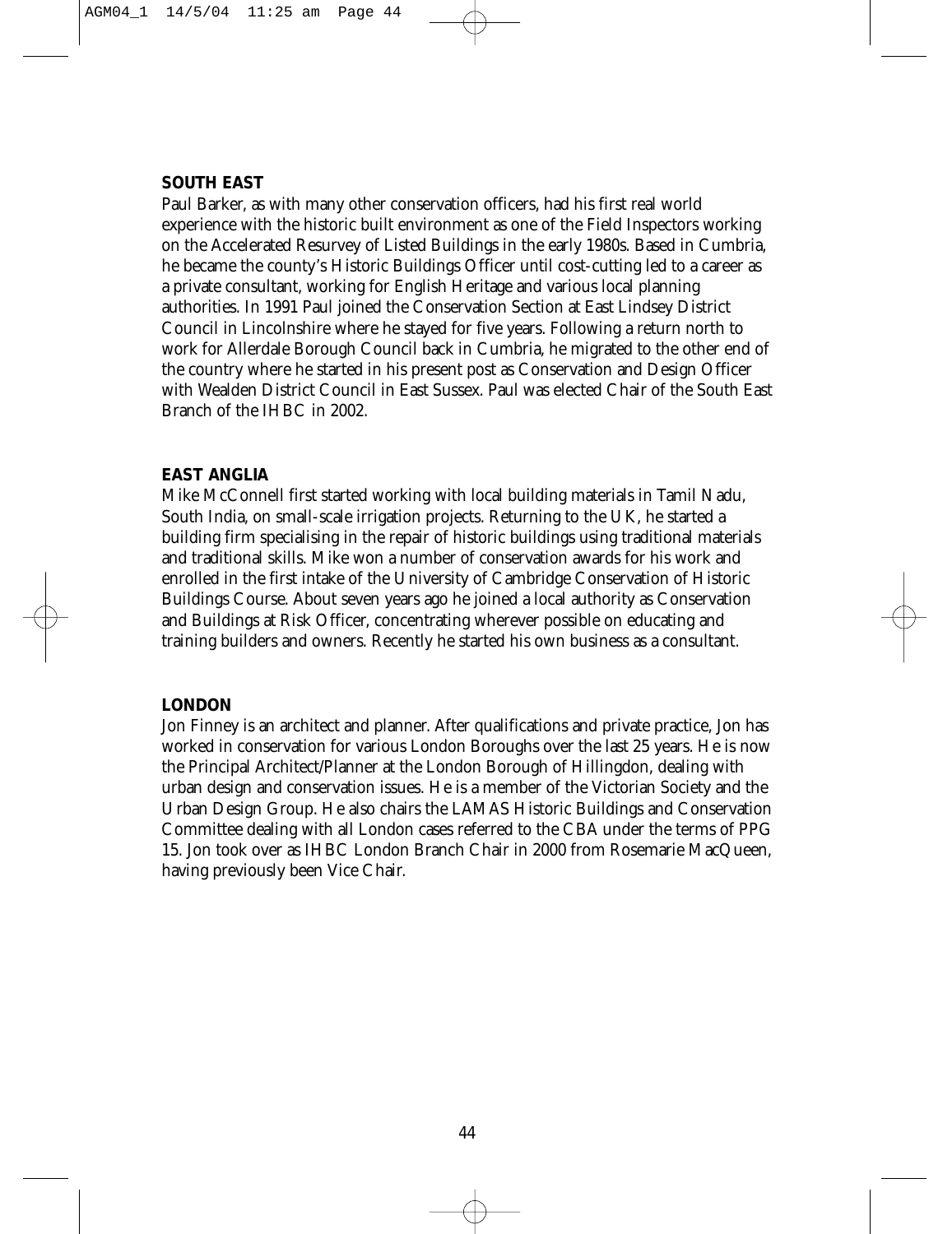### **ELECTION OF OFFICERS AND NOMINATION OF BRANCH REPRESENTATIVES**

#### **ELECTION OF OFFICERS**

The following nominations have been received at the registered office of the Institute of Historic Building Conservation:

**Chair John Yates** Proposed by Dave Chetwyn; seconded by Bob Kindred and Kathy Baird

**Vice Chair Dave Chetwyn** Proposed by Mike McConnell; seconded by David Kenyon and Malcolm Airs

**Treasurer Michael Knights** standing for re-election Proposed by Richard Morrice; seconded by Caroline Davison and David Hargreaves

#### **Education Secretary John Preston**

standing for re-election Proposed by Robert Chitham; seconded by Bob Kindred and Rosemarie MacQueen

**Publicity Secretary Sarah Buckingham** standing for re-election Proposed by Sheila Stones; seconded by Roger Mascall and Alan Byrne

**Membership Secretary Mike Lea** Proposed by Roger Dowty; seconded by Nigel Barker and Jonathan Taylor

**Chairman of the Editorial Board Nigel Barker** standing for re-election Proposed by Jo Evans; seconded by Paul Barker and Peter Mills

#### **Council Member Richard Morrice**

standing for re-appointment as Secretary and Company Secretary Proposed by David Brook ; seconded by Graham Steaggles and Nigel Barker

Short biographical notes on each officer are given on pages 28-30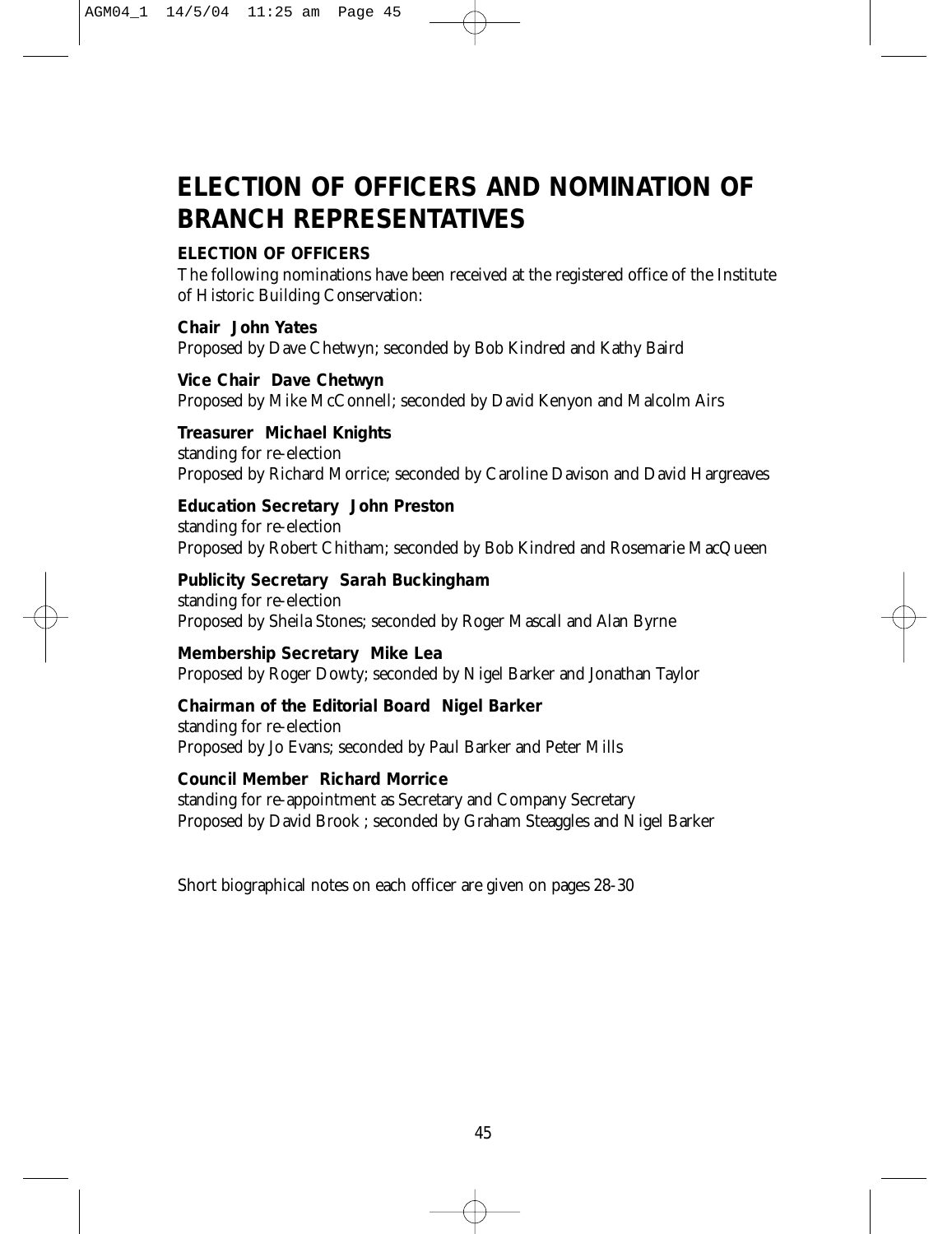#### **NOMINATION OF BRANCH REPRESENTATIVES**

The following members have been nominated by their Branches as Representatives on Council. The Meeting needs to confirm their nomination.

Scotland Branch – Charles Strang Northern Ireland Branch – Sharon Brown Wales Branch – Nathan Blanchard North Branch – John Pendlebury North West Branch – Anthony Blacklay Yorkshire Branch – Stephen Bateman East Midlands Branch – Fiona Newton West Midlands Branch – Karen Holyoake South West Branch – Colin Ellis South Branch – Gill Butter South East Branch – Paul Barker East Anglia Branch – Mike McConnell London Branch – Jon Finney